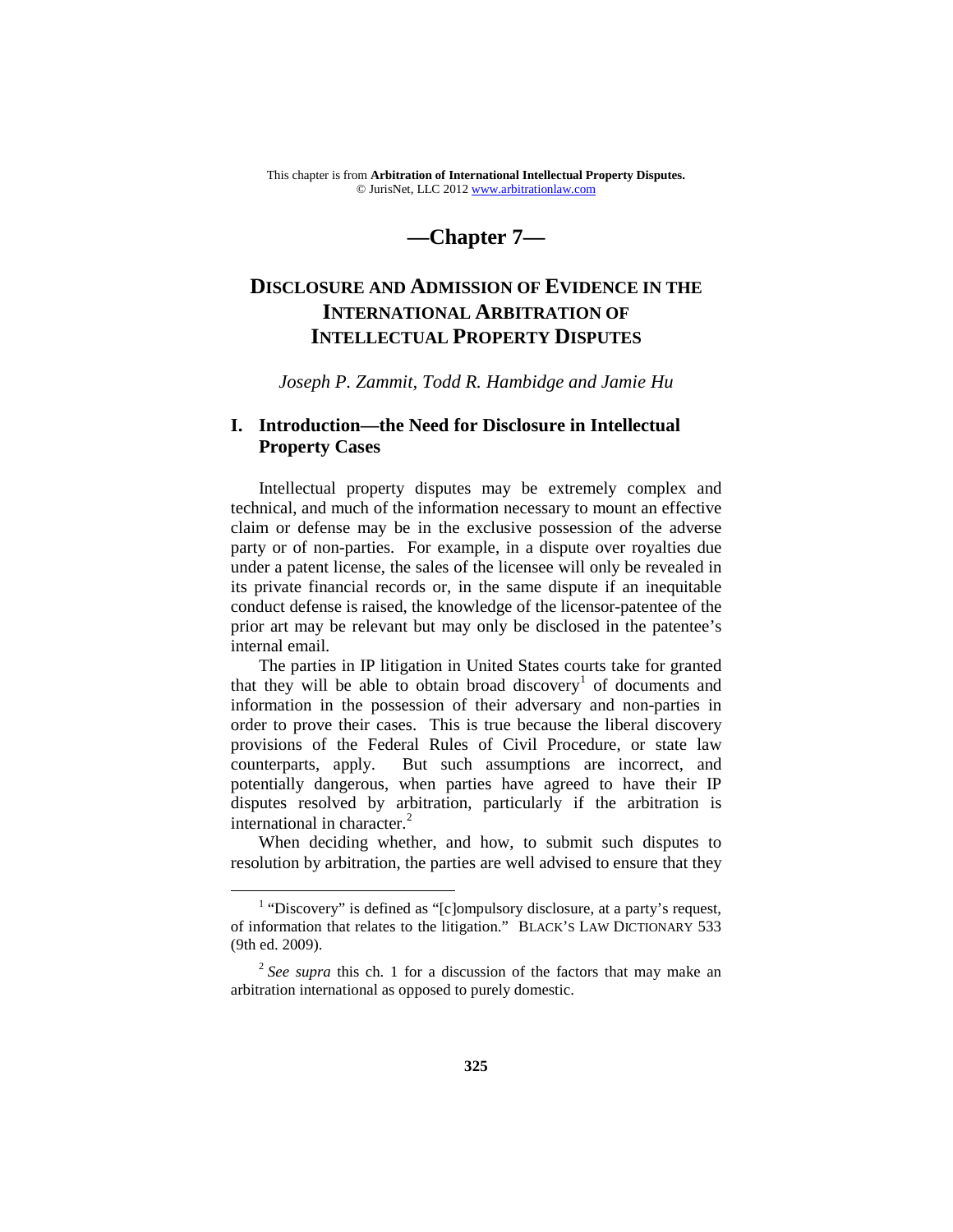have a firm grasp of the pertinent rules and practices of the various arbitral institutions that administer international IP arbitrations, the constraints imposed by local law at the proposed seat or seats, and how they may agree to disclosure rules to serve their objectives. Agreeing to arbitration without considering such issues may be a recipe for disaster. This is particularly so for an international IP dispute.

By its very name, international arbitration seeks to resolve disputes that cross territorial borders and legal jurisdictions. In most cases it brings together parties from different countries and judicial systems and seeks to supply them with a neutral tribunal to resolve their dispute. Because the parties come from different places, both geographically and philosophically, they may have very different views on how the proceeding should be conducted. This may be apparent in a number of the aspects of an international IP arbitration, but it is probably most notable with respect to discovery or disclosure.

This chapter seeks to provide practitioners of differing legal backgrounds with guidance regarding general disclosure practices in modern international arbitration, arbitral rules pertaining to disclosure, issues related to electronic discovery, the impact of the arbitral seat on disclosure, the effect of privilege on disclosure, the sanctions that may be imposed for failure to comply with disclosure obligations and the impact of all of the foregoing on the resolution of international IP disputes.

## **II. The Background of Discovery and Disclosure in International Arbitration**

International arbitration brings together diverse views on discovery and disclosure. As is widely known, the United States' concept of discovery is by far the broadest among all jurisdictions. For United States attorneys, discovery is the formal pre-trial procedure used by parties to a lawsuit to obtain information. Discovery encompasses the deposition of witnesses, written interrogatories, requests for admissions, document production requests and requests for inspection. In the United States federal courts, parties "may obtain discovery regarding any non-privileged matter that is relevant to any party's claim or defense"[3](#page-1-0) and the court may order discovery of any

<span id="page-1-0"></span> $3$  Fed. R. Civ. P. 26(b)(1).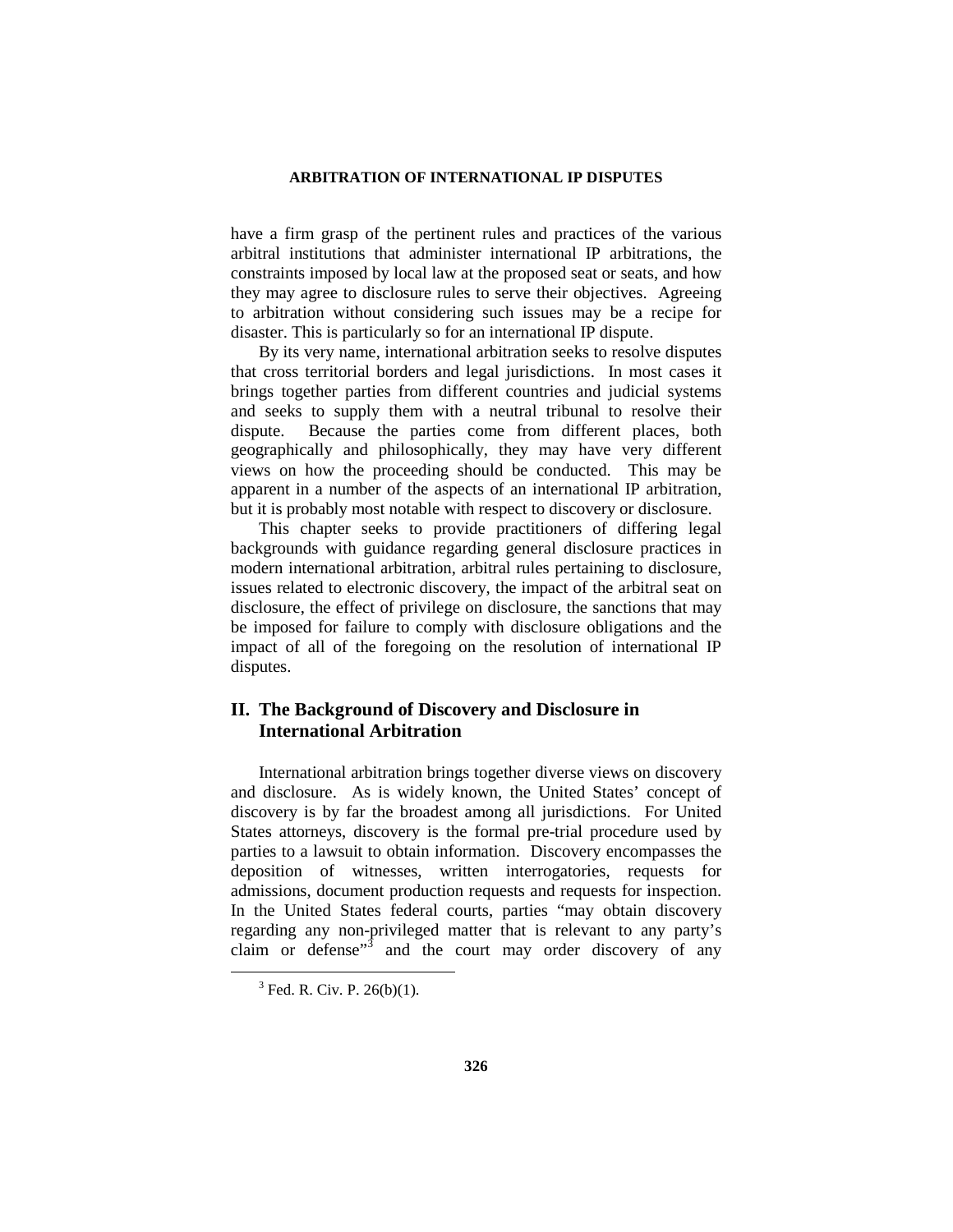documents or other tangible things which appear "reasonably calculated to lead to the discovery of admissible evidence."<sup>[4](#page-2-0)</sup> American-style discovery may include seeking production of documents or oral examination of non-parties.<sup>[5](#page-2-1)</sup>

In contrast, those from civil-law countries often do not know the precise meaning of the term "discovery," or have very little experience coping with American-style "discovery." The civil law system usually follows the principle that each party has the burden of establishing its own case and should not be coerced to assist the opposing side by producing evidence adverse to its own interest.<sup>[6](#page-2-2)</sup> In most countries, American-style discovery is viewed as an affront to the privacy and confidentiality that private parties expect for their business information. Moreover, liberal discovery is viewed as inconsistent with speed and economy, which are frequently viewed as two of the major benefits of arbitration.<sup>[7](#page-2-3)</sup>

Historically, international arbitration evolved largely in civil law countries and, therefore, mainly adopted procedural rules bearing resemblance to those of civil law origins.<sup>[8](#page-2-4)</sup> International arbitration's civil law roots are also reflected in the rules of major international arbitral institutions, which provide little to no guidance on how to

<span id="page-2-2"></span><sup>6</sup> Bernardo M. Cremades, *Managing Discovery in International Arbitration*, 57 DISP. RESOL. J. 72, 74 (Nov. 2002-Jan 2003).

<span id="page-2-3"></span> $<sup>7</sup>$  Some legal scholars take the view that the word "discovery" should be</sup> avoided in international arbitration. *See* REDFERN & HUNTER 40 ("The US practice of 'discovery' (a term which is not used in international arbitration, and for which there is no real equivalent outside the US) describes a process of seeking out and collecting pre-trial evidence."); *see also id.* at 393, n.65 ("the process known as 'discovery' has no place in international arbitration").

<span id="page-2-4"></span><sup>8</sup> Eric Bergsten, *The Americanization of International Arbitration*, 18 PACE INT'L L. REV. 289, 293 (2006) ("[I]nternational commercial arbitration developed essentially as an adaptation of the civil law rules of procedure, and not those of the common law known in the United States and England.").

 $^{4}$  *Id*.

<span id="page-2-1"></span><span id="page-2-0"></span> $5$  John Lorn McDougall & Meghan L. Thomas, delivered at the Commercial Bar Association (COMBAR) North American Meeting: Thoughts on Discovery in International Arbitration, at 3 (June 2, 2006), *available at* http://www.fmc-law.com/Publications/ADR\_thoughts%20on%20discovery %20in%20intl%20arbitration\_JLMc.aspx.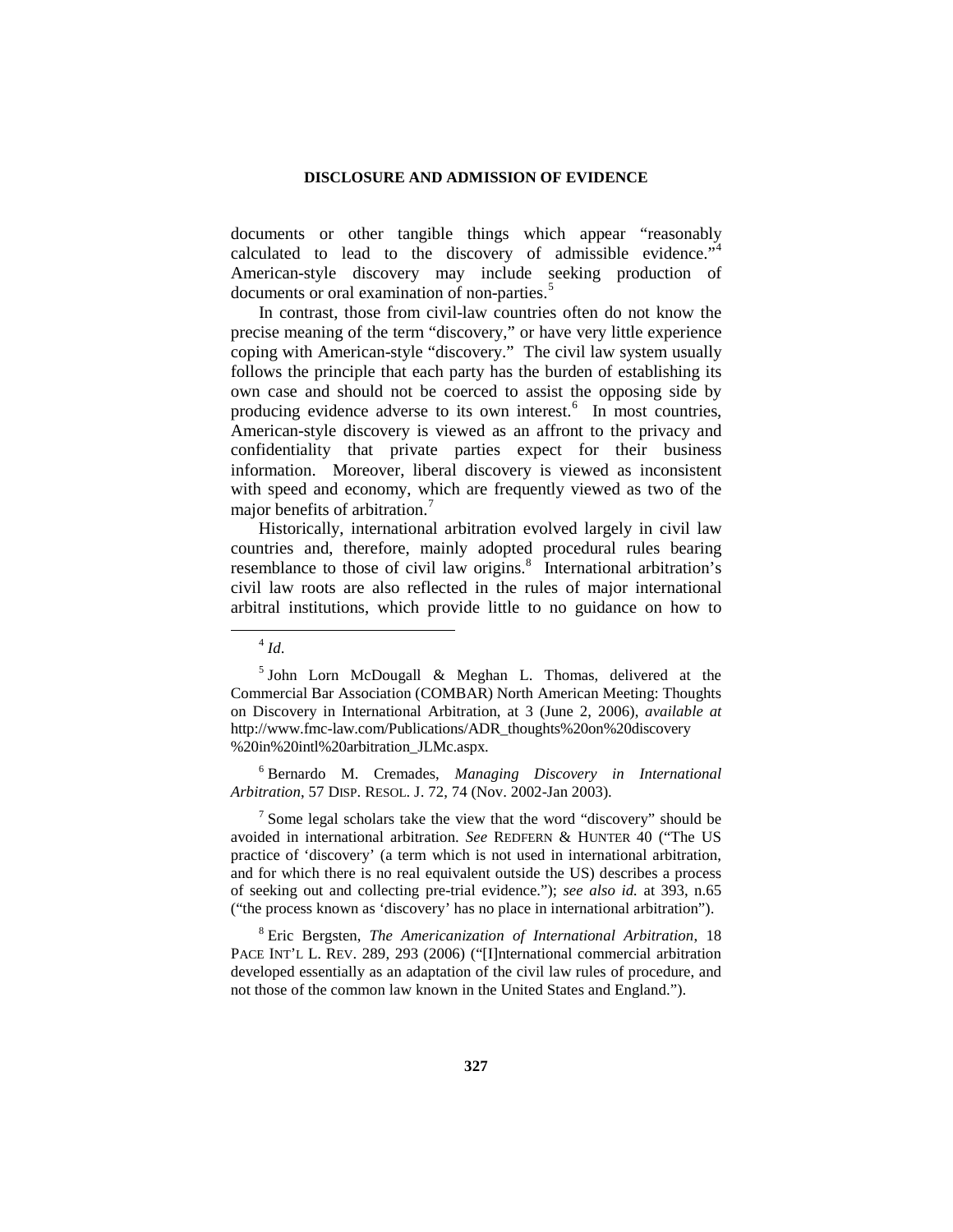handle prehearing documentary or oral discovery.<sup>[9](#page-3-0)</sup> Consequently, there is no tradition of liberal discovery, let alone American-style discovery, in international arbitration.

In the early and mid  $20<sup>th</sup>$  century, the civil law countries of Switzerland and France were considered the most popular sites for arbitral tribunals and institutions.<sup>[10](#page-3-1)</sup> In 1958, the United Nations Conference on International Arbitration adopted the New York Convention to further promote the practice of international arbitration by facilitating the enforcement of foreign arbitral awards in signatory states.<sup>[11](#page-3-2)</sup> The United States' failure to ratify the New York Convention until 1970 may help explain why the United States was a less desirable forum for international arbitration than continental Europe, and why disclosure in international arbitration does not more closely resemble American-style discovery.<sup>[12](#page-3-3)</sup>

Since United States ratification of the New York Convention in 1970, American companies and American lawyers have become more frequent participants in international arbitration. Naturally, American lawyers tend to use American litigation tactics and techniques in international arbitration.<sup>13</sup> This has led to pressure for arbitration procedures more akin to those of the common law, and particularly to the American brand of common law. As discussed *supra*, the attitudes toward disclosure of a common law practitioner and a civil law practitioner are so radically different that this has led to disclosure wrangling and increased tension during international arbitration, which

 <sup>9</sup> *See infra* this ch. 7.

<span id="page-3-1"></span><span id="page-3-0"></span><sup>10</sup> Kevin T. Jacobs & Matthew G. Paulson, *The Convergence of Renewed Nationalization, Rising Commodities, and "Americanization" in International Arbitration and the Need for More Rigorous Legal and Procedural Defenses,* 43 TEX. INT'L L. J. 359, 365-66 (Summer 2008).

<span id="page-3-2"></span><sup>11</sup> New York Convention arts. I *and* V (The New York Convention requires signatory states to recognize the arbitral awards rendered in other contracting countries, subject to only a few exceptions.).

<span id="page-3-4"></span><span id="page-3-3"></span><sup>12</sup> W. Laurence Craig, *Some Trends and Developments in the Laws and Practice of International Commercial Arbitration*, 30 TEX. INT'L L. J. 1, 11- 13 (Winter 1995).

<sup>13</sup> Jacobs & Paulson, *supra* note 10, at 368.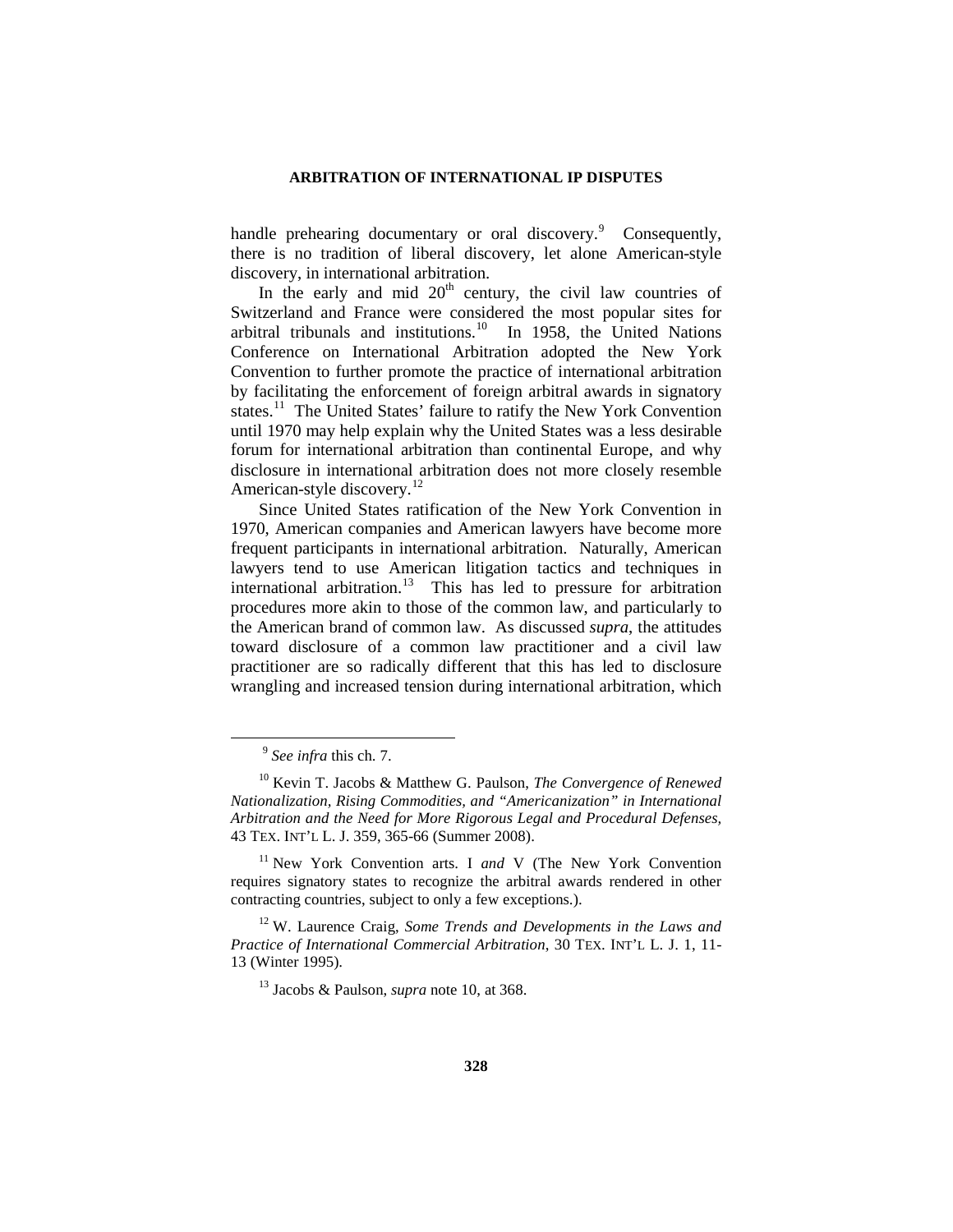in turn seriously undermines the speed and economy of the arbitral proceeding.

In recent years there has been a growing attempt to meld elements of both the civil law and common law traditions. In the area of disclosure, the IBA Evidence Guidelines represent the most significant effort to date to bridge the gap, $14$  and today they are commonly adopted for use in many, if not the majority, of international arbitrations. The IBA Evidence Guidelines are generally considered to be a successful harmonization of expansive procedural rights of the common law system and the more limited civil law procedures.<sup>[15](#page-4-1)</sup> For instance, Article 3, which governs document disclosure, requires parties to produce documents on which they rely and provides means for parties to request additional documents from the other side by submitting a request to produce. However, the request to produce must identify each requested document or a category of document with a significant degree of specificity and indicate why the production of the document is necessary.[16](#page-4-2) By borrowing features from both legal traditions, the IBA Evidence Guidelines allow limited disclosure from an adversary, as well as from non-parties; $\frac{17}{17}$  $\frac{17}{17}$  $\frac{17}{17}$  however, the degree of disclosure is far more restrictive than that found with American-style discovery.

The IBA Evidence Guidelines also reflect the current trend of modern international arbitration. In practice, the procedure of an international arbitration rarely is adopted from the rules of procedure of a particular nation.[18](#page-4-4) It generally follows a hybrid of common law and civil law procedures by allowing limited disclosure, such as document production, but no depositions, even of party witnesses unless both

<span id="page-4-1"></span><span id="page-4-0"></span> $14$  The IBA Evidence Guidelines were created in 1983, followed by two subsequent revisions in 1999 and 2010 respectively. The recently updated IBA Evidence Guidelines will be discussed in detail *infra* in this ch. 7.

<sup>15</sup> McDougall & Thomas, *supra* note 5, at 5.

<sup>&</sup>lt;sup>16</sup> IBA Evidence Guidelines art. 3(3).

<sup>&</sup>lt;sup>17</sup> IBA Evidence Guidelines art. 3(9).

<span id="page-4-4"></span><span id="page-4-3"></span><span id="page-4-2"></span><sup>&</sup>lt;sup>18</sup> Serge Lazareff, *Foreword*, to WRITTEN EVIDENCE AND DISCOVERY IN INTERNATIONAL ARBITRATION: NEW ISSUES AND TENDENCIES 5, 5 (Teresa Giovannini & Alexis Mourre eds., 2009). *See also supra* ch. 1.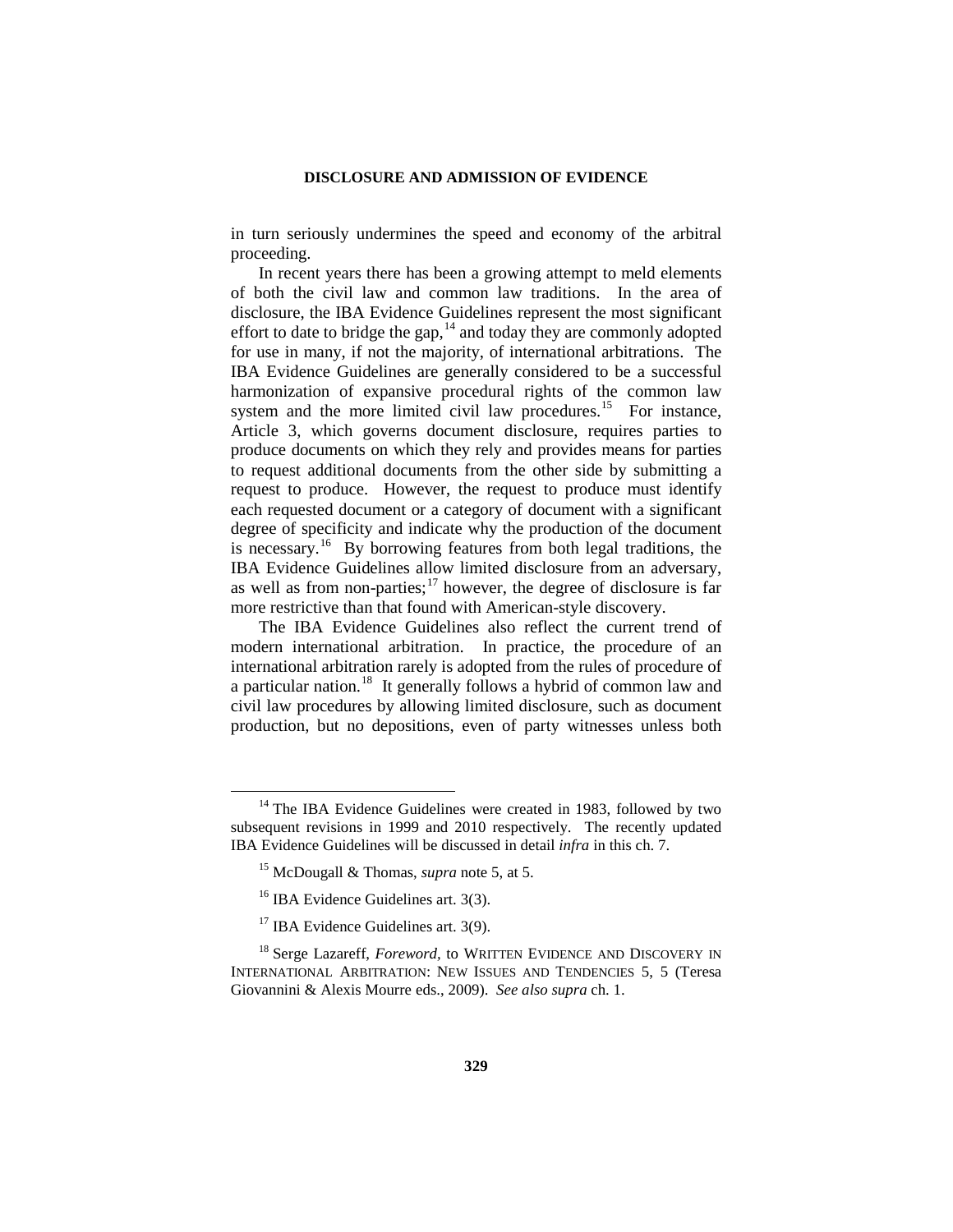parties agree.<sup>[19](#page-5-0)</sup> Apart from striking a balance among different legal traditions, the narrower scope of disclosure is also consistent with the expedited nature of arbitration.

## **III. General Practices in Modern International Arbitration**

International arbitration is a creature of private contract. Consequently, parties have great control over arbitral proceedings. They may choose the applicable law, select arbitral tribunals, and tailor the procedural rules, including those relating to disclosure, to suit their specific needs.<sup>20</sup> In *ad hoc* arbitration, the parties may stipulate a set of procedural rules to govern discovery issues of the arbitral proceeding, such as the scope of document production and the tribunal's power to appoint experts and inspect the subject matter of the dispute.<sup>[21](#page-5-2)</sup> In an arbitration administered by an institution, the parties adopt the institution's procedural rules.<sup>[22](#page-5-3)</sup>

Once the arbitration commences, the arbitral tribunal assumes control of the arbitral procedures.<sup>[23](#page-5-4)</sup> The arbitral tribunal should follow the procedural framework dictated by the parties. Within that framework, the tribunal has considerable discretion to determine the arbitral procedures, including issues related to disclosure.<sup>[24](#page-5-5)</sup> This

<sup>23</sup> *Id*.

<span id="page-5-0"></span> <sup>19</sup> Nathan D. O'Malley & Shawn C. Conway, *Document Discovery in International Arbitration – Getting the Documents You Need*, 18 TRANSNAT'L L. 371, 371 (2005).

<span id="page-5-1"></span><sup>20</sup> Joseph P. Zammit & Jamie Hu, *Arbitrating International Intellectual Property Disputes*, MEALEY'S INT'L ARB. REP. Vol. 24, No. 6 (June 2009). The parties' power to control the arbitral procedure, however, is not unfettered. The procedure that they establish is constrained by the law of the seat of arbitration, as well as the provisions of the international conventions on arbitration which were designed to ensure the fairness of the arbitral proceedings. *See* REDFERN & HUNTER 363-64.

<sup>&</sup>lt;sup>21</sup> REDFERN  $&$  HUNTER 315.

<sup>22</sup> *Id.* at 364.

<span id="page-5-5"></span><span id="page-5-4"></span><span id="page-5-3"></span><span id="page-5-2"></span><sup>24</sup> Murray Lee Eiland, *The Institutional Role in Arbitrating Patent Disputes*, 9 PEPP. DISP. RESOL. L. J. 283, 297 (2009).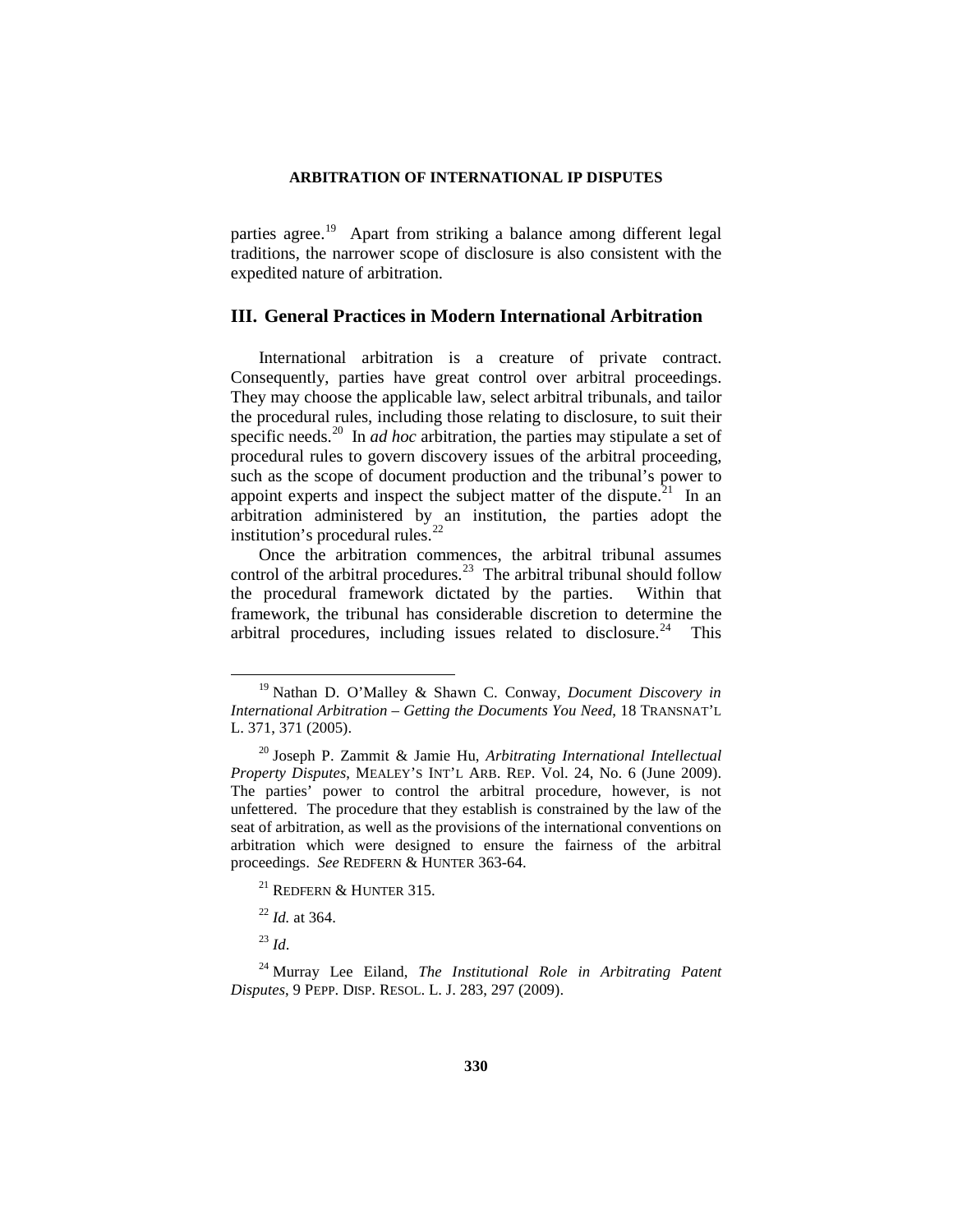aspect is evidenced by many institutional rules, for example, Article 20 of the ICC Rules, which provides that the arbitral tribunal shall establish the facts of the case "by all appropriate means" and may decide to appoint experts, hear witnesses, and order the parties to provide evidence, among other things.<sup>[25](#page-6-0)</sup>

### *A. Types of Evidence Admissible in International Arbitration*

International tribunals are likely to admit any form of evidence to help establish the facts necessary for resolving the dispute.<sup>26</sup> Generally, evidence may be classified into four categories: documents, witnesses, experts, and inspection of the subject-matter of the dispute.<sup>[27](#page-6-2)</sup> Each of these is considered below.

### *1. Documents*

In international arbitration, documentary evidence is perceived as the most favored form of evidence. Documentary evidence supports one of international arbitration's chief goals, namely speed, because the presentation of documents is less time consuming than oral testimony. Further, documentary evidence is regarded as more reliable

<sup>26</sup> REDFERN & HUNTER 386.

<span id="page-6-2"></span><span id="page-6-1"></span><sup>27</sup> Julian D.M. Lew, *Document Disclosure, Evidentiary Value of Documents and Burden of Evidence*, in WRITTEN EVIDENCE AND DISCOVERY IN INTERNATIONAL ARBITRATION: NEW ISSUES AND TENDENCIES, 11, 11-14 (Teresa Giovannini & Alexis Mourre eds., 2009).

<span id="page-6-0"></span> <sup>25</sup> *See, e.g.,* ICC Rules art. 20 – Establishing the Facts of the Case. *See also infra* this ch. 7.

As this book went to press a new version of the ICC Rules had just been promulgated. *See* www.iccwbo.org/policy/arbitration/index.html?id=28796. This new version of the ICC Rules goes into effect on January 1, 2012, and is available at http://www.iccwbo.org/uploadedFiles/Court/Arbitration/other/ 2012\_Arbitration%20and%20ADR%20Rules%20ENGLISH.pdf. All references in this chapter to the ICC Rules are to those which were in effect as of 2010. A comparison of those ICC Rules to the ones which will be effective as of January 1, 2012, is contained in the editor's note which immediately follows the list of defined terms. In addition, the table of rules in the Appendix covers the new rules rather than the old ones.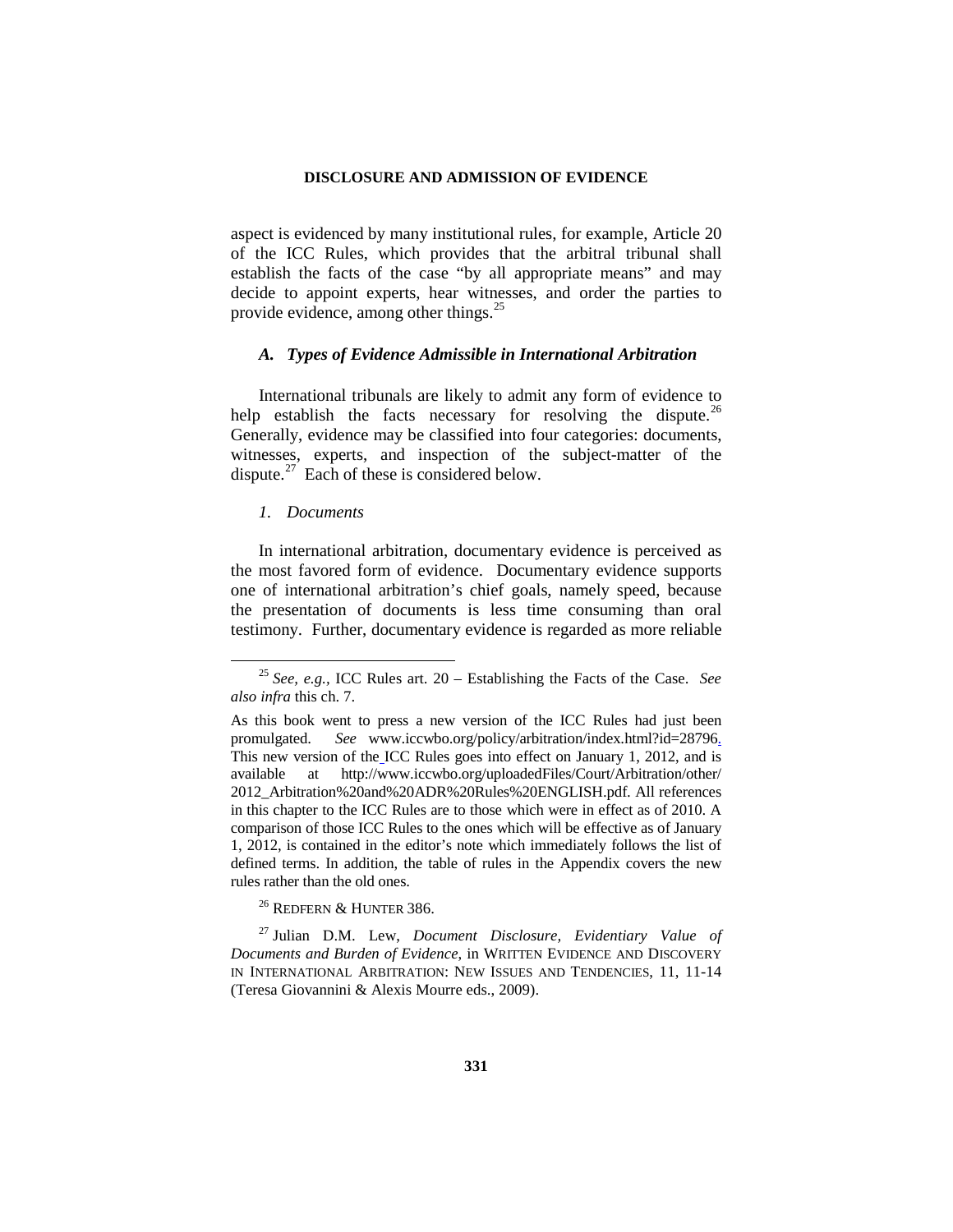than witness testimony because the truth of witness testimony is often not effectively challenged by cross-examination.<sup>[28](#page-7-0)</sup>

In an international arbitration, the arbitral tribunal is more likely than not to limit disclosure to documents relevant to the issues in dispute and necessary for their resolution, $2<sup>9</sup>$  as opposed to the more liberal standard applicable in United States litigation of any document "relevant to any party's claim or defense . . . [which] need not be admissible at the trial [so long as it] appears reasonably calculated to lead to the discovery of admissible evidence."<sup>30</sup> It is also usual for each party to produce in an arbitral proceeding documents upon which it relies to support its case. $31$ 

Each party, however, is seldom satisfied with the documents initially produced by the opposing side and will frequently request additional documents from the opposing party. The requested documents may be disadvantageous or even harmful to the party that is in possession of those documents. Consequently, each party will likely be reluctant to turn over those documents to the other side and a disclosure dispute may arise. In this situation, each party will seek help from the tribunal to compel or resist document production.<sup>[32](#page-7-4)</sup>

In a complex international IP dispute, such as those involving a multinational patent dispute, the parties' requests for documents are often very broad and may involve special documents such as correspondence with patent agents. In that event, an arbitral tribunal faces a great challenge in determining the extent and degree of disclosure. The tribunal normally follows the "proportionality" principle by granting disclosure commensurate with the size, scope and monetary value of the dispute, and also considers the relative significance of the issue to the whole dispute. $33$ 

<sup>&</sup>lt;sup>28</sup> REDFERN & HUNTER 389.

<span id="page-7-4"></span><span id="page-7-3"></span><span id="page-7-2"></span><span id="page-7-1"></span><span id="page-7-0"></span><sup>29</sup> Peter Ashford, *Documentary Discovery and International Commercial Arbitration*, 17(1) AM. REV. INT'L ARB. 89, 93 (2006).

 $30$  Fed. R. Civ. P. 26(b)(1).

<sup>&</sup>lt;sup>31</sup> REDFERN & HUNTER 390.

<sup>32</sup> *Id.* at 392-95.

<span id="page-7-5"></span><sup>33</sup> Ashford, *supra* note 29, at 93.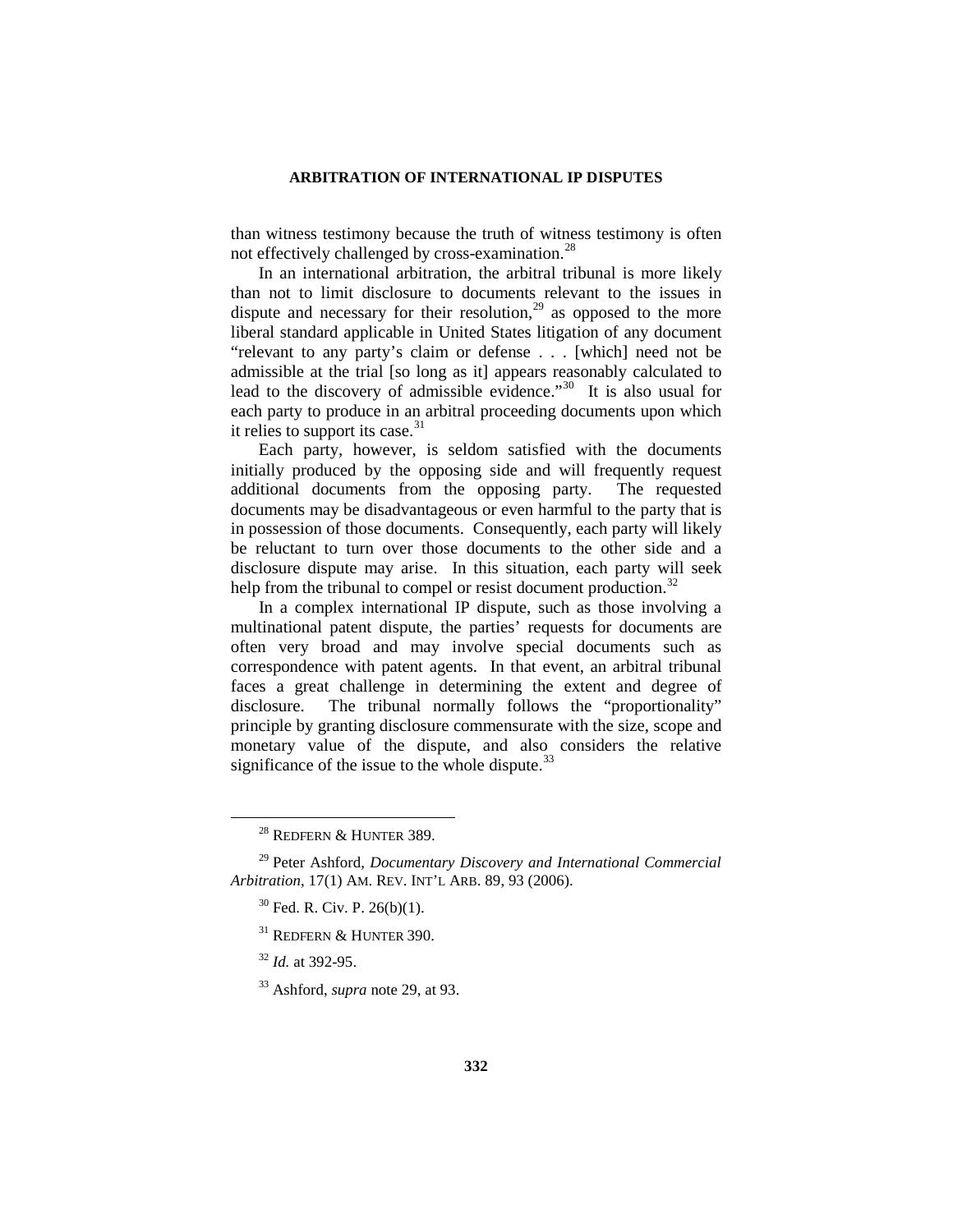In practice, to effectively resolve these types of disputed requests, arbitral tribunals employ multiple techniques.<sup>[34](#page-8-0)</sup> A tribunal, in many instances, arranges a case management meeting with the parties and their attorneys to reach an agreement regarding most categories of requested documents in dispute. The tribunal then rules on the remaining issues after each party presents its argument in a hearing.<sup>[35](#page-8-1)</sup>

To facilitate an arbitral tribunal's decision making process, a "Redfern Schedule" (so-called because its use was suggested by Alan Redfern) may be used. The schedule is essentially a spreadsheet, which contains in the first column a list and description of the documents requested; in the second column the justification for the request; in the third column the requested party's reasons for refusing the request, such as non-existence of such document, lack of relevance, proportionality and privilege; and a final column for the tribunal to record its decision.<sup>36</sup> The schedule may certainly be adjusted to suit the circumstances of individual cases. Additional columns may be inserted as needed; for example, a column may record a party's rebuttal contentions.<sup>[37](#page-8-3)</sup> Redfern Schedules help the parties and the tribunal clearly define the documents and issues in dispute. The use of a Redfern Schedule may make a case management meeting dispensable, saving time and  $cost.^{38}$  $cost.^{38}$  $cost.^{38}$ 

*2. Witnesses*

<span id="page-8-0"></span>Witness testimony is another source of evidence in international arbitration. In general, anyone may testify before a tribunal.<sup>39</sup> The witness testimony may be given orally and/or in writing. Each party may submit written statements of witnesses in the form of a signed

<span id="page-8-5"></span><span id="page-8-4"></span><span id="page-8-3"></span><span id="page-8-2"></span><span id="page-8-1"></span><sup>39</sup> Lew, *supra* note 27, at 12. *See* IBA Evidence Guidelines art. 4(2) ("Any person may present evidence as a witness, including a Party or a Party's officer, employee or other representative.").

<sup>&</sup>lt;sup>34</sup> REDFERN & HUNTER 394.

<sup>35</sup> *Id.* at 395.

<sup>36</sup> *Id.* at 395-96.

<sup>37</sup> Ashford, *supra* note 29, at 99.

<sup>38</sup> REDFERN & HUNTER 395-96.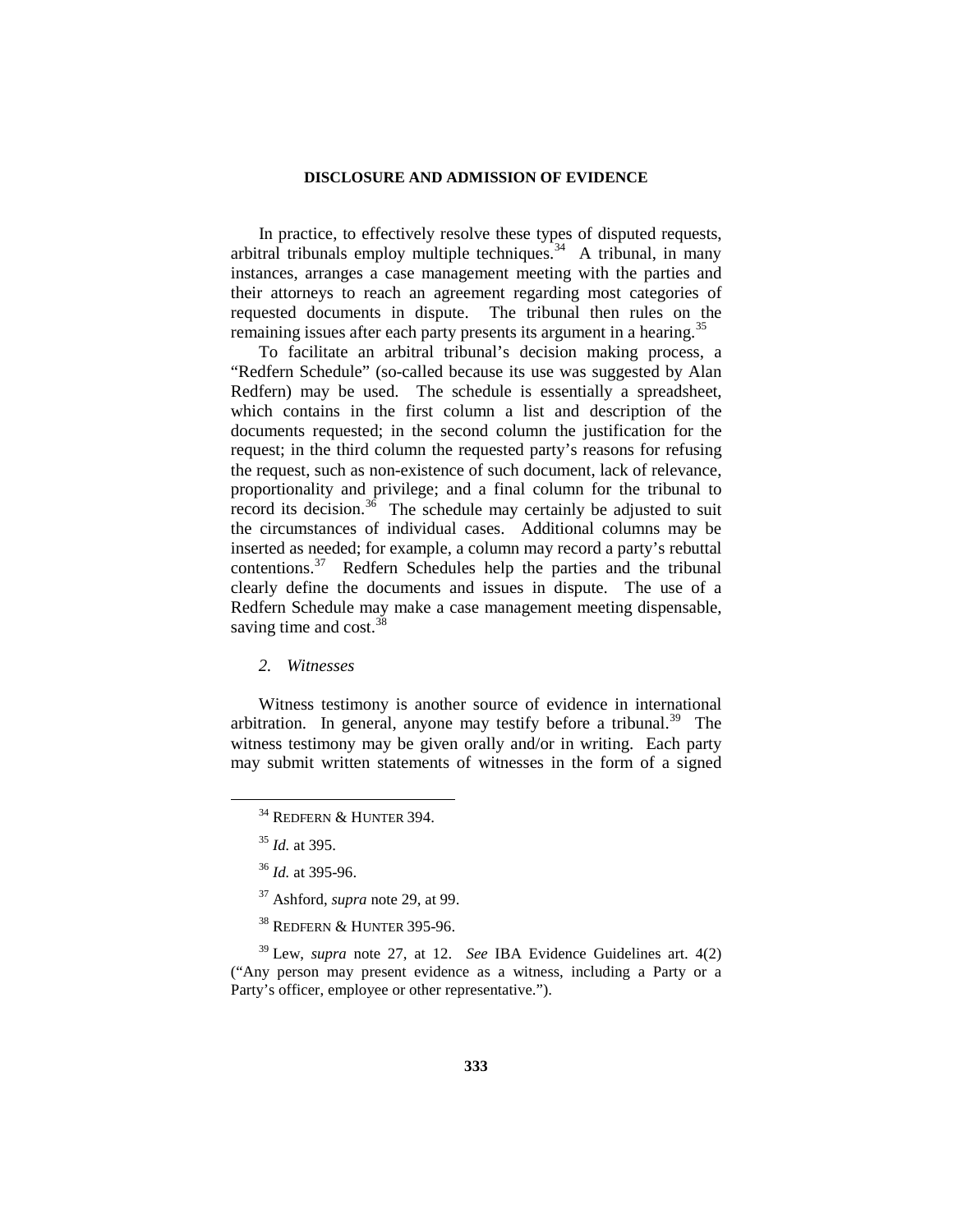statement or sworn testimony.<sup>40</sup> Frequently, witness statements serve as the direct testimony of the witness at the hearing. An arbitral tribunal may also hear the oral evidence of witnesses at a hearing, but due to pragmatic considerations it is not considered essential. $41$  There are contrary views on the use of oral testimony in a question and answer format and subject to direct and cross examination. Those accustomed to common law tradition often find such procedures essential to the fact finding process, while those from a civil law background usually claim that such procedures make the arbitral proceeding lengthy, inefficient and costly.

An arbitral tribunal may exercise its discretion in determining the evidentiary weight to be given to witness evidence. Uncorroborated witness testimony or testimony from an interested witness is generally given less weight compared to witness testimony challenged by cross examination or testimony from a disinterested witness.<sup>[42](#page-9-2)</sup>

## *3. Expert Witnesses*

Expert witnesses play a particularly important role in IP arbitrations, giving testimony on complex scientific and technical issues that may be outside of the experience of many arbitral tribunals. For example, to make accurate findings of fact in a patent dispute, an arbitral tribunal often needs expert assistance to gain an adequate understanding of the technology and patent in dispute.

Aiding a tribunal's understanding of complex issues are two different types of experts: party appointed experts and tribunal appointed experts.[43](#page-9-3) A major problem associated with party appointed experts is that parties usually present conflicting expert evidence,

 $40$  REDFERN  $&$  HUNTER 402.

<span id="page-9-2"></span><span id="page-9-1"></span><span id="page-9-0"></span><sup>41</sup> *See, e.g.,* Dalmia Dairy Industries Ltd. v. National Bank of Pakistan [1978] 2 Lloyd's Rep. 223, 269 ("The dispute being essentially, and indeed exclusively, of a legal nature, I have reached the conclusion that it was completely unnecessary to collect testimonies and hear witnesses as the Defendant requested . . . .").

<sup>42</sup> REDFERN & HUNTER 404.

<span id="page-9-3"></span><sup>43</sup> *Id.* at 406.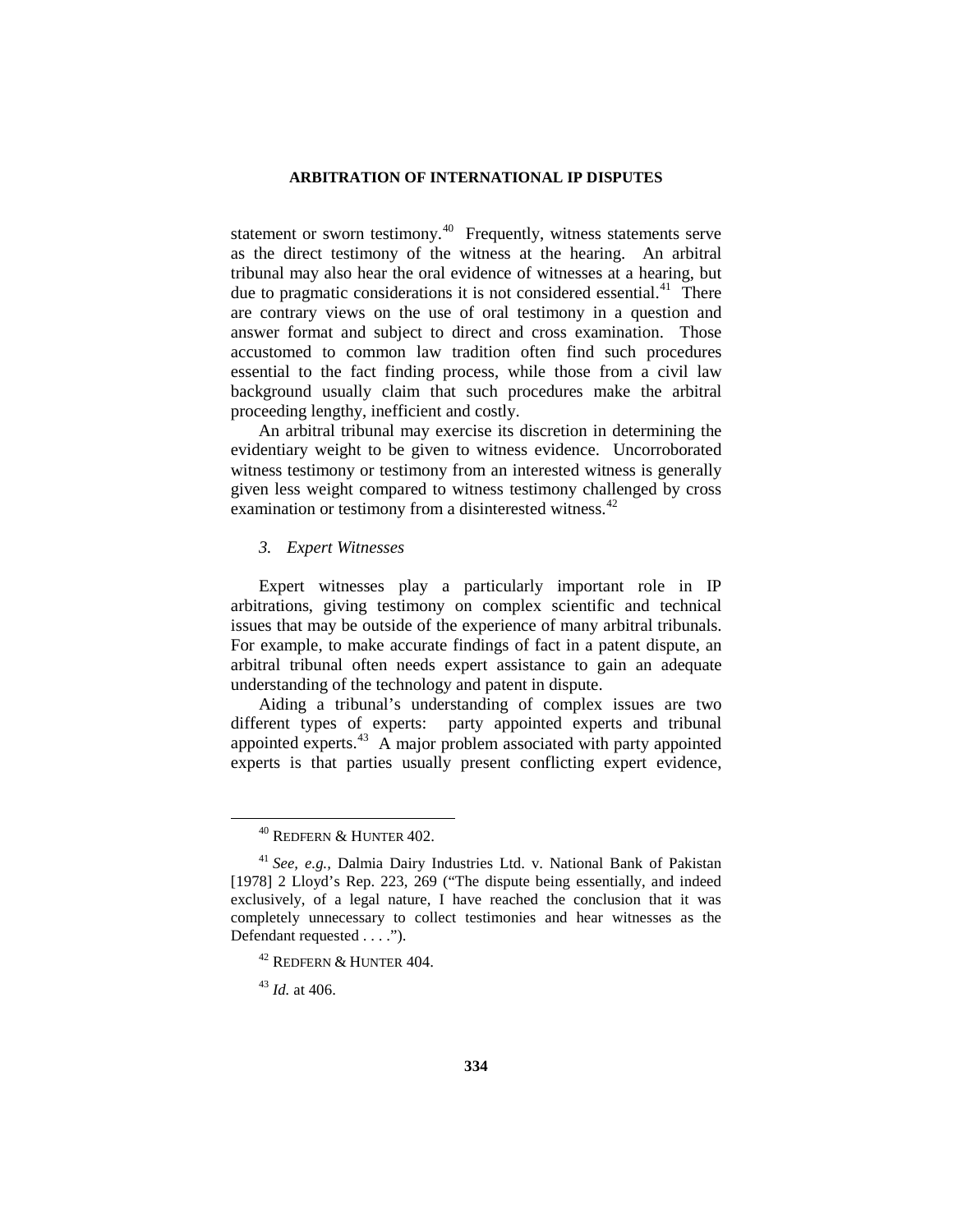especially on complex technical matters, $44$  and it may be virtually impossible for the tribunal to make a meaningful evaluation of the technical issues involved when facing such contradictory expert testimony. To clarify the issues, the tribunal may examine party appointed experts or appoint its own experts. $45$  The tribunal's power to appoint experts may be conferred directly, by the express language in the arbitral agreement, or indirectly through the incorporation of institutional rules of arbitration.<sup>46</sup> For instance, the IBA Evidence Guidelines provide that the tribunal may, after consulting with the parties, appoint an independent expert and establish the terms of reference.

In recent years, "hot tubbing" or "concurrent evidence" has attracted attention as a constructive approach to resolve disagreements among expert witnesses. $48$  In a hot tubbing proceeding, rather than presenting their opinions in isolation, experts are allowed to give evidence simultaneously, and the tribunal chairs a discussion between them. Experts may question each other and, with the tribunal's permission, the parties may direct questions to experts.<sup>49</sup> Hot tubbing can help the tribunal resolve expert opinion conflicts in several ways. Since the experts can respond to a question at the same time, it may effectively identify the issue where the experts truly disagree. In the situation where the tribunal may be confused with respect to a particular matter, it may ask experts from both sides to clarify the issue directly. In addition, experts are less likely to provide vague or misleading answers under the pressure of simultaneous peer scrutiny.<sup>50</sup> Hot tubbing is routinely used in Australian Courts and international arbitration proceedings and has worked quite well.<sup>51</sup> In practice, when

 $47$  IBA Evidence Guidelines art. 6(1).

<span id="page-10-7"></span><span id="page-10-6"></span><span id="page-10-5"></span><span id="page-10-4"></span><span id="page-10-3"></span><span id="page-10-2"></span><span id="page-10-1"></span><span id="page-10-0"></span><sup>48</sup> Matthew Arnold & Baldwin, *United Kingdom: Hot Tubbing* (April 21, 2010), *available at* http://www.mondaq.com/article.asp?articleid=98758.

- <sup>49</sup> *Id.*
- <sup>50</sup> *Id.*
- <sup>51</sup> *Id.*

 <sup>44</sup> *Id.* at 408.

<sup>45</sup> *Id.* at 406.

<sup>46</sup> *Id.* at 407.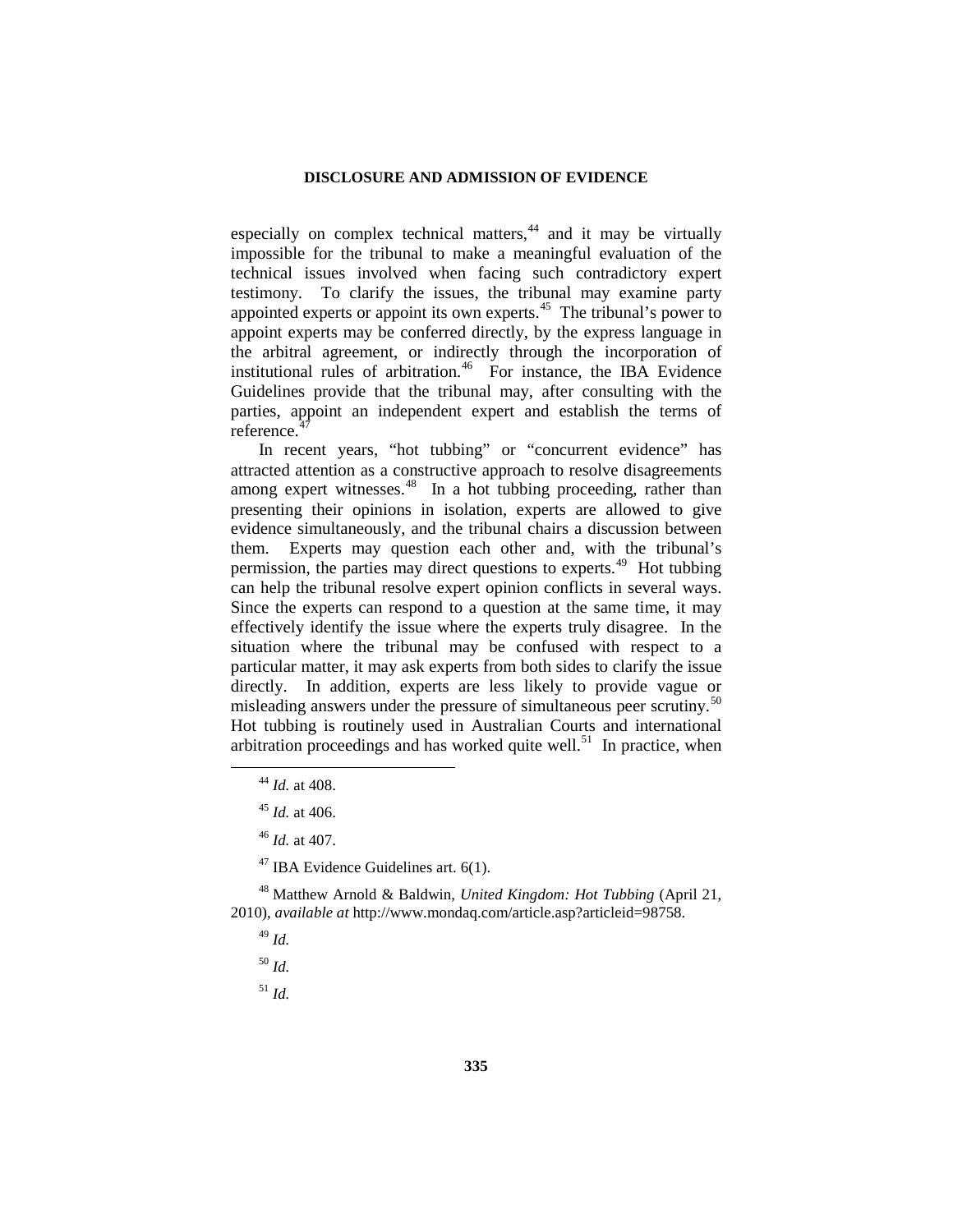expert witnesses have opposing views of the same facts, a tribunal may consider hot tubbing as a possible solution.

Expert evidence is generally furnished initially in the form of written reports in advance of the hearing. The IBA Evidence Guidelines, for example, contain a specific provision governing the contents of a party-appointed expert report.<sup>[52](#page-11-0)</sup> Such an expert report would normally include background information, such as the expert's name, address, relationship with any party, and a statement of opinion and the facts upon which the opinion is based.<sup>[53](#page-11-1)</sup> When conflicting opinions are presented, expert witnesses must make themselves available to the tribunal for further examination.<sup>54</sup> At the evidentiary hearing, an expert witness may present his opinion by oral testimony, the substance of which should be disclosed to the other side in advance. In practice, however, an arbitral tribunal may allow an expert witness to offer oral evidence beyond that contained in the previously submitted written report, provided that the opposing side is given sufficient opportunity to reply by presenting its own further expert evidence.<sup>[55](#page-11-3)</sup>

### *4. Inspection of the Subject Matter in Dispute*

The last source of evidence during an international arbitration is inspection of the subject matter in dispute by the tribunal itself.<sup>56</sup> Such inspections are often used in connection with large construction, engineering or technical disputes.<sup>57</sup> A number of institutional rules contain specific provisions governing inspection of the subject matter. For example, Article 50 of the WIPO Rules provides that "the Tribunal may, at the request of a party or on its own motion, inspect or require the inspection of any site, property, machinery, facility, production

<span id="page-11-3"></span><span id="page-11-2"></span><sup>55</sup> *Id*.

<span id="page-11-0"></span> $52$  IBA Evidence Guidelines art. 5(2).

<span id="page-11-1"></span><sup>53</sup> *Id.*

<sup>54</sup> REDFERN & HUNTER 409.

<span id="page-11-4"></span><sup>56</sup> *Id.* at 411.

<span id="page-11-5"></span><sup>57</sup> Lew, *supra* note 27, at 13.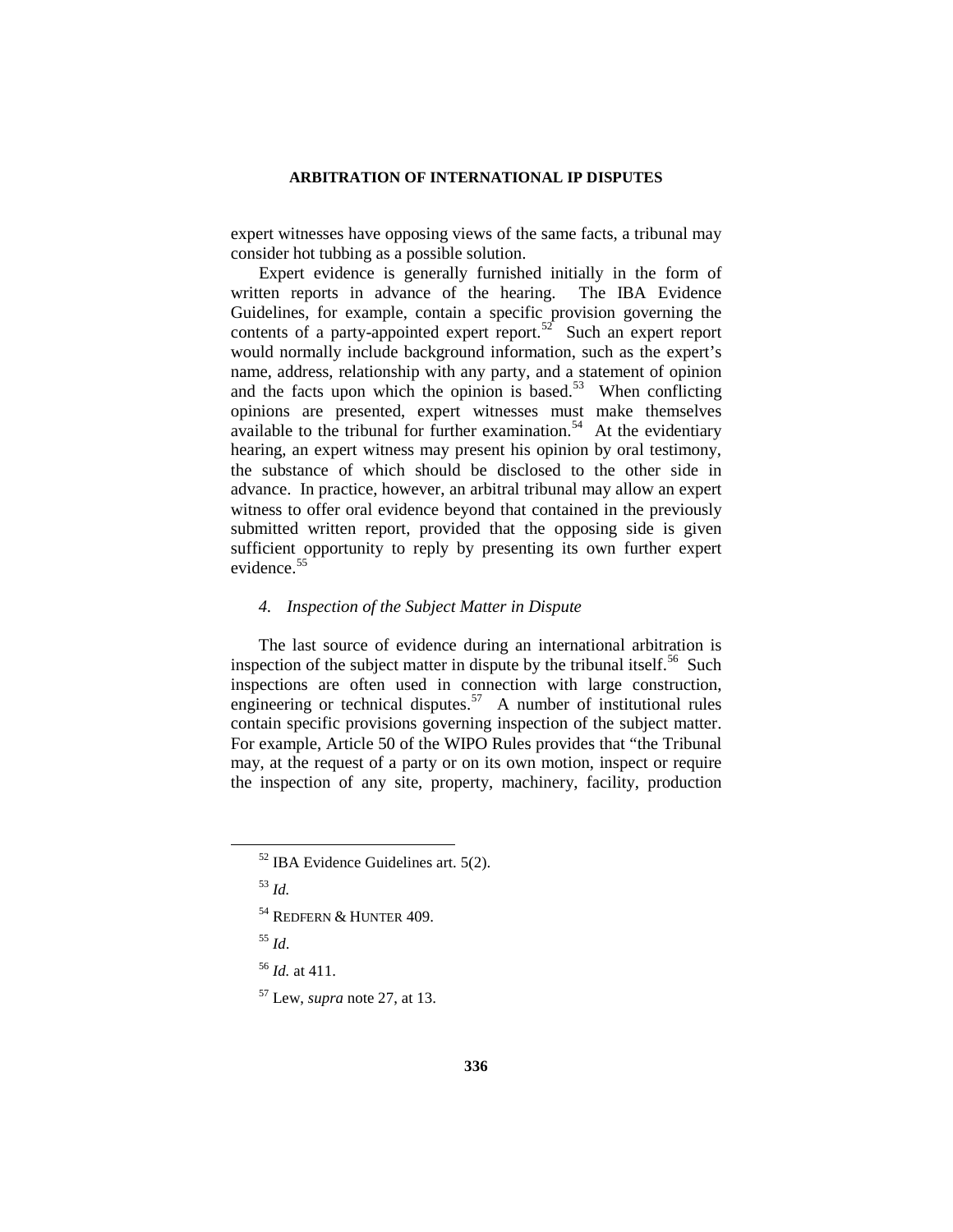line, model, film, material, product or process as it deems appropriate."<sup>[58](#page-12-0)</sup>

### *B. Depositions and Interrogatories*

As mentioned above, depositions and interrogatories, which are common discovery devices in United States litigation, are not frequently used in international arbitration, unless parties expressly agree in advance to their use.<sup>[59](#page-12-1)</sup> A majority of arbitral institutions do not provide rules on depositions or interrogatories. Two exceptions are the AAA and the CPR. Under the AAA Commercial Arbitration Rules, arbitrators have the discretion to order depositions or interrogatories "upon good cause shown and consistent with the expedited nature of arbitration" in large, complex commercial disputes.<sup>60</sup> Similarly, the AAA Patent Rules provide that the arbitral tribunal may address whether, and the extent to which, depositions may be introduced during a preliminary hearing.<sup>61</sup> The CPR's rules for intellectual property disputes state that each party has the right to a certain number of interrogatories and depositions.<sup>[62](#page-12-4)</sup> Therefore, in practice, if parties wish to obtain depositions or propound

 <sup>58</sup> WIPO Rules art. 50.

<span id="page-12-1"></span><span id="page-12-0"></span><sup>&</sup>lt;sup>59</sup> Witness statements or expert reports can function in lieu of a deposition and achieve some of the same purposes as a deposition, including providing information on the evidence a party must rebut, locking a witness in to his or her story and as a basis for impeachment of a witness who deviates from his or her story during cross examination.

<span id="page-12-2"></span> $60$  AAA Large Case Procedures L-4 (d) ("At the discretion of the arbitrator(s), upon good cause shown and consistent with the expedited nature of arbitration, the arbitrator(s) may order depositions of, or the propounding of interrogatories to, such persons who may possess information determined by the arbitrator(s) to be necessary to determination of the matter.").

<span id="page-12-4"></span><span id="page-12-3"></span> $<sup>61</sup>$  AAA Patent Rules Rule c(14) ("whether, and the extent to which, any</sup> sworn statements and/or depositions may be introduced").

 $62$  CPR IP Rules Rule 11.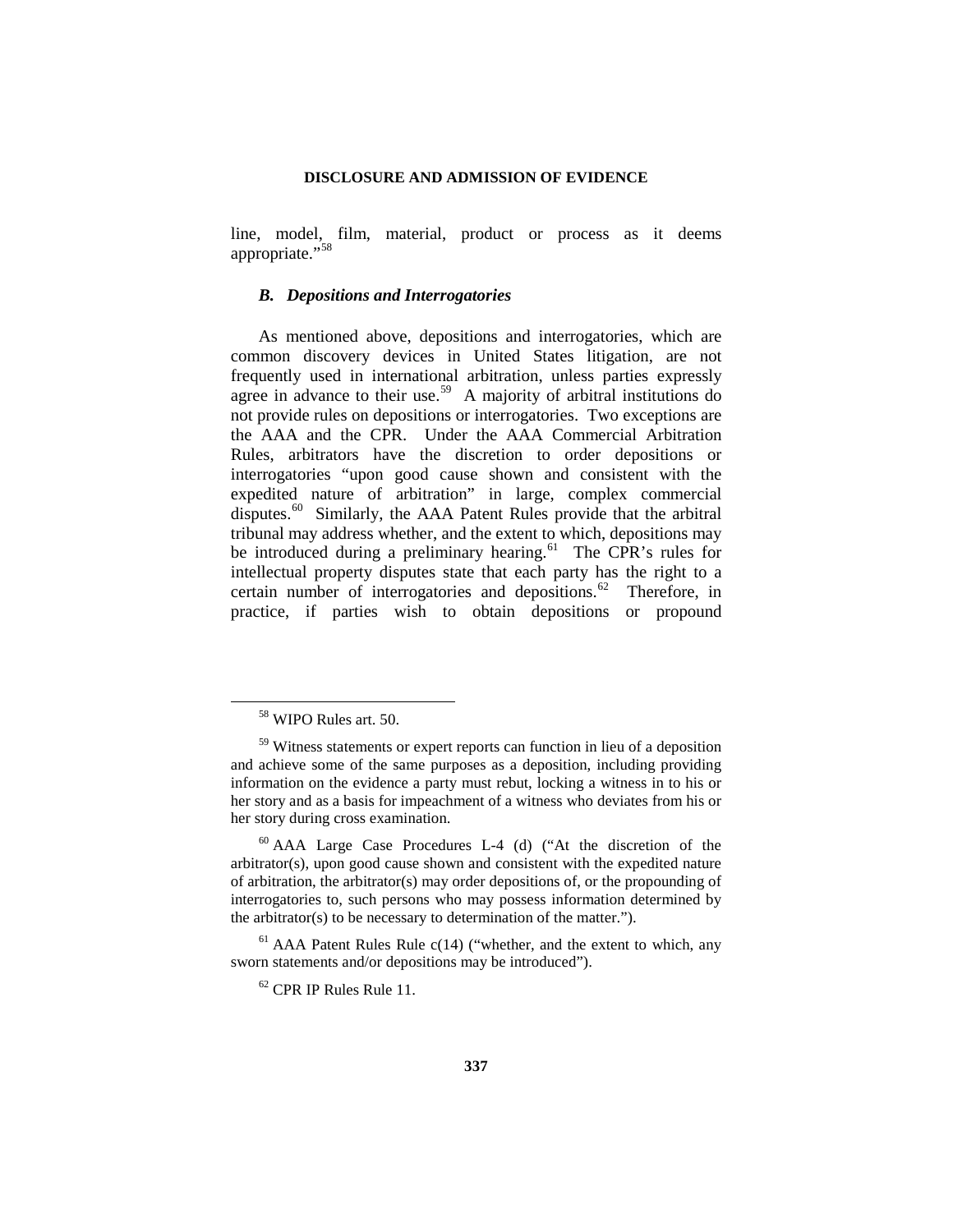interrogatories in an arbitral proceeding, they may elect the AAA Rules $^{63}$  $^{63}$  $^{63}$  or the CPR IP Rules to govern the arbitral procedure.

### *C. Third Party Discovery*

Since an arbitral tribunal derives its power exclusively from the parties who voluntarily submit to its jurisdiction, the tribunal generally does not have the authority to compel a non-party to produce documents or appear as a witness.<sup>64</sup> To request a third party to testify as a witness or seek documents that are in the possession or control of third parties, an arbitral tribunal must seek the assistance of the courts if the third parties do not cooperate.<sup> $65$ </sup> When the third party is located in a jurisdiction other than the seat of arbitration, however, a request must be submitted to the courts of that jurisdiction to aid discovery.<sup>66</sup> Therefore, it is a matter of local law whether the court will assist a party or an arbitral tribunal compelling discovery from third parties.<sup>[67](#page-13-4)</sup>

## **IV. Arbitral Rules Pertaining to Disclosure**

With few exceptions,<sup>[68](#page-13-5)</sup> neither arbitral rules (whether institutional or *ad hoc*) nor the IBA Evidence Guidelines provide for the wideranging discovery found in common law countries such as the United

<span id="page-13-0"></span> $63$  Although the parties to an international dispute may adopt the  $AAA$ Rules, normal AAA procedures would invoke the AAA's international rules, the ICDR Rules, in the absence of an express specification of the commercial rules. ICDR Rules art. 1(a).

<sup>64</sup> *See* Ashford, *supra* note 29, at 107; Lew, *supra* note 27, at 24.

<sup>65</sup> Lew, *supra* note 27, at 24.

<span id="page-13-3"></span><span id="page-13-2"></span><span id="page-13-1"></span><sup>66</sup> Robert H. Smit, *Towards Greater Efficiency in Document Production before Arbitral Tribunals-A North American Viewpoint* in DOCUMENT PRODUCTION IN INTERNATIONAL ARBITRATION – 2006 SPECIAL SUPPLEMENT 93, 98 (2006).

<span id="page-13-4"></span> $67$  *Id.* The effect of local national law on third party discovery will be discussed in detail *infra* in this chapter 7.

<span id="page-13-5"></span><sup>68</sup> *See* AAA Rules and AAA Patent Rules which provide some of the aspects of disclosure more akin to that found in United States litigation.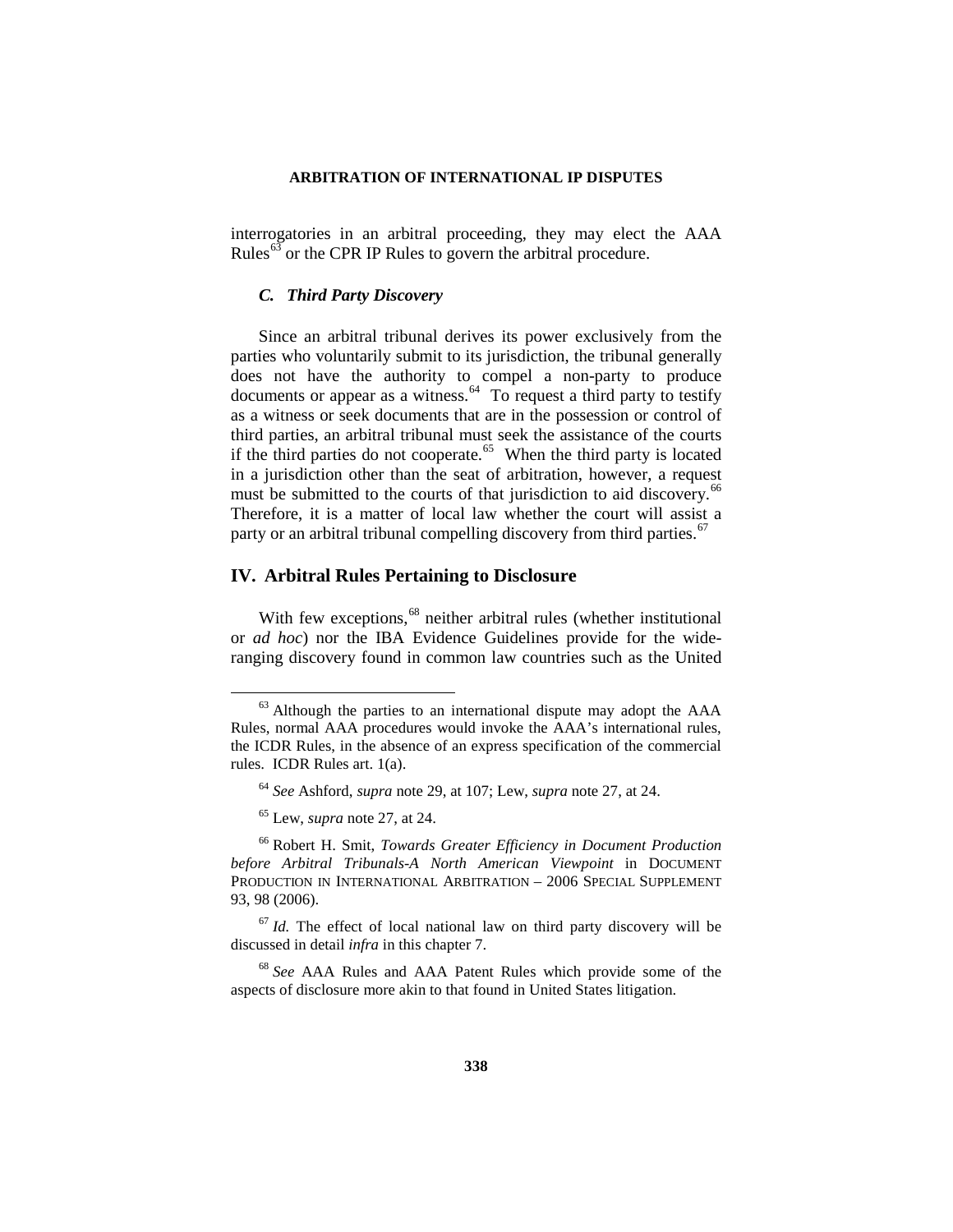States, where essentially all relevant, non-privileged matter is discoverable, even if inadmissible.<sup>69</sup> To the extent that such rules address disclosure at all, they tend to rein it in to some degree, by setting forth particular requirements as to who may request the documents, how specific they must be when identifying the documents that they seek and even requiring explanation as to how such documents will be of assistance to their case. Indeed, many institutional and *ad hoc* arbitration rules do not provide clear guidelines as to how disclosure should be conducted at all and, therefore, provide the tribunal with even greater discretion over the disclosure process.

The admission and disclosure of this wide range of evidence make confidentiality important in the international arbitration of intellectual property disputes, especially where disclosures may include trade secrets, sales revenues, advertising expenditures and business strategies. Although the rules of many arbitral institutions expressly address the issue of confidentiality,  $\frac{70}{11}$  $\frac{70}{11}$  $\frac{70}{11}$  it is not addressed by every set of institutional rules.<sup>71</sup> Given the importance of confidentiality in an intellectual property dispute, parties may prefer to expressly address the issue in their underlying agreement to arbitrate.

## *A. London Court of International Arbitration Rules*

The LCIA currently operates under rules that took effect in 1998.<sup>72</sup> Rule 22.1 permits the tribunal to seek disclosure on the application of

<span id="page-14-0"></span><sup>&</sup>lt;sup>69</sup> "Parties may obtain discovery regarding any nonprivileged matter that is relevant to any party's claim or defense—including the existence, description, nature, custody, condition, and location of any documents or other tangible things and the identity and location of persons who know of any discoverable matter. For good cause, the court may order discovery of any matter relevant to the subject matter involved in the action. Relevant information need not be admissible at the trial if the discovery appears reasonably calculated to lead to the discovery of admissible evidence." Fed. R. Civ. P. Rule 26(b)(1).

<span id="page-14-1"></span><sup>70</sup> *See, e.g.,* IBA Evidence Guidelines art. 3(13). *See also supra* this ch. 6.

<span id="page-14-2"></span><sup>71</sup> *See, e.g.,* UNCITRAL Rules.

<span id="page-14-3"></span><sup>72</sup> *See* http://www.lcia.org.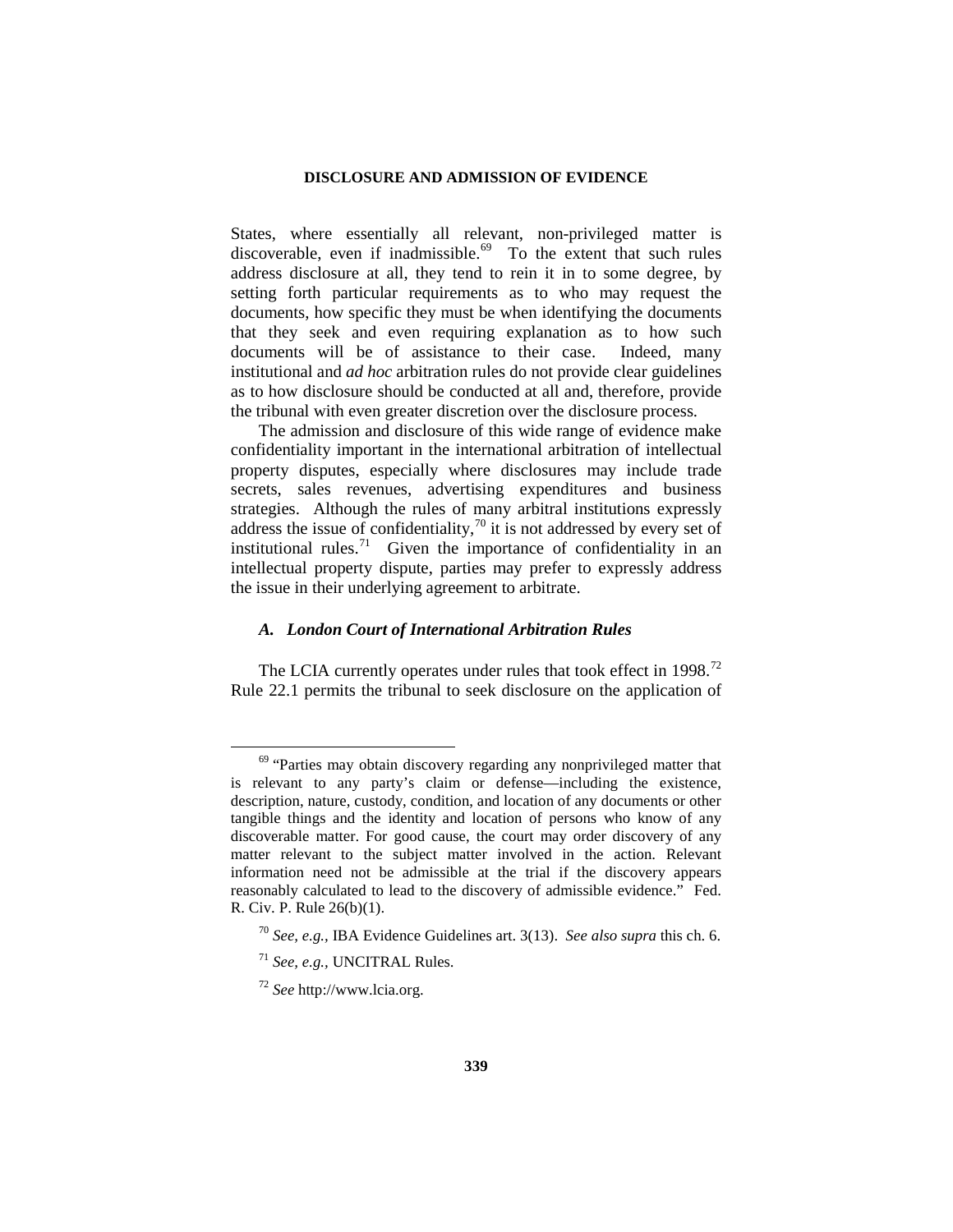any party or *sua sponte*, [73](#page-15-0) but requires that before seeking such disclosure, the parties must be provided a reasonable opportunity to state their views regarding the disclosure sought.<sup>[74](#page-15-1)</sup> The LCIA Rules expressly grant the tribunal the power to order disclosure "on the application of any party or of its own motion" to conduct inquiries it deems "necessary or expedient"<sup>[75](#page-15-2)</sup> and to order that property be made available for inspection.<sup>76</sup> Rule 22.1(e) permits the tribunal "to order any party to produce to the Arbitral Tribunal, and to the other parties for inspection, and to supply copies of, any documents or classes of documents in their possession, custody or power which the Arbitral Tribunal determines to be relevant."

The LCIA Rules do not specify any requirements for the document request or the disclosure sought under the request, nor do they expressly contemplate third party disclosure.<sup>[77](#page-15-4)</sup>

Article 20 of the LCIA Rules addresses witnesses, specifying that the tribunal may require a party to give notice of each witness it wishes to call and the subject matter that will be addressed by the witness $^{78}$  $^{78}$  $^{78}$ and that the tribunal has the discretion to determine whether a witness may testify.<sup>[79](#page-15-6)</sup> A testifying witness may be questioned by the parties and the tribunal. $80$  Witness testimony may be presented by written statement.<sup>[81](#page-15-8)</sup>

Article 21 of the LCIA Rules states that on party request or *sua sponte*, any expert "shall, after delivery of his written or oral report to the Arbitral Tribunal and the parties, participate in one or more hearings at which the parties shall have the opportunity to question

<span id="page-15-3"></span><sup>76</sup> *Id.* at art. 22.1(d).

- <span id="page-15-4"></span><sup>77</sup> *See id.*
- <sup>78</sup> *Id.* at art. 20.1
- <span id="page-15-6"></span><span id="page-15-5"></span><sup>79</sup> *Id.* at art. 20.2.
- <span id="page-15-7"></span><sup>80</sup> *Id.* at art. 20.5.

<span id="page-15-8"></span><sup>81</sup> *Id.* at art. 20.3.

 $73$  LCIA Rules art. 22.1(e).

<span id="page-15-1"></span><span id="page-15-0"></span><sup>74</sup> *Id.* at art. 22.1.

<span id="page-15-2"></span><sup>75</sup> *Id.* at art. 22.1(c).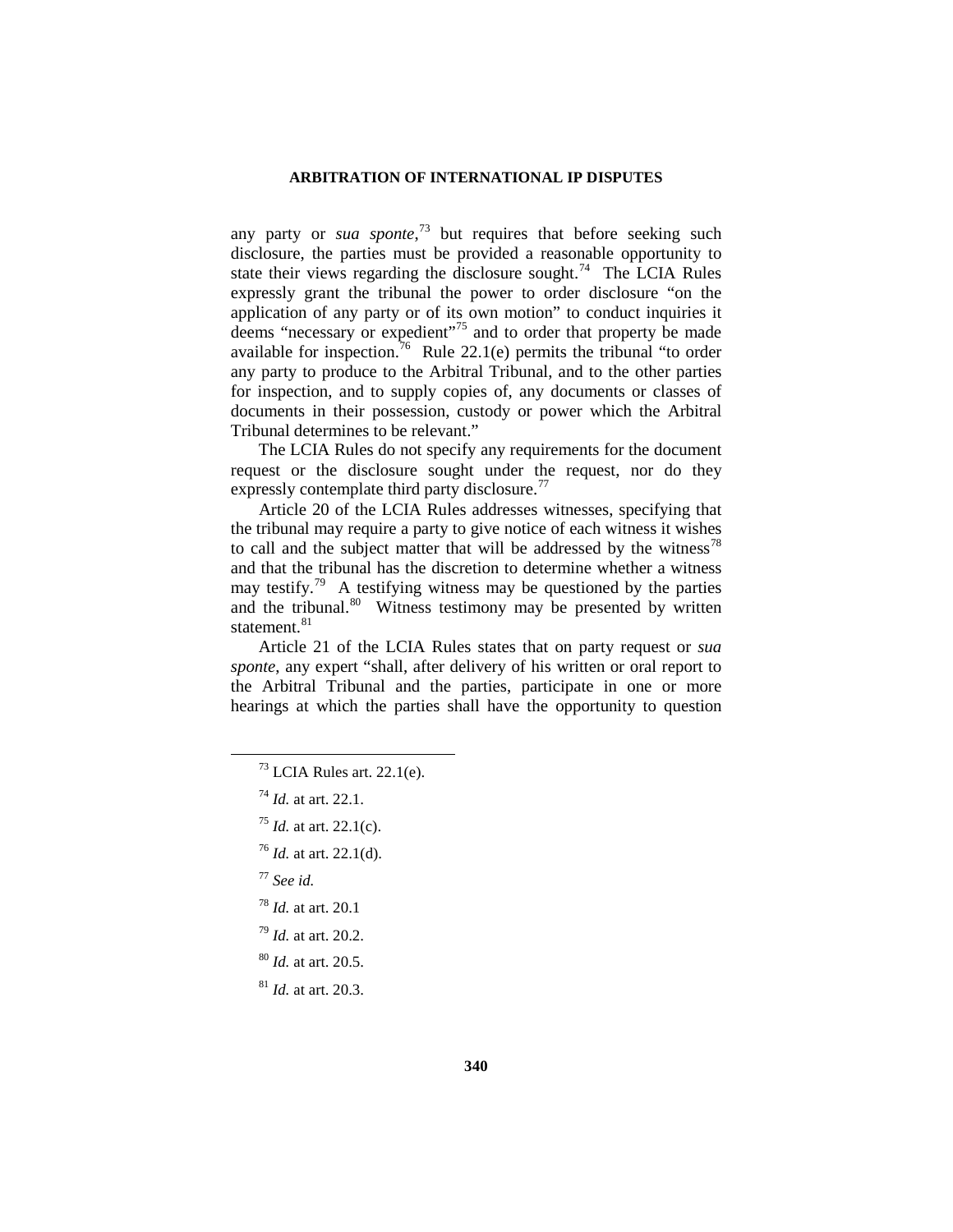[him]."<sup>82</sup> Parties may use their own experts and the Tribunal may appoint its own expert.<sup>[83](#page-16-1)</sup>

## *B. AAA/ICDR Rules and Guidelines*

### *1. ICDR Rules*

The ICDR Rules have a number of provisions that cover various aspects of disclosure among the parties to the dispute. As of 2008, the ICDR Rules were supplemented by the ICDR Guidelines. Neither the ICDR Rules, nor the ICDR Guidelines expressly contemplate third party disclosure.

The ICDR Rules specify that the tribunal may order a party to deliver to the tribunal and to the other parties a summary of the documents and other evidence on which the party in question intends to rely.<sup>[84](#page-16-2)</sup> Further, the tribunal may order parties to produce other documents, exhibits or evidence at any time during the proceedings.<sup>[85](#page-16-3)</sup>

At least fifteen days before the hearings, each party must provide the tribunal and other parties with the names and addresses of any witnesses it intends to present, the subject of their testimony, and the language in which the testimony will be given.<sup>[86](#page-16-4)</sup> Witness testimony may also be given in the form of a signed written statement.<sup>87</sup> The tribunal has the power to determine the admissibility, relevance, materiality and weight of the evidence.<sup>[88](#page-16-6)</sup>

<span id="page-16-1"></span><span id="page-16-0"></span>The tribunal may appoint one or more independent experts to report to it on specific issues,<sup>[89](#page-16-7)</sup> and the parties shall provide the expert(s) with any relevant information or produce for inspection any

- <span id="page-16-2"></span><sup>84</sup> ICDR Rules art. 19(2).
- <sup>85</sup> *Id.* at art. 19(3).
- <span id="page-16-4"></span><span id="page-16-3"></span><sup>86</sup> *Id.* at art. 20(2).
- <span id="page-16-5"></span><sup>87</sup> *Id.* at art. 20(5).
- <span id="page-16-6"></span><sup>88</sup> *Id.* at art. 20(6).

<span id="page-16-7"></span><sup>89</sup> *Id.* at art. 22(1).

 <sup>82</sup> *Id.* at art. 21.2.

<sup>83</sup> *Id.* at art. 21.1.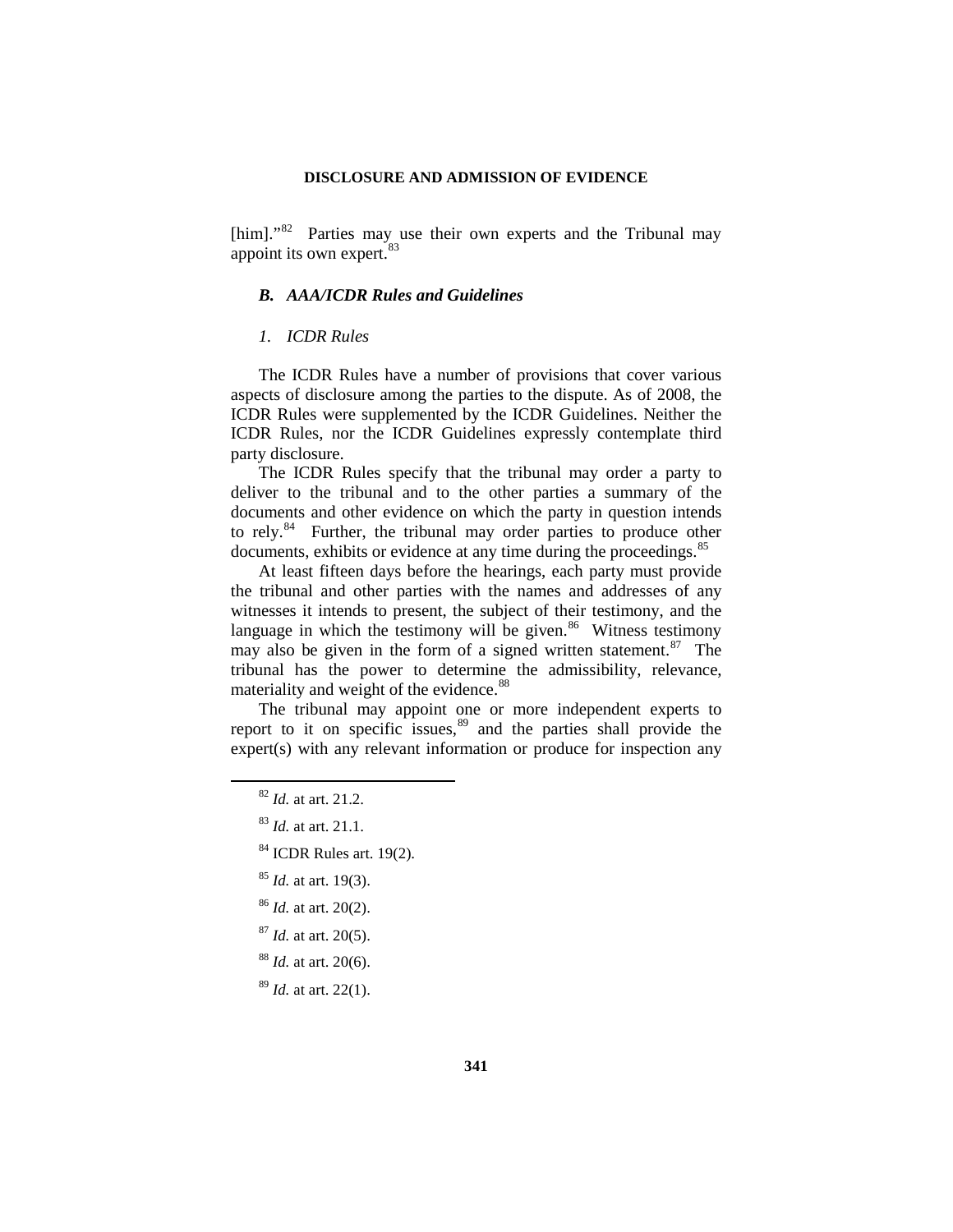relevant documents or goods that the expert may require. <sup>90</sup> The expert shall provide his report to the tribunal, which is then communicated to the parties.<sup>[91](#page-17-1)</sup> A party may examine any document on which the expert has relied in his report.<sup>92</sup> Parties may question the expert at hearing and also present their own expert witnesses to testify on the point at  $i$ ssue.  $93$ 

## *2. ICDR Guidelines for Arbitrators Concerning Exchanges of Information*

In 2008, the ICDR adopted the ICDR Guidelines, which stated that arbitration should be "a simpler, less expensive, and more expeditious process" than litigation and provided procedures to achieve this objective.<sup>94</sup> To this end, the ICDR Guidelines stated: "Depositions, interrogatories, and requests to admit, as developed in American court procedures, are generally not appropriate procedures for obtaining information in international arbitration."[95](#page-17-5) To maintain civil law style disclosure, the ICDR Guidelines further state that while parties may advise the tribunal regarding their views on the appropriate level of information exchange, "the tribunal retains final authority to apply the [ICDR Guidelines]."<sup>96</sup> As adopted, the ICDR Guidelines apply to all ICDR cases commencing after May 31, 2008, unless the parties agree otherwise in writing. $97$ 

<span id="page-17-0"></span>The ICDR Guidelines address documents generally and electronic documents, inspections, privilege, costs and compliance specifically. They provide that prior to the hearings, the parties shall exchange all of

- <span id="page-17-1"></span><sup>91</sup> *Id.* at art. 22(3).
- <span id="page-17-2"></span><sup>92</sup> *Id.*
- <span id="page-17-3"></span><sup>93</sup> *Id.* at art. 22(4).
- <span id="page-17-4"></span><sup>94</sup> ICDR Guidelines.
- <span id="page-17-5"></span><sup>95</sup> *Id.* at ¶ 6(b).
- <span id="page-17-6"></span><sup>96</sup> *Id.* at ¶ 1(b).
- <span id="page-17-7"></span><sup>97</sup> *Id.* at Introduction.

 <sup>90</sup> *Id.* at art. 22(2).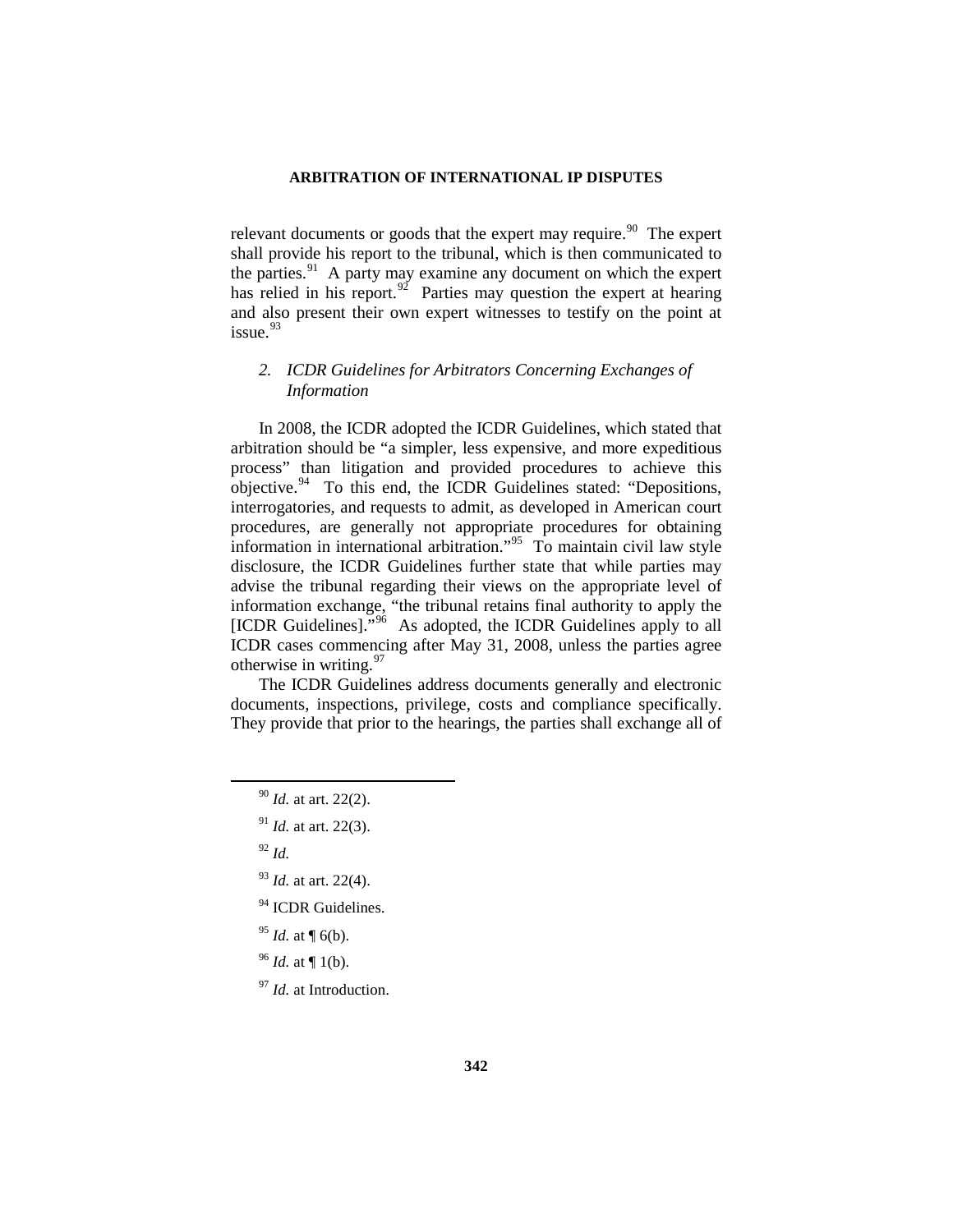the documents on which they intend to rely.<sup>98</sup> Upon a party's application, the tribunal may require a party to make documents available to another party, which are not otherwise available to the party seeking the documents, that are "reasonably believed to exist and to be relevant and material to the outcome of the case."[99](#page-18-1) The ICDR Guidelines require that requests for documents "contain a description of specific documents or classes of documents, along with an explanation of their relevance and materiality to the outcome of the case."[100](#page-18-2) Further, the requesting party must "justify the time and expense that its request may involve, and may condition granting such a request on the payment of part or all of the cost by the party seeking the information.<sup> $5101$ </sup> Further, "[t]he tribunal may, on application and for good cause, require a party to permit inspection on reasonable notice of relevant premises or objects."[102](#page-18-4) The ICDR Guidelines also specifically address disclosure of electronic documents, allowing production in the most convenient and economical form and requiring that requests for electronic documents be "narrowly focused and structured to make searching for them as economical as possible."<sup>[103](#page-18-5)</sup>

## *3. AAA Commercial Arbitration Rules*

Although the AAA established the ICDR, with its own institutional rules to handle international arbitrations, the parties to an international arbitration may, nevertheless, elect to utilize the AAA's rules for domestic United States commercial arbitration.<sup>[104](#page-18-6)</sup> Disclosure procedures under these rules, as would be expected, more closely resemble American-style discovery, but neither the AAA Rules nor the AAA Patent Rules contemplate third party discovery.

<span id="page-18-6"></span><span id="page-18-5"></span><span id="page-18-4"></span><span id="page-18-3"></span><span id="page-18-2"></span><span id="page-18-1"></span><span id="page-18-0"></span> *Id.* at ¶ 2. *Id.* at ¶ 3(a). <sup>100</sup> *Id. Id.* at ¶ 8(a). *Id.* at ¶ 5.  $^{103}$  *Id.* at ¶ 4. AAA Rules.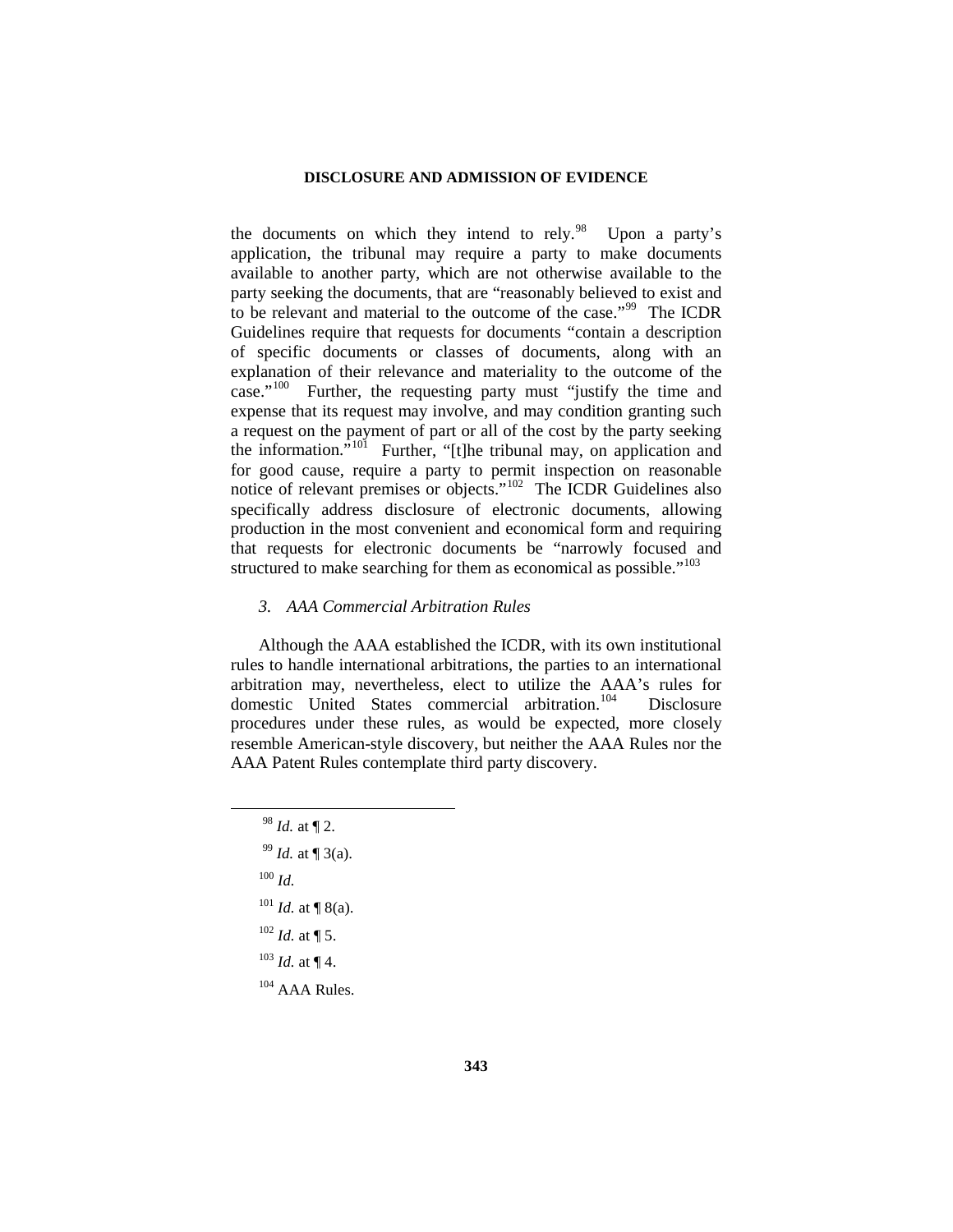Several AAA Rules address issues of disclosure. Rule 31 allows for broad disclosure, leaving it to the tribunal to determine admissibility, relevance, materiality and privilege.<sup>[105](#page-19-0)</sup> Similarly, Rule 32 gives the tribunal great latitude in admitting and weighing evidence.<sup>[106](#page-19-1)</sup> Rule 33 provides the mechanism by which the tribunal may inspect or investigate in connection with the arbitration, and if "one or all parties are not present at the inspection or investigation, the arbitrator shall make an oral or written report to the parties and afford them an opportunity to comment."<sup>[107](#page-19-2)</sup>

Rule 21 specifies that the Tribunal may direct the production of documents and other information and the identification of witnesses to be called.<sup>108</sup> Further, "[a]t least five business days prior to the hearing, the parties shall exchange copies of all exhibits they intend to submit at the hearing. $109$ 

In addition to these rules that apply to all commercial arbitrations under the AAA Rules, the AAA has additional rules for particular types of arbitrations. Notably, depositions are expressly available if the parties agree to use the AAA Large Case Procedures or those procedures otherwise apply.<sup>[110](#page-19-5)</sup>

Further, the AAA also has supplementary patent rules—the AAA Patent Rules—that automatically apply and supersede the AAA Rules.[111](#page-19-6) Whereas the AAA Rules provide for a preliminary hearing upon request of a party, under the AAA Patent Rules "[a]s promptly as practicable after the selection of the arbitrator(s), a preliminary hearing shall be held among the parties and/or their attorneys or other representatives and the arbitrator(s)."[112](#page-19-7) "The arbitrator shall have the authority to resolve any differences between the parties over the issues

<span id="page-19-0"></span> <sup>105</sup> *Id.* at Rule 31.

<span id="page-19-1"></span><sup>106</sup> *Id.* at Rule 32.

<span id="page-19-2"></span><sup>107</sup> *Id.* at Rule 33.

<span id="page-19-3"></span><sup>108</sup> *Id.* at Rule 21(a).

<span id="page-19-4"></span><sup>109</sup> *Id.* at Rule 21(b).

<span id="page-19-5"></span><sup>110</sup> AAA Large Case Procedures L-4(d).

<span id="page-19-6"></span><sup>111</sup> *See* AAA Patent Rules, Rule (a).

<span id="page-19-7"></span> $112$  *Id.* at (c).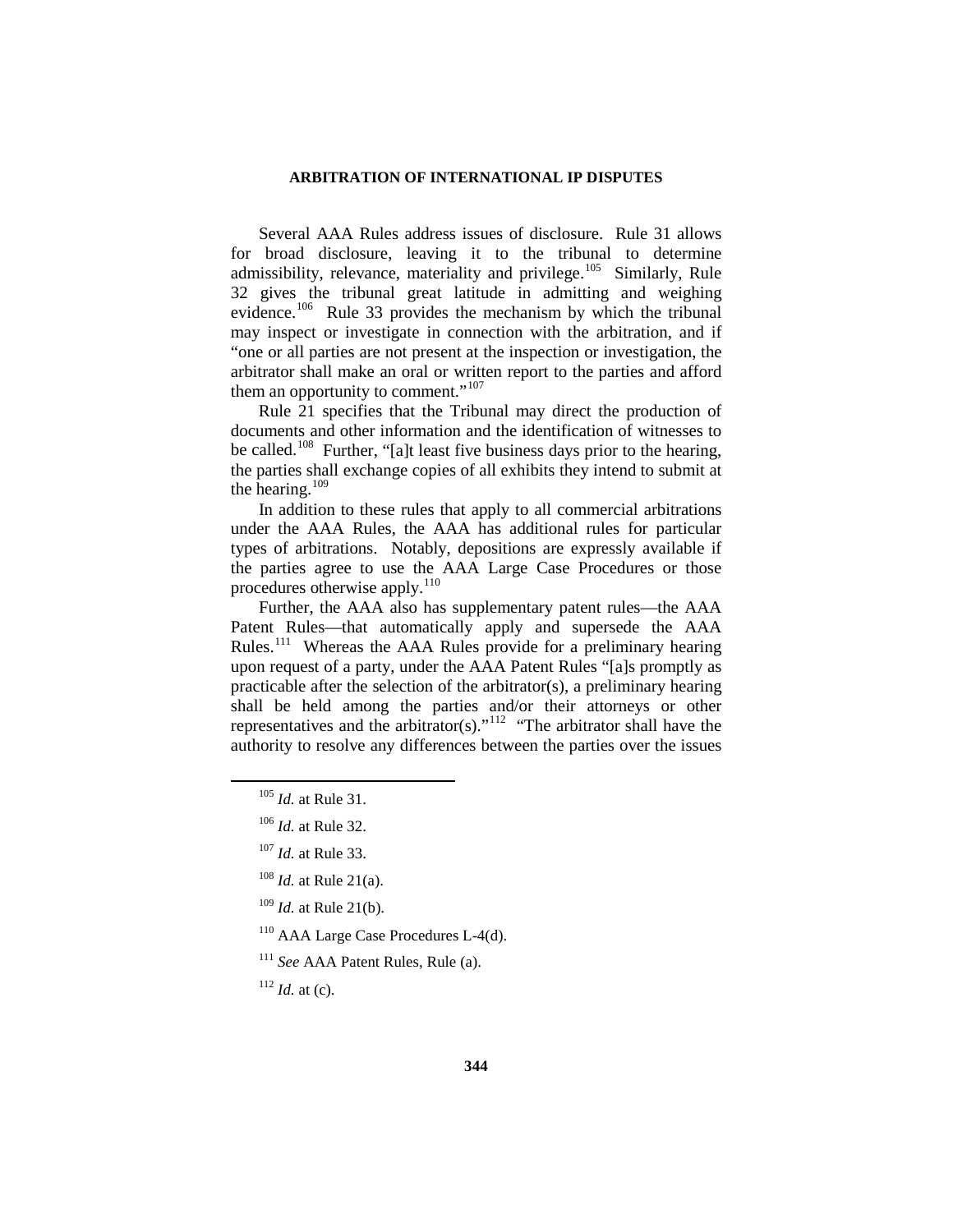addressed during this hearing."<sup>113</sup> The AAA Patent Rules provide that the initial disclosures may include the disclosure of asserted claims and preliminary infringement and invalidity contentions, any document relating to the claims and contentions, and, if applicable, final contentions of both parties.<sup>[114](#page-20-1)</sup>

Thus, the AAA Patent Rules contemplate initial disclosure of the patents, claims charts, reduction to practice, the purported infringement, etc. While such initial disclosures are not mandatory under the AAA Patent Rules, their express inclusion indicates the great likelihood that they will be required, at least with respect to the particulars of the patent infringement claims. Further, the rules indicate that during the pre-trial conference, parties should consider the identification of witnesses and experts and the subject matter upon which they will testify and also discuss expert reports. $115$ 

## *C. UNCITRAL Rules*

The UNCITRAL Rules were designed for *ad hoc* arbitrations and, not surprisingly, are the most often adopted rules for such arbitrations.<sup>[116](#page-20-3)</sup> While the UNCITRAL Rules specify that each party has the burden of proof to support its claim or defense,<sup>[117](#page-20-4)</sup> they do not provide for a party to seek documents from his adversary in support of such claim or defense.<sup>[118](#page-20-5)</sup> The tribunal may require a party to "produce" documents, exhibits or other evidence within such a period of time as the arbitral tribunal shall determine."<sup>[119](#page-20-6)</sup> Thus, under the UNCITRAL Rules, documents need only be produced to support a party's case or upon an order of the tribunal. The tribunal is provided complete discretion to determine whether adversaries should receive any

<sup>117</sup> UNCITRAL Rules art. 27(1).

<span id="page-20-5"></span><span id="page-20-4"></span><sup>118</sup> *Id.*

<span id="page-20-6"></span><sup>119</sup> *Id.* at art. 27(3).

 <sup>113</sup> *Id.*

<span id="page-20-3"></span><span id="page-20-2"></span><span id="page-20-1"></span><span id="page-20-0"></span><sup>114</sup> *Id.*

 $115$  *Id.* at (c)(12)-(13).

<sup>116</sup> *See* http://www.uncitral.org.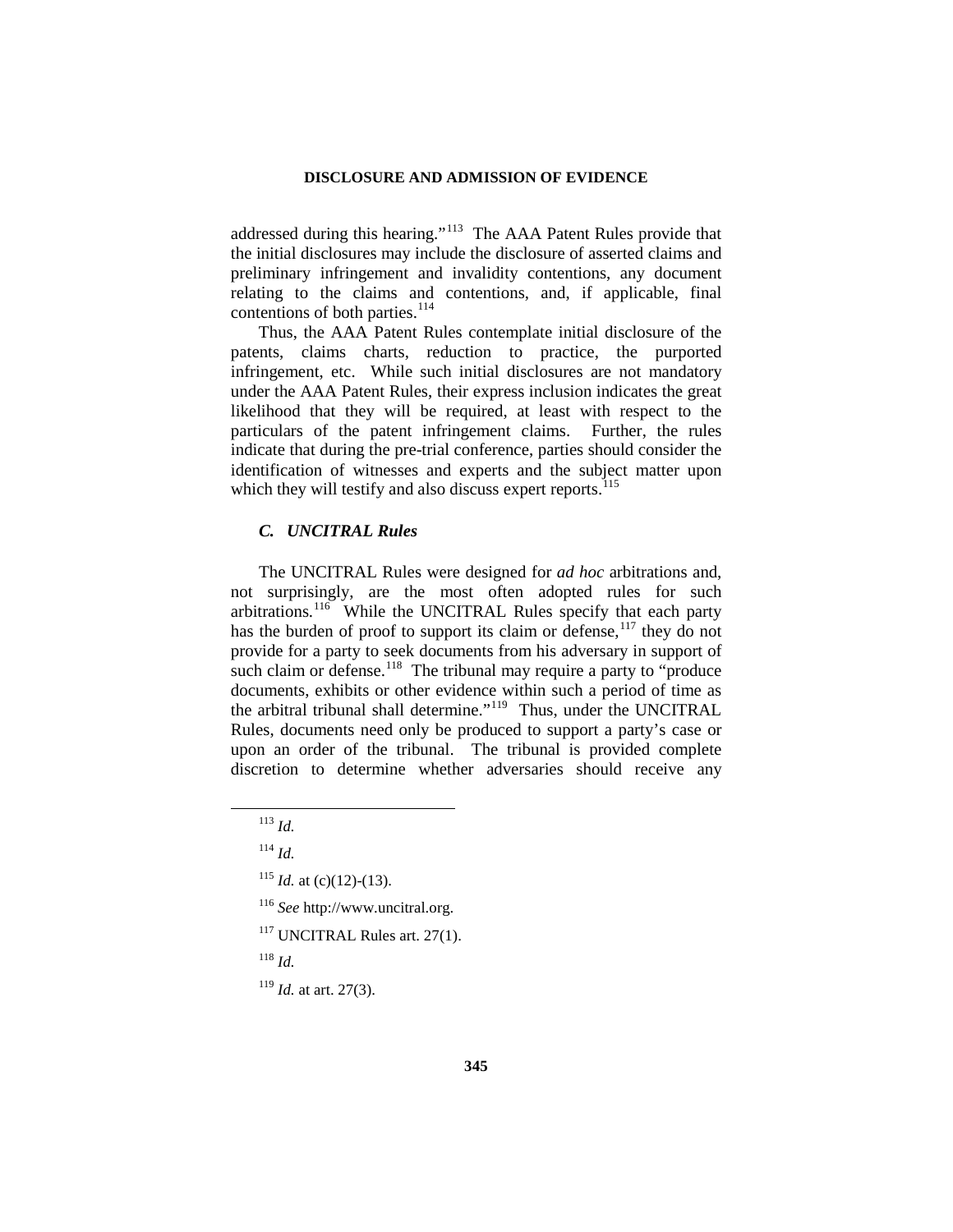evidence in advance of hearings or any additional information that the producing party will not rely upon. The rules do not expressly contemplate third party disclosure.

With respect to witnesses and experts, the UNCITRAL Rules specify that upon party request or *sua sponte*, the Tribunal "shall hold hearings for the presentation of evidence by witnesses, including expert witnesses, or for oral argument."<sup>120</sup> Witness testimony may be presented by written statement.<sup>[121](#page-21-1)</sup> "The arbitral tribunal shall determine the admissibility, relevance, materiality and weight of the evidence offered."<sup>[122](#page-21-2)</sup>

### *D. ICC Rules of Arbitration*

The specific ICC Rules regarding evidence are found in Article 20. The ICC Rules do not specifically address production of documents or other evidence.[123](#page-21-3) Under the ICC Rules, the arbitrator is given the power to "proceed within as short a time as possible to establish the facts of the case by all appropriate means."<sup>[124](#page-21-4)</sup> The tribunal is not limited in how it establishes the facts and may do so by requiring parties to provide additional evidence, by hearing lay and expert witness testimony and by appointing its own expert witnesses for testimony.[125](#page-21-5) The ICC Rules do not expressly contemplate third party disclosure.

### *E. WIPO Arbitration Rules*

<span id="page-21-1"></span><span id="page-21-0"></span>The WIPO Rules permit the tribunal and the parties to seek documents and property for inspection and testing.<sup>[126](#page-21-6)</sup> The WIPO

- $123$  ICC Rules art. 20.
- <sup>124</sup> *Id.* at art. 20(1).
- <sup>125</sup> *Id.* at art. 20(3)-(5).

<span id="page-21-6"></span><span id="page-21-5"></span><span id="page-21-4"></span><span id="page-21-3"></span><span id="page-21-2"></span><sup>126</sup> WIPO Rules arts. 48(b) and 50; WIPO Expedited Arbitration Rules arts. 42(b) and 44.

 <sup>120</sup> *Id.* at art. 17(3).

<sup>121</sup> *Id.* at art. 27(2).

<sup>122</sup> *Id.* at art. 27(4).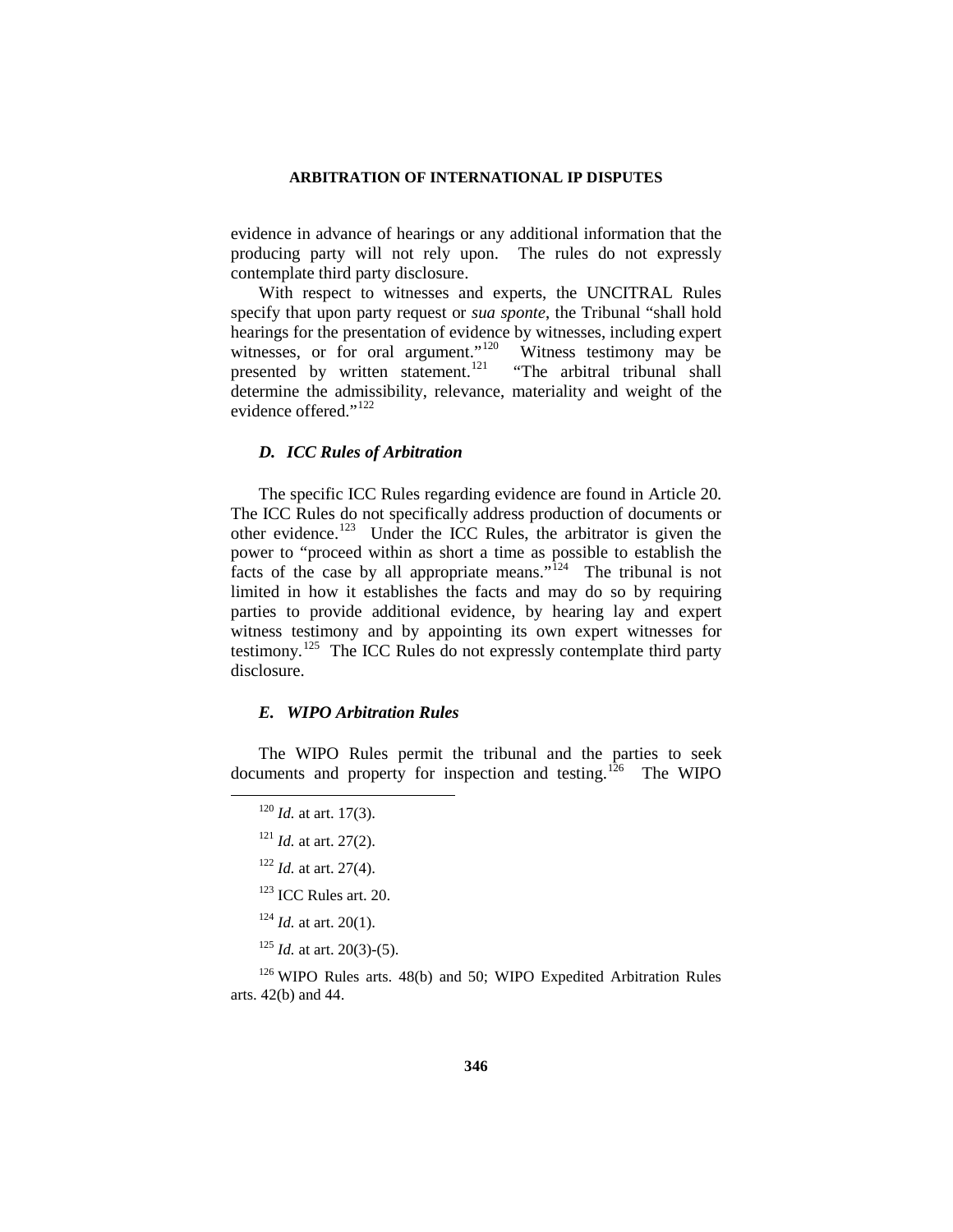Rules do not specify any requirements for the request or the disclosure sought under the request, nor do they expressly contemplate third party disclosure. Further, the WIPO Rules provide that, where the parties agree, the tribunal may determine that they shall jointly provide a technical primer, models, drawings or other materials so that the tribunal may better understand the matters in issue.<sup>[127](#page-22-0)</sup>

Article 54 specifies that the tribunal may require parties to identify potential witnesses and the subject matter upon which they intend to testify.<sup>[128](#page-22-1)</sup> The tribunal has the discretion to determine whether witnesses or experts should be heard<sup>[129](#page-22-2)</sup> and, along with the parties, may question witnesses at hearing.<sup>130</sup> Testimony may be submitted in written form, which the tribunal may condition upon the witness being made available for oral testimony.<sup>[131](#page-22-4)</sup>

### *F. Singapore International Arbitration Centre Rules*

The SIAC Rules do not devote a particular section to disclosure; rather, disclosure is addressed in Rule 22 ("Witnesses") and Rule 24 ("Additional Powers of the Tribunal"). Under Rule 22.1, the tribunal has the power to require a party to disclose the identity of its witnesses and the subject matter that they will address.<sup>[132](#page-22-5)</sup>

While Rule 24 addresses several powers, it addresses disclosurerelated issues in sections (d), (e), (g), and (i), granting the tribunal the power to:

- d. conduct such enquiries as may appear to the Tribunal to be necessary or expedient;
- e. order the parties to make any property or item available, for inspection in the parties' presence, by the Tribunal or any expert;

<span id="page-22-0"></span><sup>&</sup>lt;sup>127</sup> WIPO Rules art. 51; WIPO Expedited Arbitration Rules art. 45.

<span id="page-22-1"></span> $128$  WIPO Rules art. 54(a); WIPO Expedited Arbitration Rules art. 48(a).

<span id="page-22-2"></span><sup>&</sup>lt;sup>129</sup> WIPO Rules art. 54(b); WIPO Expedited Arbitration Rules art. 48(b).

<span id="page-22-3"></span> $130$  WIPO Rules art. 54(c); WIPO Expedited Arbitration Rules art 48(c).

<span id="page-22-4"></span><sup>&</sup>lt;sup>131</sup> WIPO Rules art. 54(d); WIPO Expedited Arbitration Rules art. 48(d).

<span id="page-22-5"></span><sup>&</sup>lt;sup>132</sup> SIAC Rules Rule 22.1.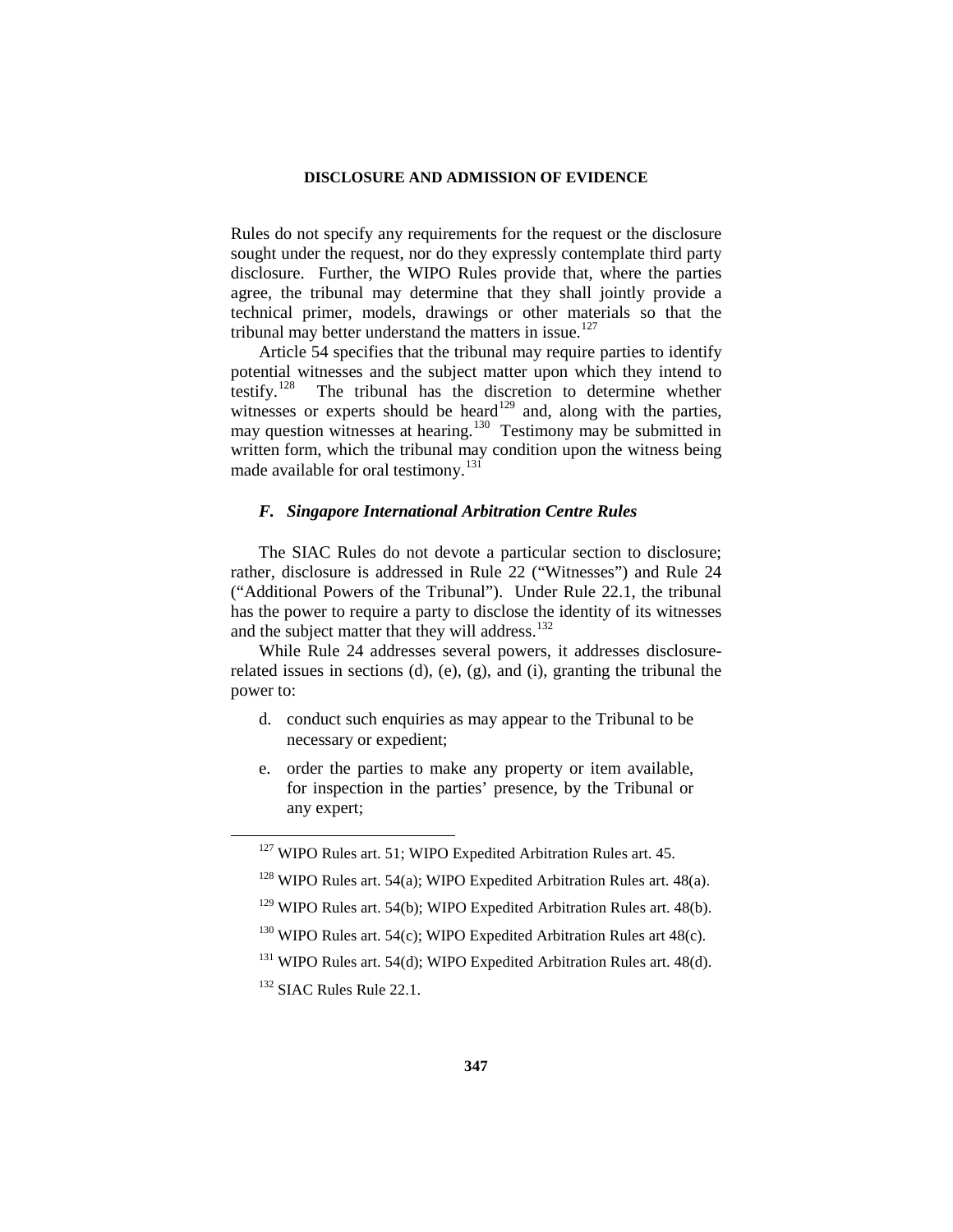- g. order any party to produce to the Tribunal and to the other parties for inspection, and to supply copies of any document in their possession or control which the Tribunal considers relevant to the case and material to its outcome;
- i. direct any party to give evidence by affidavit or in any other form.<sup>[133](#page-23-0)</sup>

Thus, Rule 24 permits the tribunal to conduct wide ranging disclosure and allows it to do so *sua sponte*. The SIAC Rules do not expressly preclude a party from requesting the tribunal's exercise of these powers, nor do they expressly contemplate third party disclosure.

The appearance of a witness may be refused or limited at the tribunal's discretion<sup>[134](#page-23-1)</sup> and any testifying witness may be questioned by the parties or the tribunal.<sup>135</sup> Expert witnesses may be appointed by the tribunal and are subject to questioning by the parties and the tribunal at hearing.<sup>[136](#page-23-3)</sup> The tribunal may direct the testimony of witnesses to be presented in written form.<sup>[137](#page-23-4)</sup>

## *G. The Rules and Guidelines of the CPR*

The CPR has several sets of rules that may be applicable to an IP dispute, including its domestic rules, its international rules and its patent and trade secret dispute rules. It also has a protocol on the disclosure of documents and presentation of witnesses.

## *1. CPR Rules and CPR International Rules*

<span id="page-23-0"></span>With respect to disclosure, the CPR Rules and the CPR International Rules only differ in use of the term "discovery" in place of "disclosure." Accordingly, it is necessary to discuss only one of

- <span id="page-23-1"></span><sup>134</sup> *Id.* at Rule. 22.2.
- <span id="page-23-2"></span><sup>135</sup> *Id.* at Rule 22.3.
- <span id="page-23-3"></span><sup>136</sup> *Id.* at Rule 23.

 <sup>133</sup> *Id.* at Rule 24.

<span id="page-23-4"></span><sup>137</sup> *Id.* at Rule 22.4.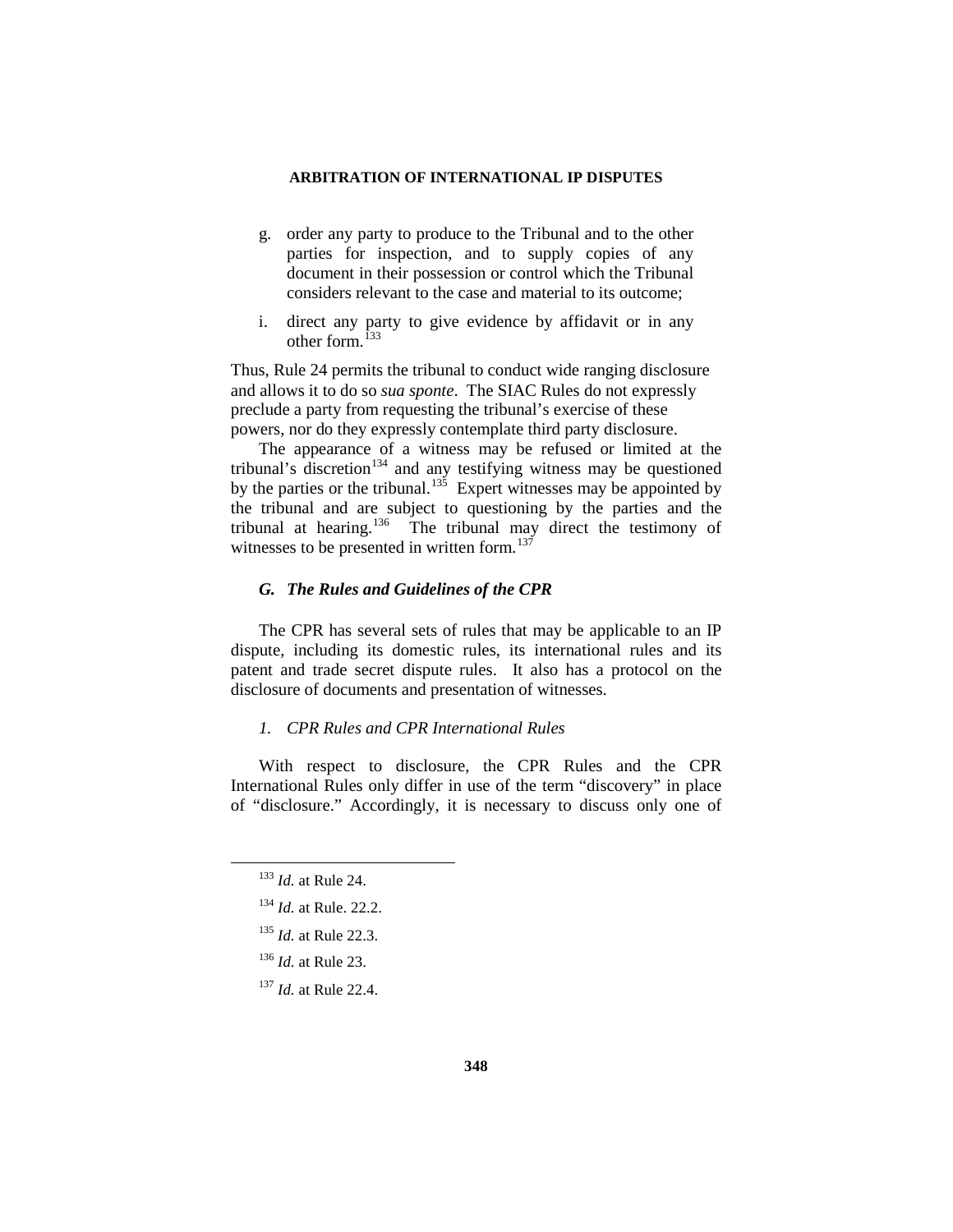those sets of Rules.<sup>138</sup> Disclosure is specifically addressed in Rule 11, allowing for broad disclosure and leaving control over the process largely to the tribunal.<sup>139</sup> Rule 12, "Evidence and Hearings," also addresses disclosure.<sup>140</sup> Under Rule 12.1, unless the tribunal determines otherwise, the parties are required to identify their witnesses and provide one another with the evidence upon which they rely.[141](#page-24-3) Further, under Rule 12.3 the tribunal may require the parties to provide additional evidence.<sup>[142](#page-24-4)</sup> Third party disclosure is not expressly contemplated.

Upon party request or *sua sponte*, a hearing shall be held.<sup>143</sup> Witness testimony may be presented orally or by written statement.<sup>144</sup> The rules expressly contemplate a pre-hearing memorandum containing: (a) a statement of facts; (b) a statement of each claim being asserted; (c) a statement of the applicable law; (d) a statement of the relief requested; and the "evidence to be presented, including documents relied upon and the name, capacity and subject of testimony of any witnesses to be called, the language in which each witness will testify, and an estimate of the amount of time required for the party's examination of the witness.<sup>[145](#page-24-7)</sup>

*2. CPR IP Rules*

The CPR IP Rules were specifically designed for patent and trade secret disputes and expressly provide for greater disclosure than is found with the CPR Rules or the CPR International Rules. While the

- <span id="page-24-4"></span><sup>142</sup> *Id.* at Rule 12.3.
- <span id="page-24-5"></span><sup>143</sup> *Id.* at Rule 12.2.
- <span id="page-24-6"></span><sup>144</sup> *Id.*

<span id="page-24-0"></span> $138$  The citations are to the text of the International Rules.

<span id="page-24-1"></span><sup>&</sup>lt;sup>139</sup> CPR International Rules, Rule 11.

<span id="page-24-2"></span><sup>140</sup> *Id.* at Rule 12.

<span id="page-24-3"></span><sup>141</sup> *Id.* at Rule 12.1.

<span id="page-24-7"></span><sup>145</sup> *Id.* at Rule 12.1.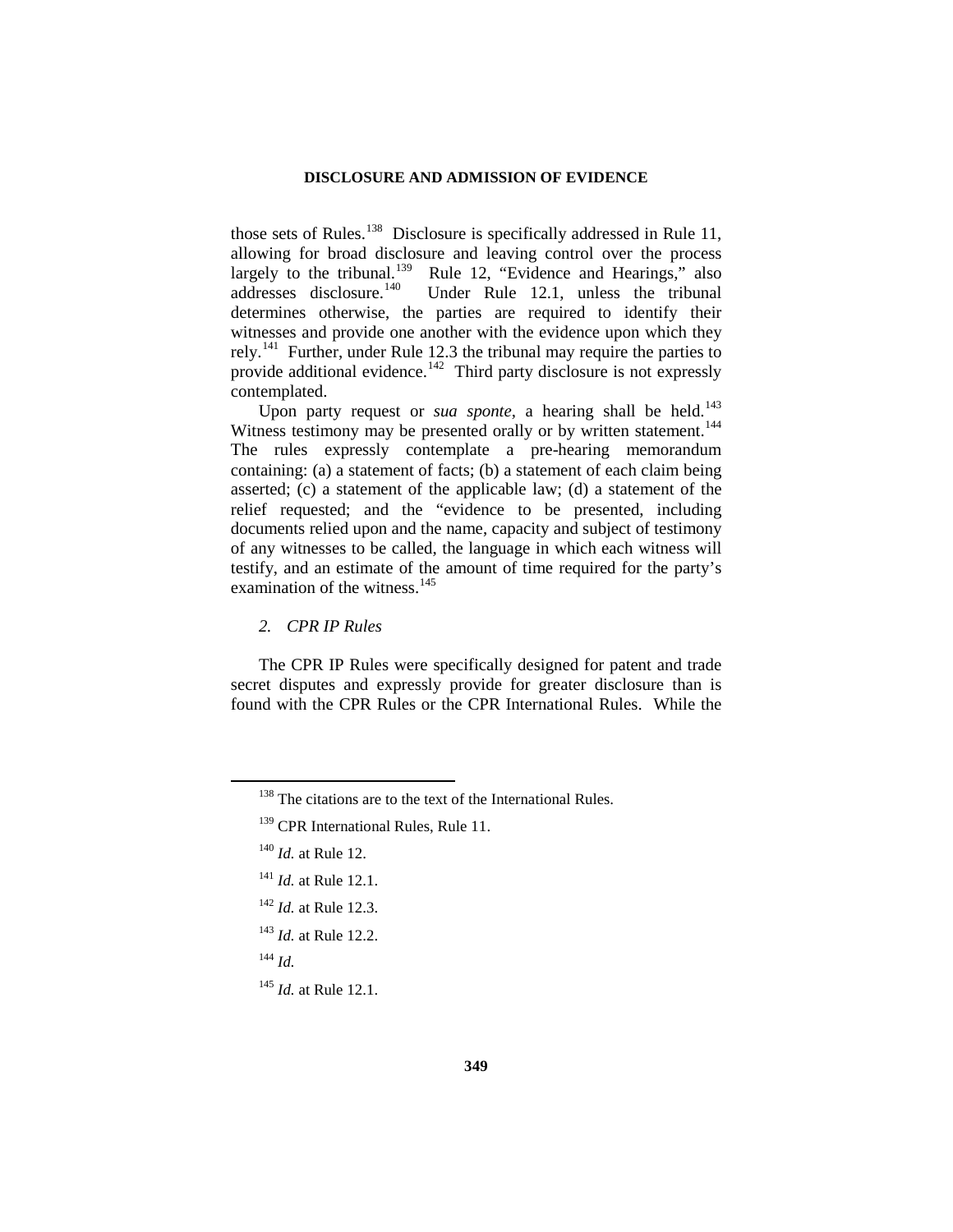CPR IP Rules provide that the parties should work together to determine the scope of disclosure,[146](#page-25-0) some disclosure is automatic:

- 4.1 Each party, based on the information then reasonably available to it, shall provide to the other without awaiting a request:
- (a) a copy, or a description by category and location, of all documents, data compilations, and tangible things in the possession, custody or control of the party that are relevant to facts known or reasonably believed to be in dispute, including but not limited to, documents that are to be relied on by the party; and
- (b) a computation of damages claimed by the disclosing party. $147$

Further, the rules specifically provide for interrogatories and depositions.<sup>[148](#page-25-2)</sup> The CPR IP Rules use the term "discovery," which is appropriate given their American discovery expansiveness:

Discovery shall be limited to that for which each party has a substantial, demonstrable need, taking into account material received by each party . . . and shall be conducted in the most expeditious and cost-effective manner. . . . [T]he parties shall attempt to agree on the scope of discovery to which each party will be entitled . . . . Absent agreement by the parties to the contrary or good cause shown, interrogatories will be limited to 10 interrogatories per party (including subparts). Depositions will similarly be limited to 5 depositions per party lasting no more than 8 hours per deposition.<sup>[149](#page-25-3)</sup>

<span id="page-25-0"></span>As seen with CPR Rule 12.2, CPR IP Rule 12.2 requires the parties to identify their witnesses and provide the evidence that will be relied upon at hearing.<sup>150</sup> Similarly, Rule 12.3 also states that the tribunal

<sup>&</sup>lt;sup>146</sup> CPR IP Rules, Rule 11.

<span id="page-25-1"></span><sup>147</sup> *Id.* at Rule 4.1.

<span id="page-25-2"></span><sup>148</sup> *Id.* at Rule 11.

<span id="page-25-3"></span><sup>149</sup> *Id*.

<span id="page-25-4"></span><sup>150</sup> *Id.* at Rule 12.2.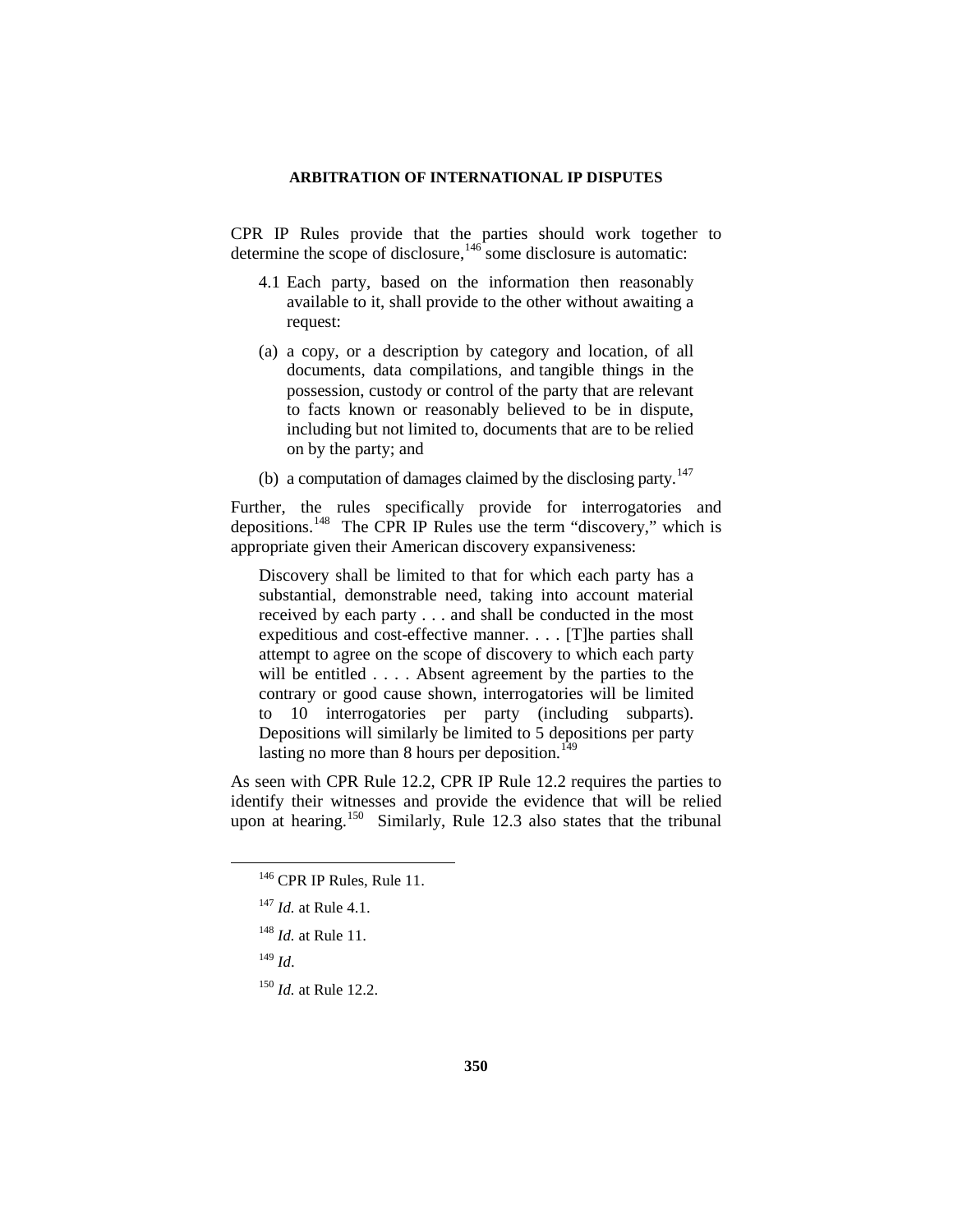may require the parties to provide additional evidence.<sup>[151](#page-26-0)</sup> The tribunal may determine whether witnesses should be heard at hearing and may determine the manner in which they are examined.<sup>[152](#page-26-1)</sup> The CPR IP Rules do not expressly contemplate third party disclosure.

### *3. CPR Protocol*

In 2009, the CPR issued the CPR Protocol to provide "guidance in the form of recommendations as to practices that arbitrators may follow in administering proceedings before them, including proceedings conducted under the CPR Rules or under other *ad hoc* or institutional rules."[153](#page-26-2) With respect to document disclosure, the CPR Protocol notes arbitration's "appreciation for the need for speed and efficiency," and limits disclosure "only as to items that are relevant and material and for which a party has a substantial, demonstrable need in order to present its position."<sup>[154](#page-26-3)</sup> "CPR arbitrators should supervise any disclosure process actively to ensure that these goals are met."<sup>155</sup> The CPR Protocol recognizes the value of electronic information, but states that wide-ranging production of electronic information should be granted only upon a showing of extraordinary need.<sup>[156](#page-26-5)</sup> Requests for back-up tapes and deleted files may only be granted if the requesting party can demonstrate a reasonable likelihood that files were deliberately altered or destroyed in anticipation of litigation or arbitration.<sup>157</sup> In making rulings on the disclosure of documents and information, the tribunal should consider the timing of disclosure, the burden versus benefit, and whether documents have been improperly withheld.<sup>[158](#page-26-7)</sup>

- <sup>155</sup> *Id.*
- <span id="page-26-4"></span><sup>156</sup> *Id.* at section 1(d)(1).
- <span id="page-26-6"></span><span id="page-26-5"></span><sup>157</sup> *Id.*

<span id="page-26-0"></span> <sup>151</sup> *Id.* at Rule 12.3.

<sup>152</sup> *Id.* at Rule 12.5.

<span id="page-26-2"></span><span id="page-26-1"></span><sup>&</sup>lt;sup>153</sup> CPR Protocol.

<span id="page-26-3"></span> $154$  *Id.* at section 1(a).

<span id="page-26-7"></span><sup>&</sup>lt;sup>158</sup> *Id.* at section 1(e).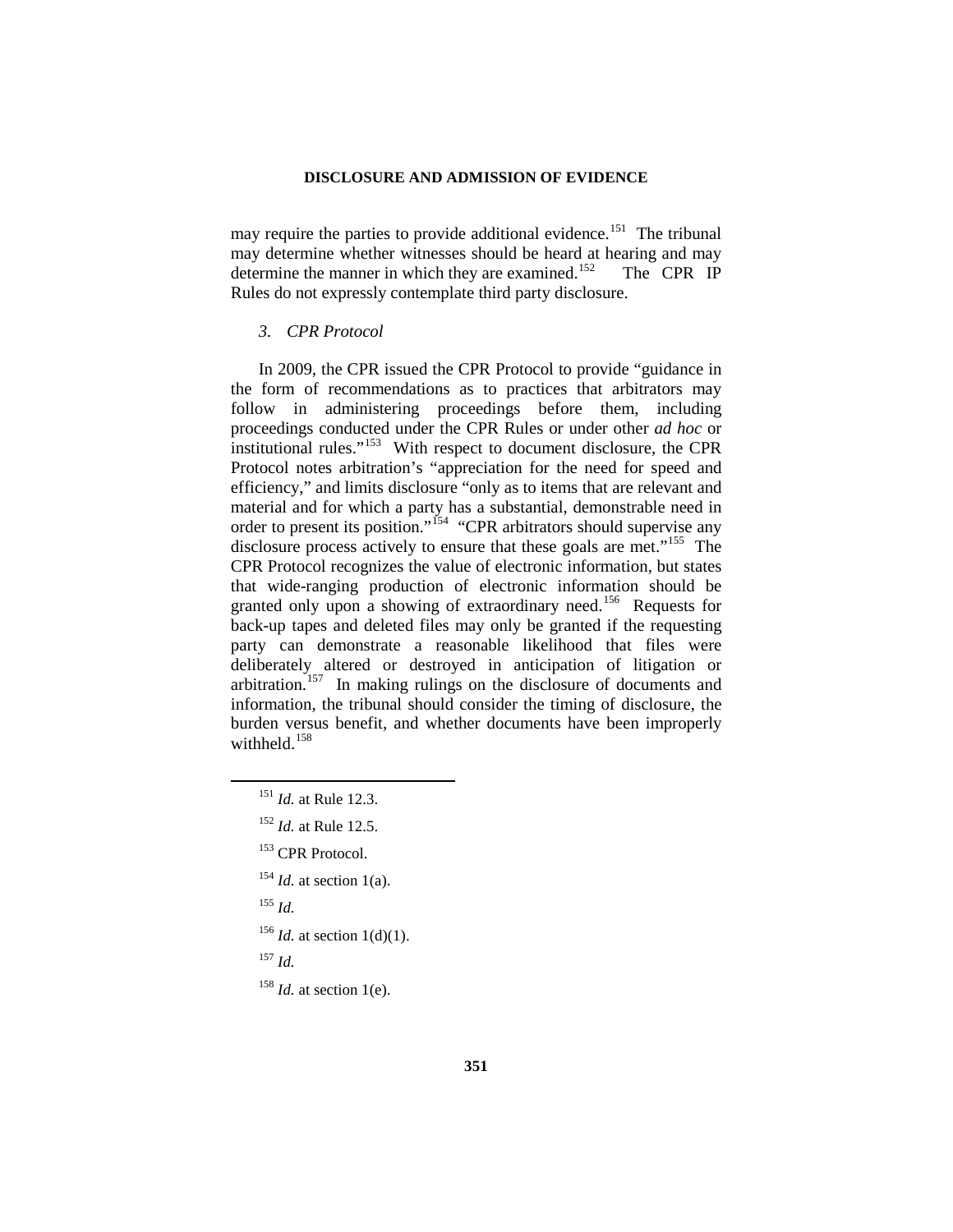The CPR Protocol provides that witness testimony may be in the form of a written statement, if that statement is signed and contains an affirmation of truth and the witness appears for examination at the evidentiary hearing.<sup>159</sup> The parties may agree or the tribunal may direct that the witness statement shall serve as the direct testimony of the witness.<sup>[160](#page-27-1)</sup> Depositions may be taken, but should only be permitted "where the testimony is expected to be material to the outcome of the case" and where certain exigent circumstances apply.<sup>161</sup> The tribunal may appoint neutral experts.<sup>162</sup> Parties may also appoint their own experts.<sup>163</sup> Expert reports must be signed, set forth the facts considered and conclusions reached, and contain a *curriculum vitae* describing the expert's qualifications.<sup>[164](#page-27-5)</sup> Any expert who has submitted a report must appear at a hearing before the tribunal unless the parties agree otherwise and the tribunal accepts this agreement.<sup>[165](#page-27-6)</sup>

## *H. JAMS International Rules and JAMS Rules*

## *1. JAMS International Rules*

Under the JAMS International Rules, the tribunal "may conduct the arbitration in whatever manner it considers appropriate . . . with a view to expediting the resolution of the dispute.<sup> $\frac{1}{66}$ </sup> The tribunal may decide whether the parties will present written statements,<sup>[167](#page-27-8)</sup> may "exclude cumulative or irrelevant testimony or other evidence,"[168](#page-27-9) and,

- <span id="page-27-4"></span><span id="page-27-3"></span><sup>163</sup> *Id.*
- <span id="page-27-5"></span><sup>164</sup> *Id.* at section 2(e)(2).
- <span id="page-27-6"></span><sup>165</sup> *Id.* at section 2(e)(4).
- <span id="page-27-7"></span><sup>166</sup> JAMS International Rules art. 20.1.
- <span id="page-27-8"></span><sup>167</sup> *Id.* at art. 20.2.

<span id="page-27-9"></span><sup>168</sup> *Id.* at art. 20.3.

<span id="page-27-0"></span><sup>&</sup>lt;sup>159</sup> *Id.* at section 2(a)(1)-(2).

<span id="page-27-1"></span><sup>160</sup> *Id.* at section 2(a)(3).

<span id="page-27-2"></span> $161$  *Id.* at section 2(c).

 $162$  *Id.* at section 2(e).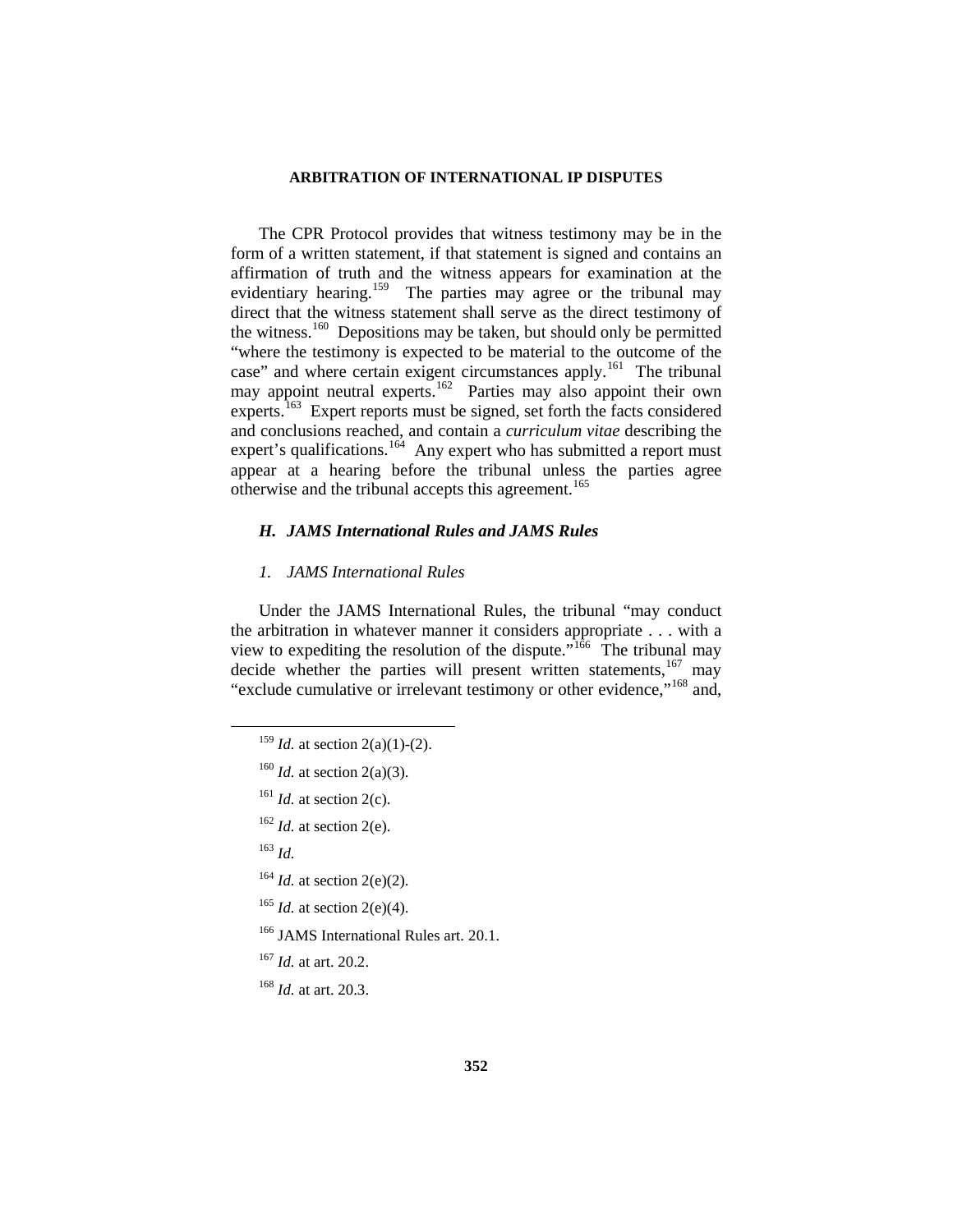unless the parties agree otherwise, has the power to "identify the issues and to ascertain the relevant facts and the law or rules of law applicable to the arbitration, or to inquire into the merits of the parties' dispute." $169$ 

Each party has the burden of proving the facts relied upon to support its claim or defense<sup>[170](#page-28-1)</sup> and, on party request or *sua sponte*, the tribunal may hold hearings.<sup>171</sup> If the tribunal requires a hearing, it is empowered to determine the manner in which witnesses are examined.<sup>172</sup> The tribunal may require either party to identify its witnesses and the subject matter of their anticipated testimony.<sup>173</sup> Witnesses testifying by written statement may be required to appear for cross-examination.[174](#page-28-5)

The tribunal may summon witnesses and compel the production of "relevant documents by subpoena or other compulsory process where authorized to do so, $\frac{1}{175}$  $\frac{1}{175}$  $\frac{1}{175}$  may order the "parties to exchange and produce documents, exhibits or other evidence it deems appropriate,"[176](#page-28-7) and "will determine the admissibility, relevance, materiality and weight of the evidence offered[,]  $\ldots$  tak[ing] into account applicable principles of legal privilege."<sup>177</sup> Similarly, the tribunal may limit or refuse the appearance of any witness, on the grounds of "redundance and irrelevance."<sup>178</sup> The tribunal may appoint its own experts, who, upon party request, may be questioned at a hearing.<sup>[179](#page-28-10)</sup>

- <span id="page-28-4"></span><span id="page-28-3"></span><sup>173</sup> *Id.* at art. 24.1.
- <span id="page-28-5"></span><sup>174</sup> *Id.* at art. 24.4.
- <span id="page-28-6"></span><sup>175</sup> *Id.* at art. 24.2.
- <sup>176</sup> *Id.* at art. 25.2.
- <span id="page-28-8"></span><span id="page-28-7"></span><sup>177</sup> *Id.* at art. 25.4.
- <span id="page-28-9"></span><sup>178</sup> *Id.* at art. 24.3.
- <span id="page-28-10"></span><sup>179</sup> *Id.* at art. 24.7.

<span id="page-28-1"></span><span id="page-28-0"></span> <sup>169</sup> *Id.* at art. 20.4.

<sup>170</sup> *Id.* at art. 25.1.

<span id="page-28-2"></span><sup>171</sup> *Id.* at art. 23.1.

<sup>172</sup> *Id.* at art. 23.4.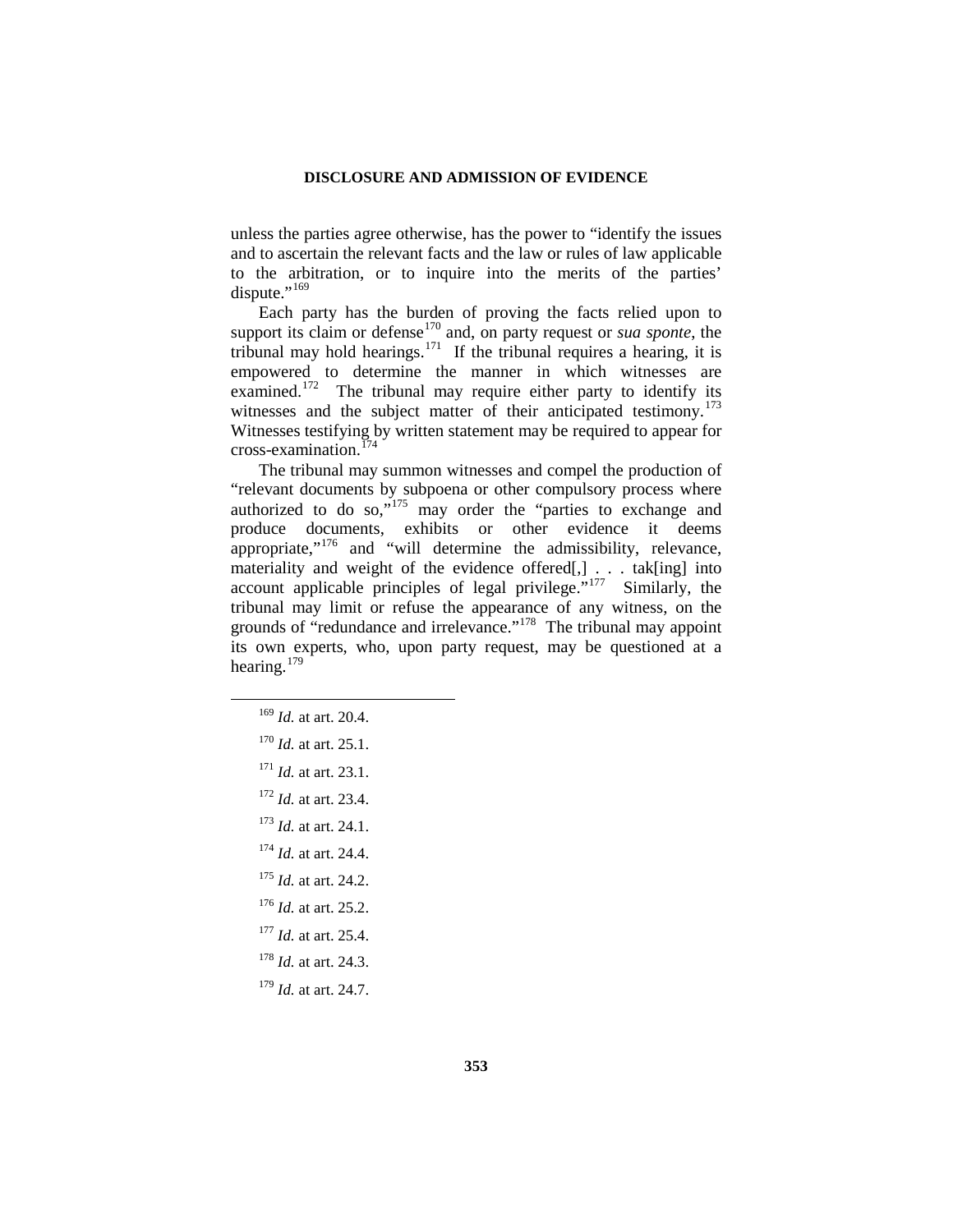## *2. JAMS Rules*

Although JAMS has rules specifically created for international arbitrations, the parties to an international arbitration may elect to utilize JAMS' rules for domestic U.S. commercial arbitration.<sup>180</sup> Rule 16 of the JAMS Rules specifies that on party request or *sua sponte*, a preliminary conference will be conducted, which may address disclosure issues such as the exchange of information, the schedule for disclosure, the hearing and any pre-hearing exchanges of information, exhibits, motions or briefs and the attendance of witnesses.<sup>[181](#page-29-1)</sup> Exchanges of information are governed by Rule 17, which, unless modified by the tribunal, requires "an initial exchange of all relevant, non-privileged documents, including, without limitation, copies of all documents in [the parties'] possession or control on which they rely in support of their positions and names of individuals whom they may call as witnesses at the Arbitration Hearing, within twenty-one (21) calendar days after all pleadings or notice of claims have been received."<sup>182</sup> Rule 17 further specifies that this disclosure obligation is ongoing, requiring parties to supplement witness lists and produce additional documents as they learn of them or their relevance. The JAMS Rules specifically provide for at least one deposition per party.<sup>[183](#page-29-3)</sup>

Should the parties proceed under expedited procedures, additional restrictions on disclosure apply.[184](#page-29-4) Document requests are "limited to documents that are directly relevant to the matters in dispute or to its outcome" and are "reasonably restricted in terms of time frame, subject matter and persons or entities to which the requests pertain."<sup>185</sup> Rule 16.2 specifies that requests with very broad phraseology such as "all documents directly or indirectly related to" are improper.<sup>186</sup> Without a showing of compelling need, electronic disclosure is limited

- <span id="page-29-2"></span><sup>182</sup> *Id*. at Rule 17(a).
- <span id="page-29-3"></span><sup>183</sup> *Id.* at Rule 17(c).
- <span id="page-29-4"></span><sup>184</sup> *Id.* at Rules 16.1-16.2.
- <span id="page-29-5"></span><sup>185</sup> *Id.* at Rule 16.2(b).
- <span id="page-29-6"></span><sup>186</sup> *Id.*

<span id="page-29-0"></span><sup>&</sup>lt;sup>180</sup> JAMS Rules.

<span id="page-29-1"></span><sup>181</sup> *Id.* at Rule 16.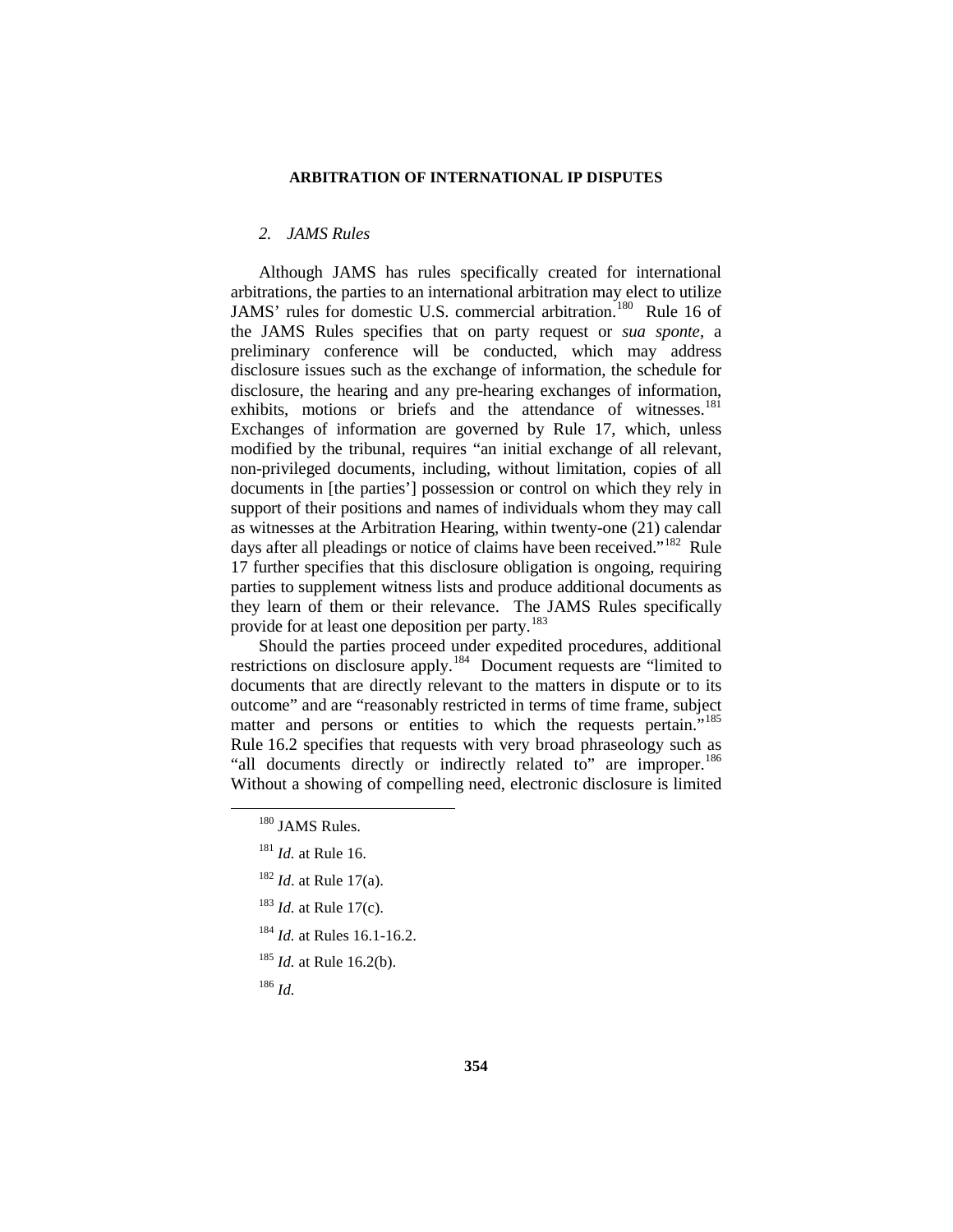to "sources used in the ordinary course of business," production is "made on the basis of generally available technology in a searchable format," and the description of custodians is "narrowly tailored to include only those individuals whose electronic documents may reasonably be expected to contain evidence that is material to the dispute."<sup>[187](#page-30-0)</sup>

The JAMS Rules require that, at least 14 days before the hearing, the parties must provide one another and the tribunal with a witness list describing the anticipated testimony of each witness, any written expert reports that may be introduced at hearing, and a list of all exhibits intended to be used at hearing.<sup>[188](#page-30-1)</sup> The tribunal has the power to summon witnesses and subpoena documents for production from the parties, as well as third parties.<sup>189</sup> The tribunal may require that each party submit concise written statements of position, including summaries of the facts and evidence a party intends to present, discussion of the applicable law and the basis for the requested award or denial of relief sought.<sup>[190](#page-30-3)</sup>

## *I. IBA Evidence Guidelines*

In 2010, the IBA adopted its amended IBA Evidence Guidelines, which provide what might be considered a middle ground between common law discovery and civil law disclosure. The IBA Evidence Guidelines have become popular in international arbitration, not only as rules that the parties may adopt to govern the proceeding, but also as informal guidelines for the tribunal.<sup>191</sup> Parties may agree to the applicability of the IBA Evidence Guidelines in their arbitration agreement or at the time that a dispute arises or, if the parties have not agreed, the tribunal may adopt the IBA Evidence Guidelines as part of the procedural rules of the arbitration.<sup>192</sup> As stated in their Preamble,

<span id="page-30-0"></span> $187$  *Id.* at Rule 16.2(c)(i)-(iii).

<span id="page-30-1"></span><sup>188</sup> *Id.* at Rule 20(a).

<span id="page-30-2"></span><sup>189</sup> *Id.* at Rule 21.

<span id="page-30-3"></span><sup>190</sup> *Id.* at Rule 20(b).

<span id="page-30-4"></span><sup>&</sup>lt;sup>191</sup> IBA Evidence Guidelines, Foreword.

<span id="page-30-5"></span><sup>192</sup> *Id.* at Preamble ¶ 2.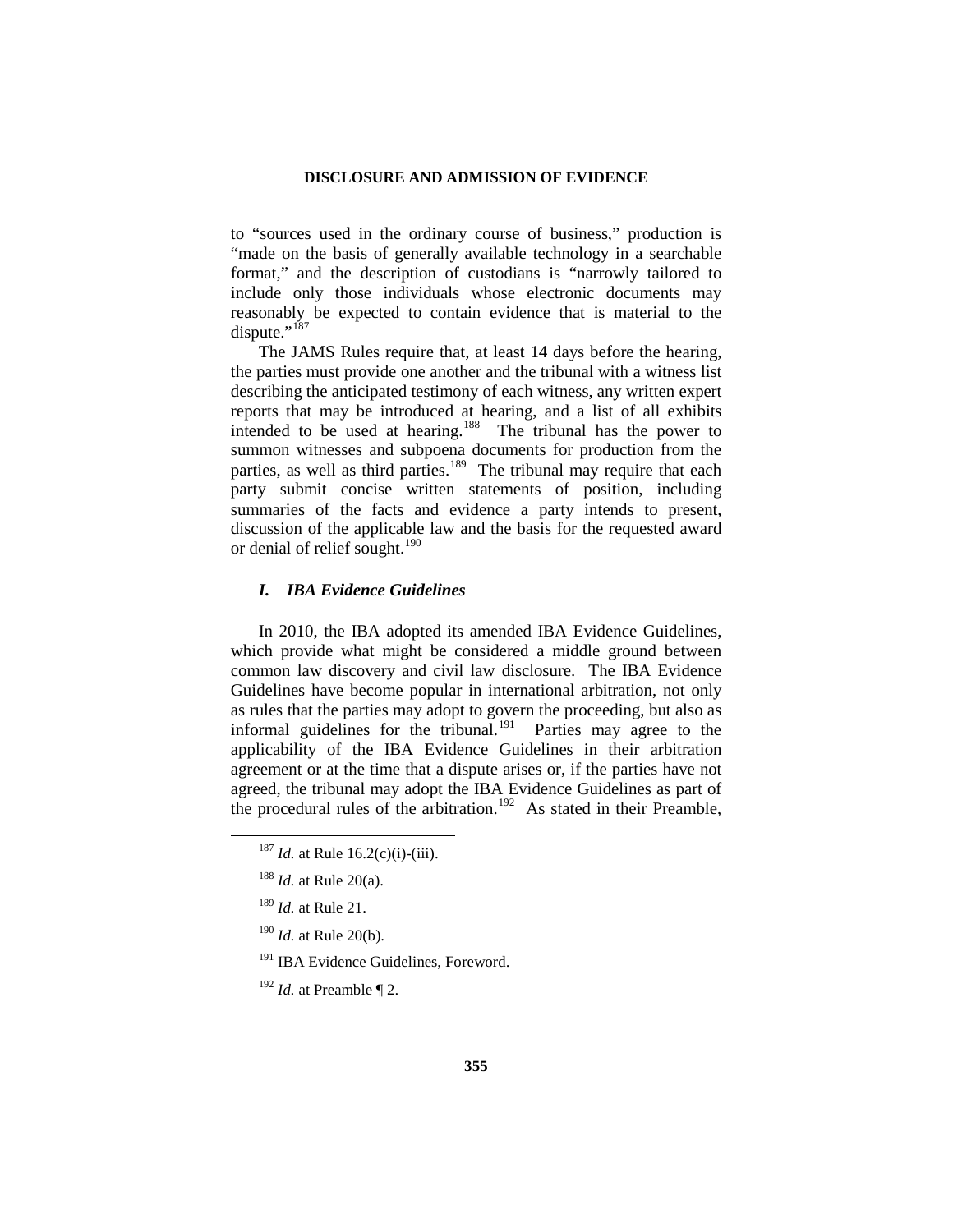the IBA Evidence Guidelines "are designed to supplement the legal provisions and the institutional, *ad hoc* or other rules that apply to the conduct of the arbitration."<sup>193</sup> Because the rules are to be adopted for use before various arbitral tribunals, they "are not intended to limit the flexibility that is inherent in, and an advantage of, international arbitration, and Parties and Arbitral Tribunals are free to adapt them to the particular circumstances of each arbitration."<sup>[194](#page-31-1)</sup>

The IBA Evidence Guidelines allow the tribunal to request documents believed to be relevant and material to the outcome of the case,<sup>[195](#page-31-2)</sup> provide for parties to produce all documents upon which they rely<sup>[196](#page-31-3)</sup> and provide for additional disclosure through a request to produce.[197](#page-31-4) Parties seeking additional disclosure must submit their request to produce to the tribunal and the request must contain:

- (a) *(i)* a description of each requested Document sufficient to identify it, or *(ii)* a description in sufficient detail (including subject matter) of a narrow and specific requested category of Documents that are reasonably believed to exist; in the case of Documents maintained in electronic form, the requesting Party may, or the Arbitral Tribunal may order that it shall be required to, identify specific files, search terms, individuals or other means of searching for such Documents in an efficient and economical manner;
- (b) a statement as to how the Documents requested are relevant to the case and material to its outcome; and
- (c) *(i)* a statement that the Documents requested are not in the possession, custody or control of the requesting Party or a statement of the reasons why it would be unreasonably burdensome for the requesting Party to produce such Documents, and *(ii)* a statement of the reasons why the

- <span id="page-31-2"></span><sup>195</sup> *Id.* at art. 3.3(b).
- <span id="page-31-3"></span><sup>196</sup> *Id.* at art. 3.1.
- <span id="page-31-4"></span><sup>197</sup> *Id.* at art. 3.2.

<span id="page-31-0"></span> <sup>193</sup> *Id.* at Preamble ¶ 1.

<span id="page-31-1"></span><sup>194</sup> *Id.* at Preamble ¶ 2.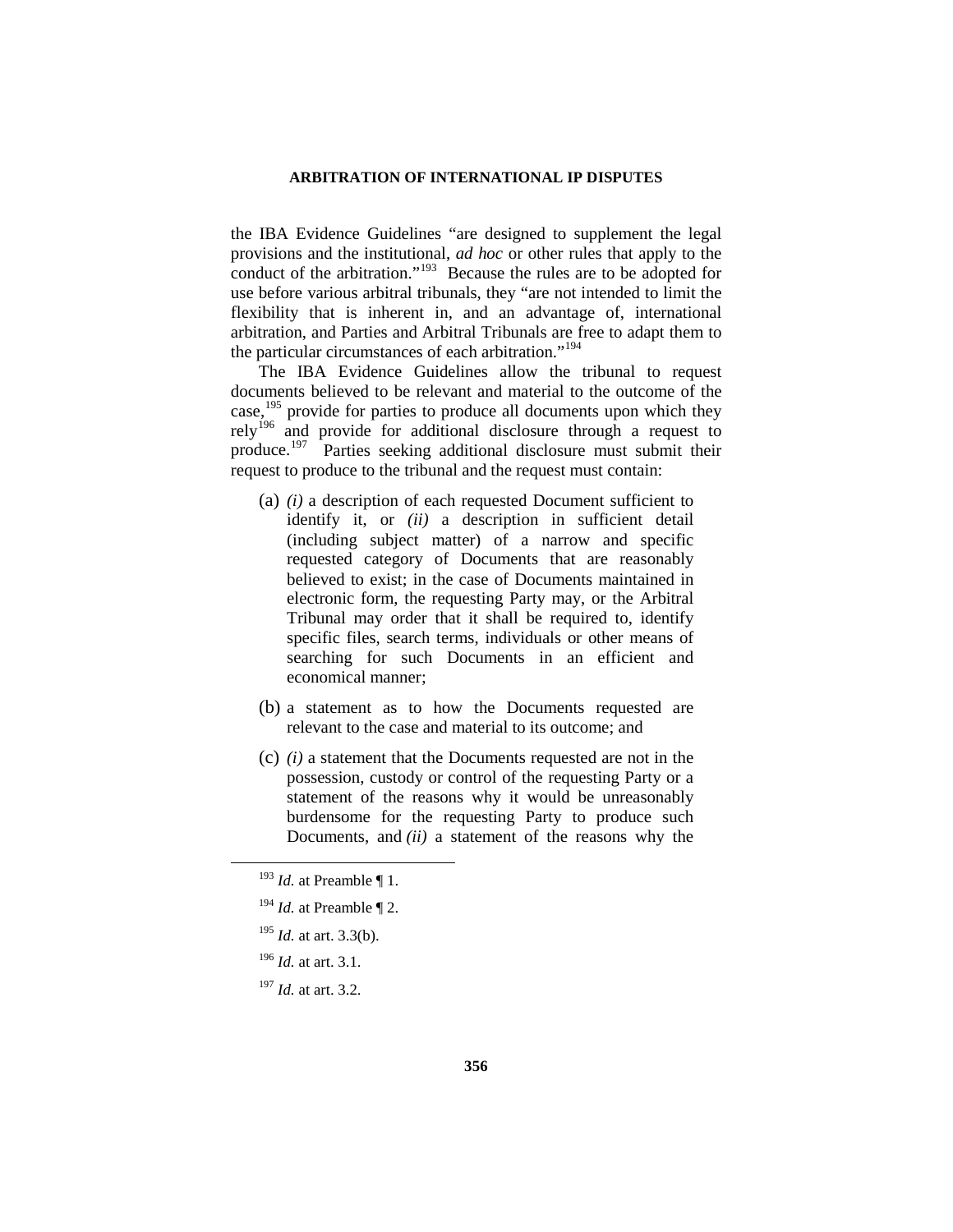requesting Party assumes the Documents requested are in the possession, custody or control of another Party.<sup>[198](#page-32-0)</sup>

The tribunal determines whether the requested documents must be produced and the time within which they must be produced.<sup>199</sup> If the documents are in a foreign language, the IBA Evidence Guidelines require the production of a translation with a copy of the original document.<sup>[200](#page-32-2)</sup>

The IBA Evidence Guidelines also empower the tribunal, upon a party's request, "to take whatever steps are legally available to obtain the requested Documents" from third parties.<sup>[201](#page-32-3)</sup> As with a request to produce from a party, the request for third party disclosure must identify the requested documents in sufficient detail and state why such documents are relevant and material to the outcome of the case.<sup>202</sup> Upon review of the request for third party disclosure, the tribunal determines whether to seek such disclosure.<sup>203</sup> Additionally, upon application by a party or *sua sponte*, the tribunal may inspect "any site, property, machinery or any other goods, samples, systems, processes or Documents, as it deems appropriate."<sup>204</sup> Although silent with respect to the depositions, interrogatories, or requests to admit found in common law jurisdictions, the IBA Evidence Guidelines do not expressly prohibit their use.

The IBA Evidence Guidelines also provide that the tribunal may order each party to submit a written statement by each fact witness on whose testimony it relies. $205$  Each witness statement must contain:

(a) the full name and address of the witness, a statement regarding his or her present and past relationship (if any)

- <span id="page-32-4"></span><sup>202</sup> *Id.*
- <span id="page-32-5"></span><sup>203</sup> *Id.*
- <sup>204</sup> *Id.* at art. 7.

<span id="page-32-7"></span><span id="page-32-6"></span><sup>205</sup> *Id.* at art. 4.4.

<span id="page-32-0"></span> <sup>198</sup> *Id.* at art. 3.3.

<sup>199</sup> *Id.* at arts. 3.4-3.8.

<span id="page-32-2"></span><span id="page-32-1"></span><sup>200</sup> *Id.* at art. 3.12(d).

<span id="page-32-3"></span><sup>201</sup> *Id.* at art. 3.9.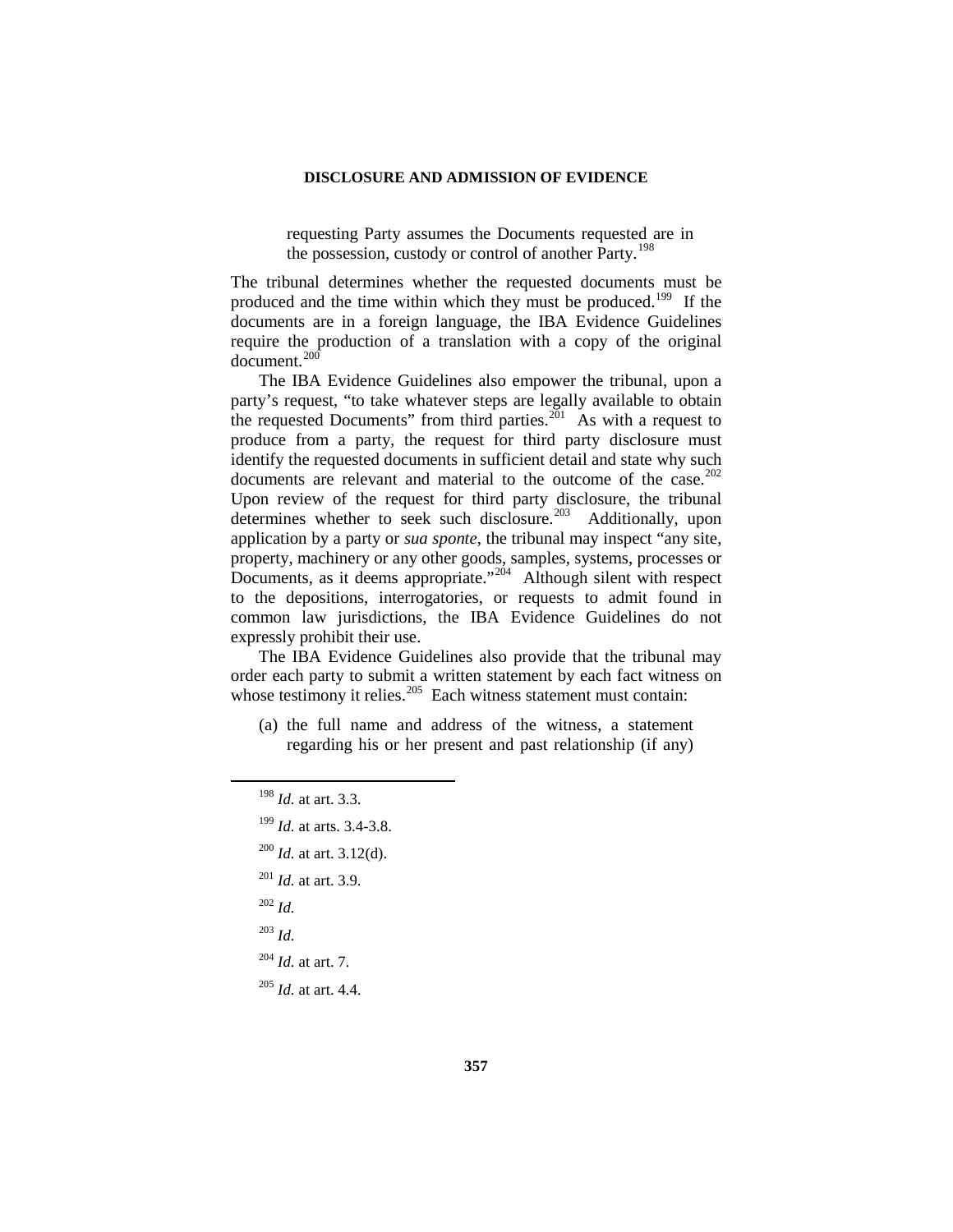with any of the Parties, and a description of his or her background, qualifications, training and experience, if such a description may be relevant to the dispute or to the contents of the statement;

- (b) a full and detailed description of the facts, and the source of the witness's information as to those facts, sufficient to serve as that witness's evidence in the matter in dispute. Documents on which the witness relies that have not already been submitted shall be provided;
- (c) a statement as to the language in which the Witness Statement was originally prepared and the language in which the witness anticipates giving testimony at the Evidentiary Hearing;
- (d) an affirmation of the truth of the statement; and
- (e) the signature of the witness and its date and place. $206$

Similarly, the IBA Evidence Guidelines require that if a party relies on an expert for evidence on specific issues, that expert must submit an expert report containing:

- (a) the full name and address of the Party Appointed Expert, a statement regarding his or her present and past relationship (if any) with any of the Parties, their legal advisors and the Arbitral Tribunal, and a description of his or her background, qualifications, training and experience;
- (b) a description of the instructions pursuant to which he or she is providing his or her opinions and conclusions;
- (c) a statement of his or her independence from the Parties, their legal advisors and the Arbitral Tribunal;
- (d) a statement of the facts on which he or she is basing his or her expert opinions and conclusions;
- (e) his or her expert opinions and conclusions, including a description of the methods, evidence and information used in arriving at the conclusions. Documents on which the

<span id="page-33-0"></span> <sup>206</sup> *Id.* at art. 4.5.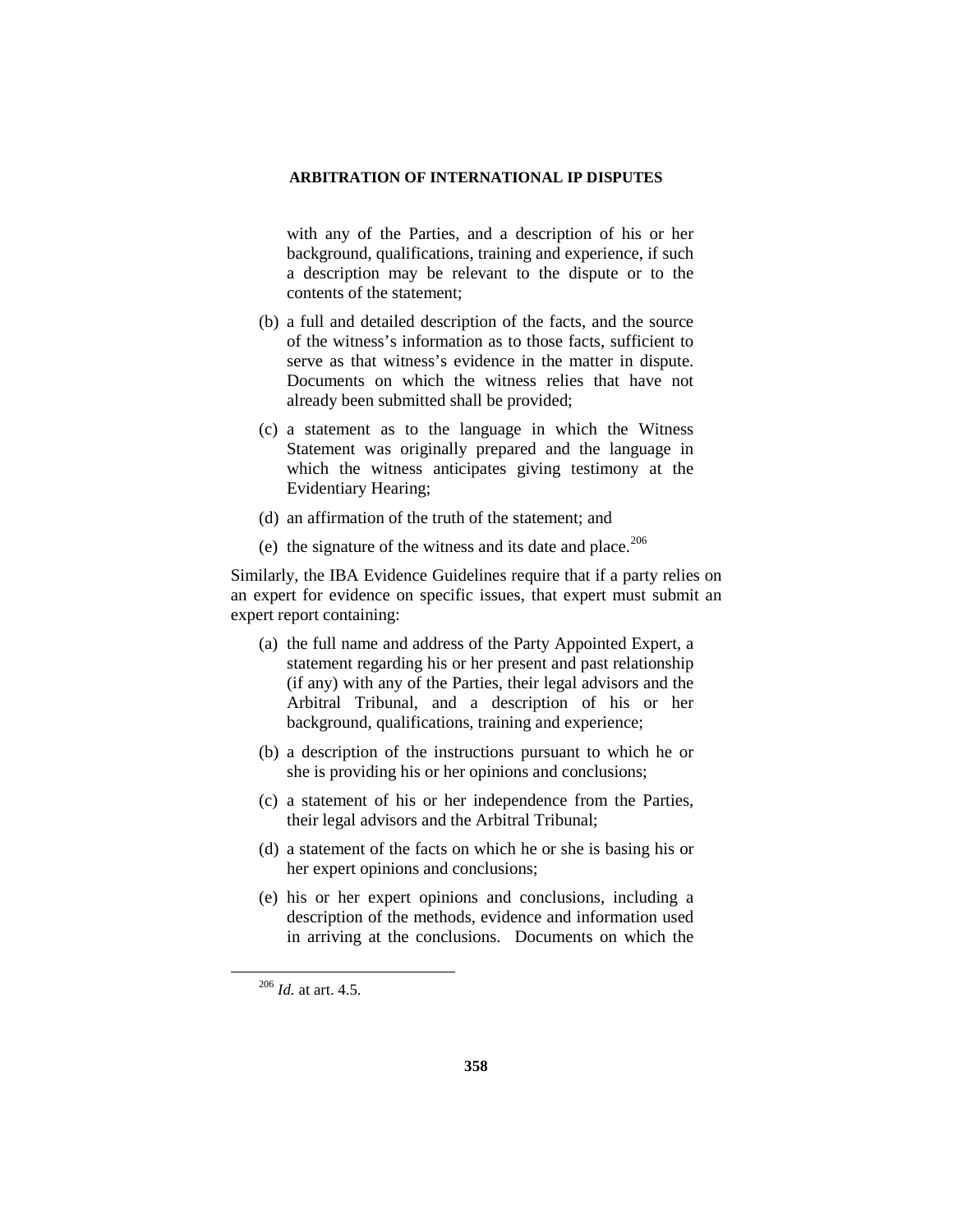Party-Appointed Expert relies that have not already been submitted shall be provided;

- (f) if the Expert Report has been translated, a statement as to the language in which it was originally prepared, and the language in which the Party-Appointed Expert anticipates giving testimony at the Evidentiary Hearing;
- (g) an affirmation of his or her genuine belief in the opinions expressed in the Expert Report;
- (h) the signature of the Party-Appointed Expert and its date and place; and
- (i) if the Expert Report has been signed by more than one person, an attribution of the entirety or specific parts of the Expert Report to each author.<sup>[207](#page-34-0)</sup>

Should the tribunal elect, it may appoint one or more experts, who may request that a party "provide any information or to provide access to any Documents, goods, samples, property or site for inspection."[208](#page-34-1)  The expert's authority to request this information is the same as the tribunal's authority.<sup>[209](#page-34-2)</sup> "The Parties and their representatives shall have the right to receive any such information and to attend any such inspection."<sup>[210](#page-34-3)</sup>

## **V. Electronic Document Disclosure**

Today, electronic documents make up the bulk of documents and cost involved in disclosure in many arbitrations. Parties, particularly parties to international transactions, frequently conduct most or all of their business in electronic form. It is to be expected that IP related transactions follow, if not lead, this trend as many of these transactions are between technology companies. Depending on a company's document retention and data back-up policies, vast numbers of

<span id="page-34-2"></span><sup>209</sup> *Id.*

<span id="page-34-3"></span><sup>210</sup> *Id.*

<span id="page-34-0"></span> <sup>207</sup> *Id.* at art. 5.2.

<span id="page-34-1"></span><sup>208</sup> *Id.* at art. 6.3.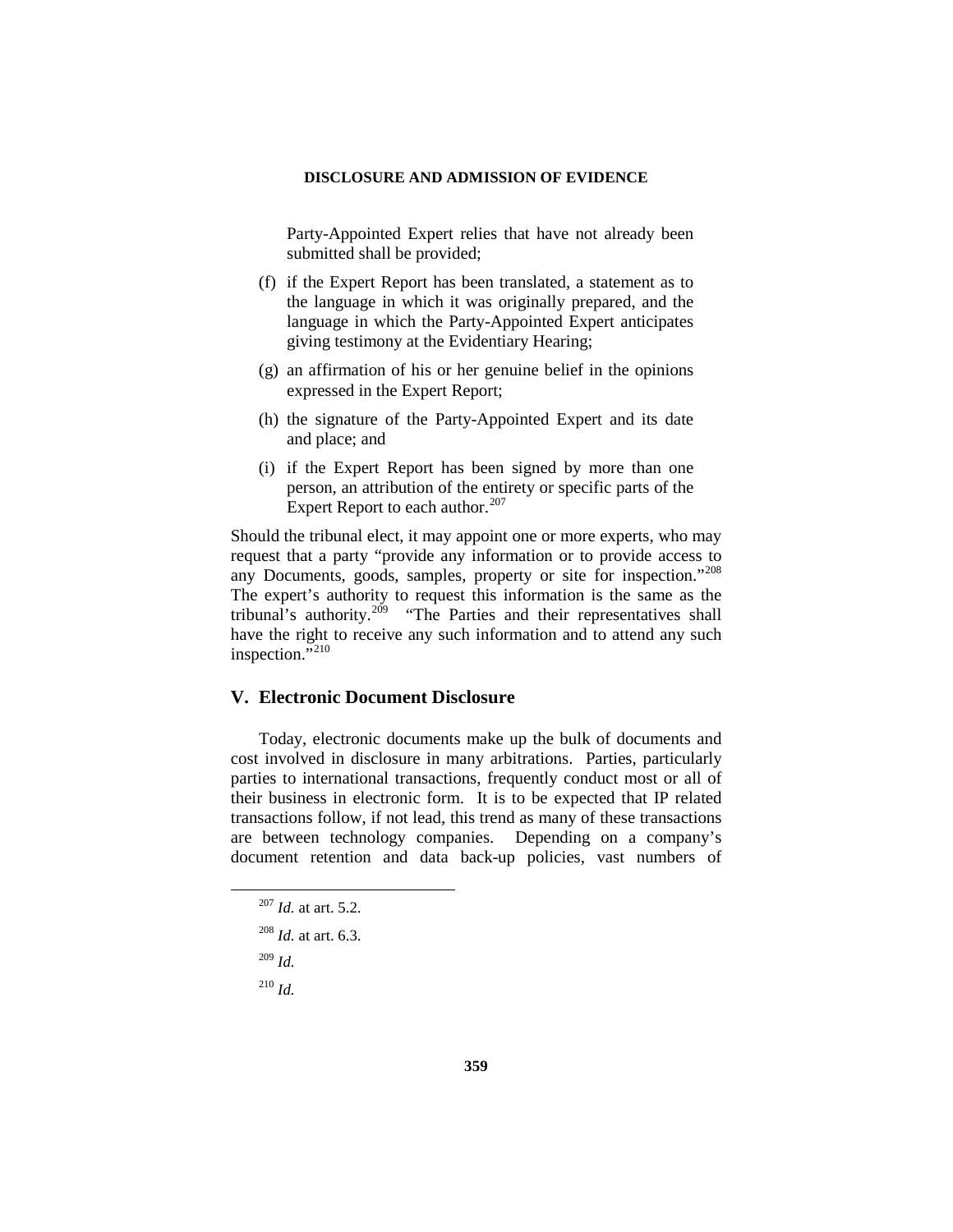documents may be saved on workplace computers and company-issued laptops and PDAs. These documents may then be subsequently stored on back-up tapes, adding time and expense to the process of reviewing such documents and producing them to an adversary.<sup>[211](#page-35-0)</sup> Relevant documents may also exist on employees' home computers, personal PDAs, and on email servers used with personal accounts. Further, electronic documents are often sent to many employees, all of whom may retain a copy of the same documents, increasing the number of relevant documents exponentially. The number of relevant documents may further increase from the practice of drafting, commenting on and saving several iterations of a document before arriving at the final version.

A simple example can give a picture of the scope of the problem. Assuming the average employee sends or receives 50 emails a day, in a not very large company with 50 employees, 2500 different electronic documents will be created each day. No doubt many will be in part copies of others, but each will have a unique file address and therefore must be considered as a different document for discovery purposes. Multiplying this number by an average work year of 240 days, the company would have about 600,000 new e-documents in its files each year. In a relatively small IP dispute involving conduct only stretching three or four years, the searchable document pool would run over 2,000,000 e-documents. And this only counts the originals of each document; such things as back-up tapes, PDAs and home files could multiply this number several times over.

Compounding the problem are issues such as metadata and spoliation. Metadata are the hidden but retrievable information computers add to most files regarding things like the identity of the originating computer, date and time of origination, scope and times of modification and so on. Whether or not documents need be produced with their original metadata intact can be a contentious issue. Another potentially contentious issue is spoliation or the destruction of electronic documents. Electronic documents are easily destroyed. In

<span id="page-35-0"></span> $211$  It should be noted that backup tapes copy all of the data on whatever is being backed up. Therefore, if a company backs up its data nightly, then the majority of data on each back-up will be identical (Monday's back-up records everything up to Monday, Tuesday's back-up includes everything on Monday's back-up, plus whatever data was saved on Tuesday and so on.).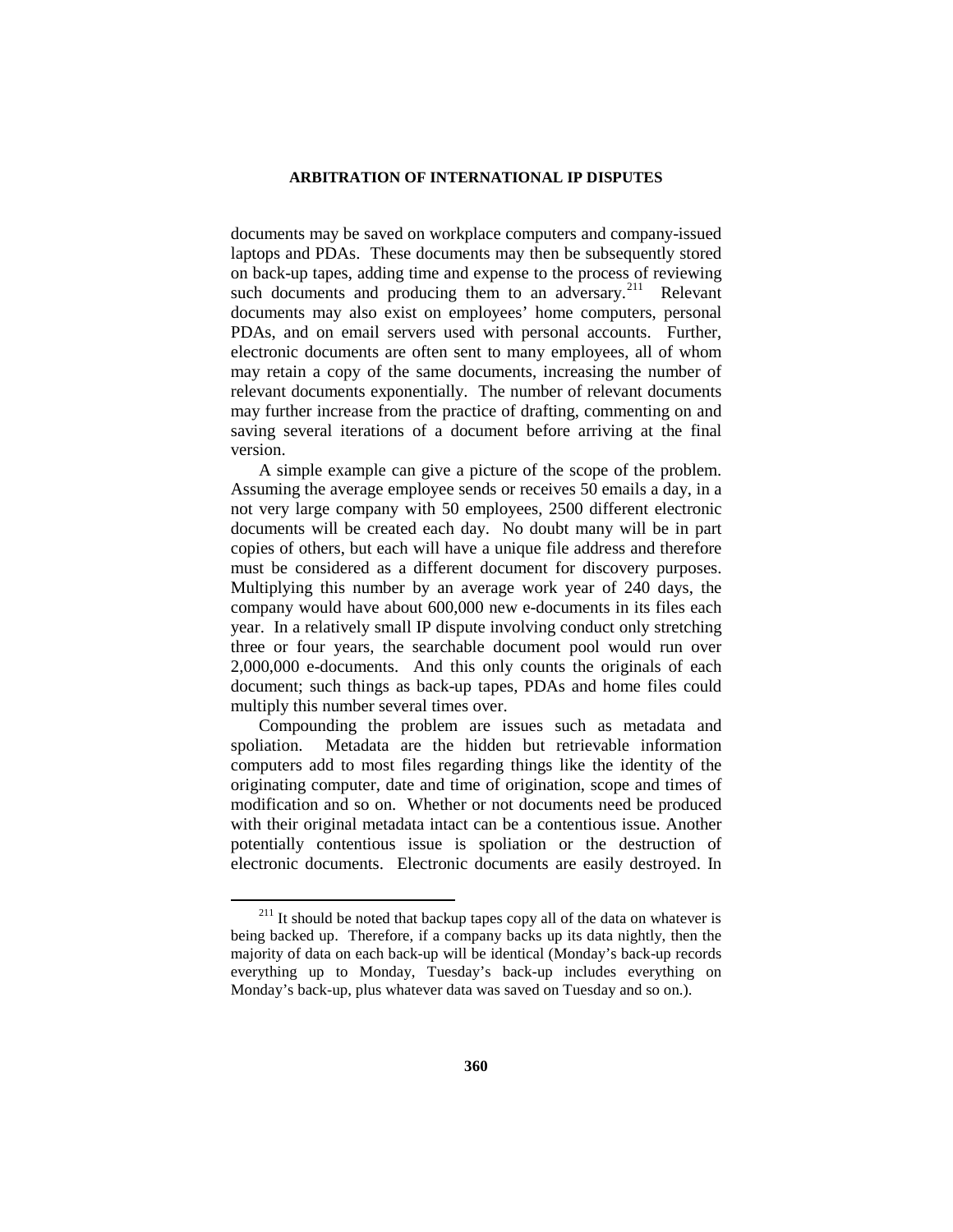fact, many computer operations do so automatically. Relevant documents may be lost if planning is not in force from the beginning of the arbitration.

### *A. Local National Law and Electronic Document Disclosure*

The presence of relevant electronic data in numerous geographic locations presents a further issue when those locations are in different countries. Various national laws can restrict or regulate the production of electronic documents. A given law may apply to information in both written and electronic documents or just to electronic data, but the impact of any such law is usually more pronounced with electronic documents, because of their usual greater numbers and because they frequently are found to include regulated information. Indeed, one major category of such local national laws covers any data which includes personally identifiable information. For example, to protect personal data,[212](#page-36-0) the European Union adopted Directive 95/46/EC, which limits the ability to transfer such data to countries with lower data protection standards than the European Union, $^{213}$  $^{213}$  $^{213}$  such as the United States.<sup>214</sup> The United States also has several privacy laws that

<span id="page-36-0"></span> $212$  Article 2(a) of the European Directive 95/46/EC defines personal data as "any information relating to an identified or identifiable natural person ('data subject'); an identifiable person is one who can be identified; directly or indirectly, in particular by reference to an identification number or to one or more factors specific to his physical, physiological, mental, economic, cultural, or social identity." Council Directive 95/46, 1995 O.J. (L. 281) 31.

<span id="page-36-1"></span><sup>&</sup>lt;sup>213</sup> Note that the directives set minimum standards for member states to comply with by 1998. Accordingly, all member states have adopted their own national laws regarding the transfer of personal data to non-member states, which may be more exacting than the directive.

<span id="page-36-2"></span><sup>&</sup>lt;sup>214</sup> Through the safe harbor negotiated between the United States Department of Commerce and the European Union, data may be exported to the United States, under certain conditions. Because compelled disclosure in arbitration would not necessarily ensure the requisite level of privacy protection or individual access to personal information required for safe harbor protection, it is unlikely that such disclosure would be protected by the safe harbor.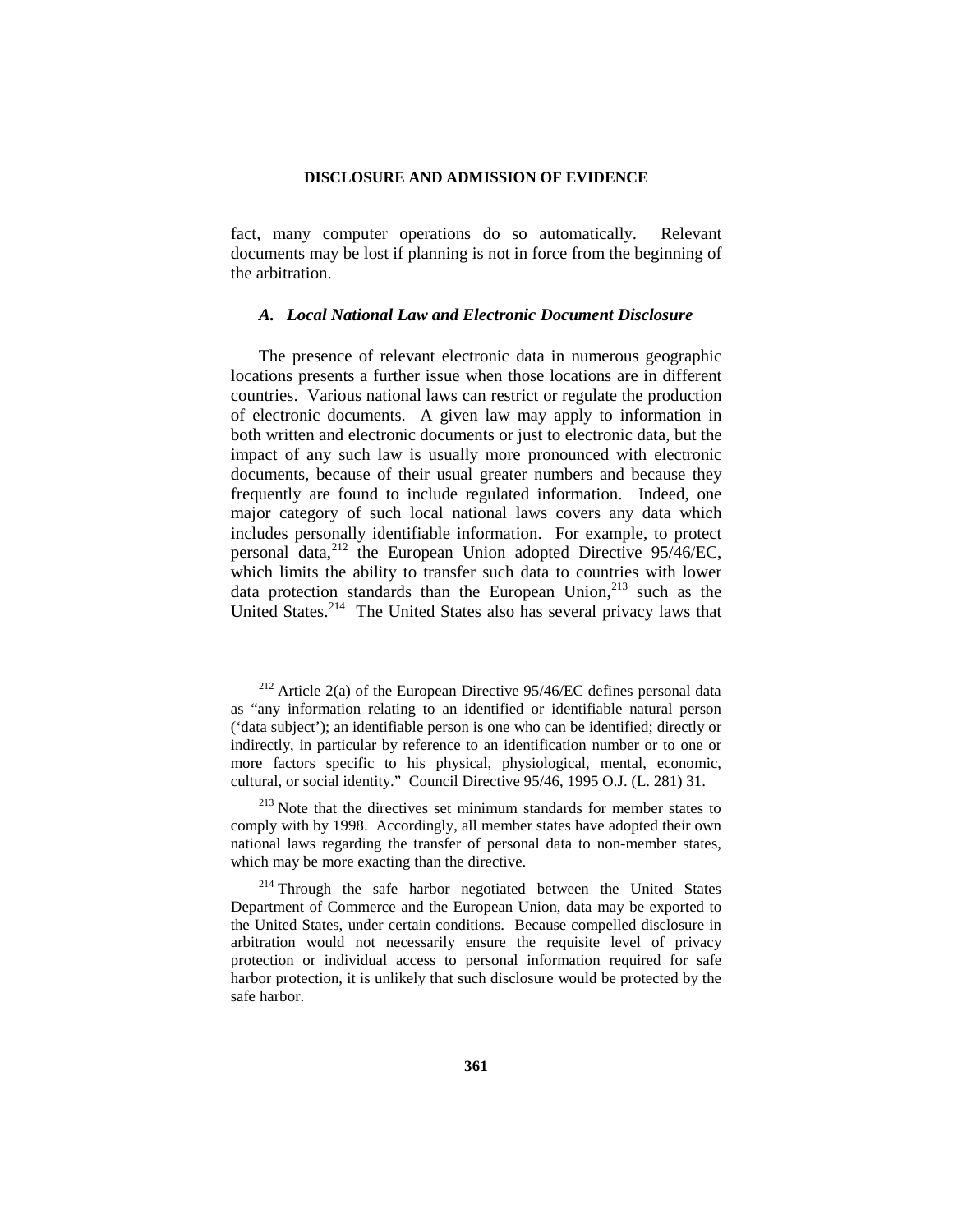may be implicated by the production of electronic documents containing personal data.<sup>215</sup> Similar laws exist in other countries.<sup>[216](#page-37-1)</sup>

### *B. Arbitral Rules Regarding Electronic Document Disclosure*

Despite the additional issues posed by electronic documents, most arbitral rules generally do not specifically address their disclosure. Instead, to the extent that disclosure is covered, electronic documents are likely included in provisions permitting a party or tribunal to request or order disclosure of documents generally. Where arbitral rules do not address electronic documents, parties cannot be certain as to the required format for electronic document production or what limitations they may impose on their search and production – leaving the door open to even higher costs relating to the electronic disclosure process.

Given the cost involved with electronic document production, the IBA Evidence Guidelines and ICDR Guidelines specifically address electronic documents. Article 3.12(b) of the IBA Evidence Guidelines states:

Documents that a Party maintains in electronic form shall be submitted or produced in the form most convenient or economical to it that is reasonably usable by the recipients, unless the Parties agree otherwise or, in the absence of such agreement, the Arbitral Tribunal decides otherwise.

<span id="page-37-0"></span><sup>&</sup>lt;sup>215</sup> Although other state and federal laws may also apply, two examples of United States laws protecting personal information are the Health Insurance Portability and Accountability Act ("HIPAA") and the Gramm-Leach-Bliley Act ("Gramm-Leach"). HIPAA's Privacy Rule limits and conditions the use and disclosure of medical records and other personal health information without authorization. *See* 42 U.S.C. § 1320d-6. Gramm-Leach limits a financial institution's ability to disclose customer's personal financial information and also limits the ability of companies receiving such information (that are not financial institutions) from disclosing this information. 15 U.S.C. § 6802.

<span id="page-37-1"></span><sup>216</sup> *See, e.g.,* Privacy Act, Act No. 119 (1988) (Australia); Personal Information Protection and Electronic Documents Act, S.C. 2000, c.5 (Canada); Personal Information Protection Law, Law No. 57 (2003) (Japan).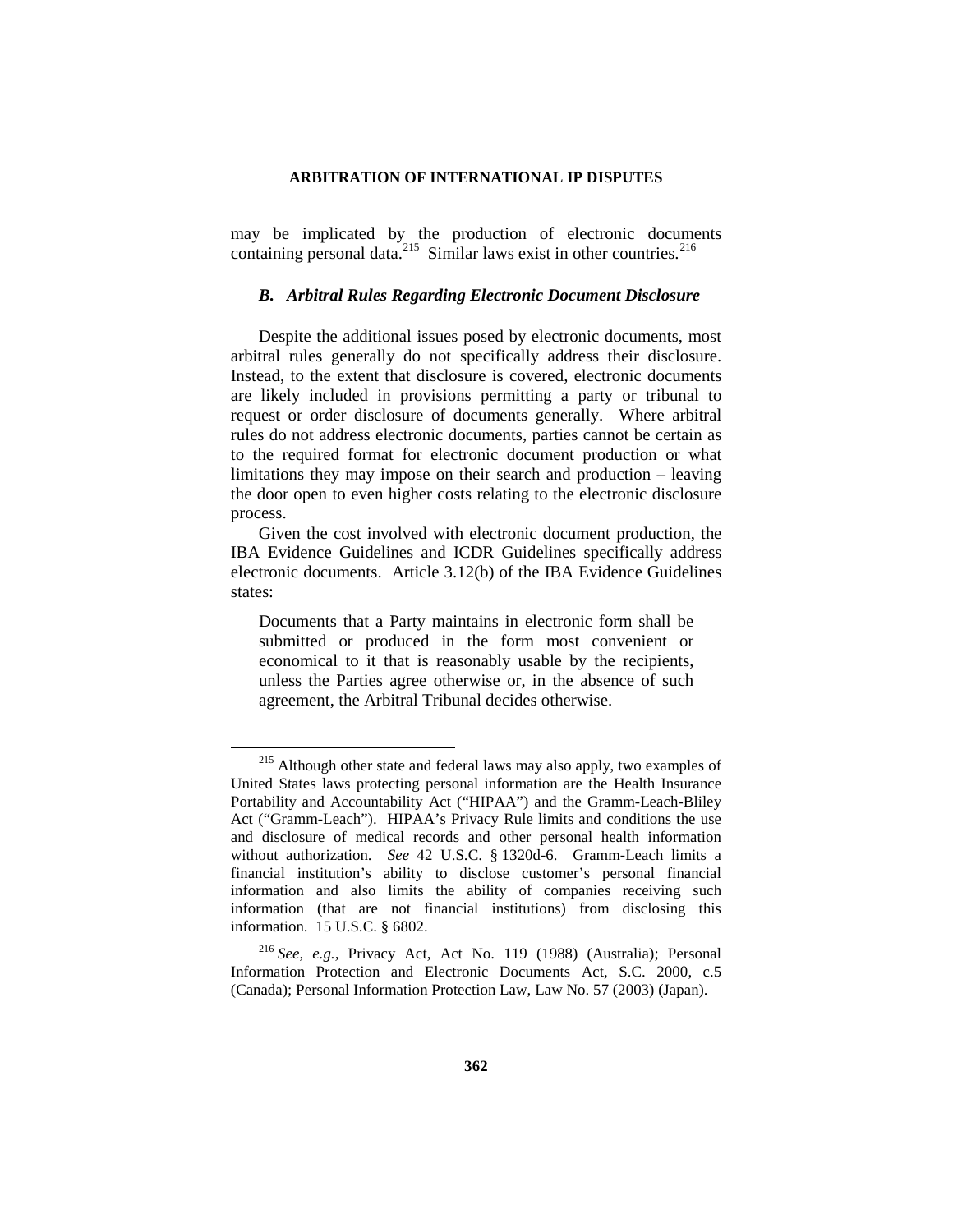Similarly, Article 4 of the ICDR Guidelines states:

When documents to be exchanged are maintained in electronic form, the party in possession of such documents may make them available in the form (which may be paper copies) most convenient and economical for it, unless the Tribunal determines, on application and for good cause, that there is a compelling need for access to the documents in a different form. Requests for documents maintained in electronic form should be narrowly focused and structured to make searching for them as economical as possible. The Tribunal may direct testing or other means of focusing and limiting any search.

Although the ICC created its Task Force on Production of Electronic Documents in Arbitration in 2008, it did not issue a report until the time that this book went to press. While the ICC and other institutions may informally apply similar rules to those promulgated by the IBA and ICDR, the parties will not know the extent or form of electronic document disclosure that may be required until they sit before their tribunal. It is likely that leaving such power over disclosure and cost to the tribunal may prove unacceptable to some parties.

### *C. The CIArb Protocol for E-Disclosure in Arbitration*

Understanding the increasing prevalence of electronic documents in international arbitration, and the lack of specific guidelines regarding their production, the CIArb issued its Protocol for E-Disclosure in Arbitration in 2008.<sup>[217](#page-38-0)</sup> The CIArb Protocol is intended: (1) "to achieve early consideration of disclosure of documents in electronic form . . . for the avoidance of unnecessary cost and delay;" (2) "to focus the parties and the Tribunal on e-disclosure issues for consideration, including the scope and conduct of e-disclosure;" and (3) "to address e-disclosure issues by allowing parties to adopt [the CIArb] Protocol as part of their agreement to arbitrate a potential or existing dispute."<sup>218</sup> Under the CIArb Protocol for E-Disclosure in Arbitration, parties are to consider at an early stage:

<span id="page-38-1"></span><span id="page-38-0"></span><sup>&</sup>lt;sup>217</sup> Chartered Institute of Arbitrators, Protocol for E-Disclosure in Arbitration.

<sup>218</sup> *Id.* at p. 1.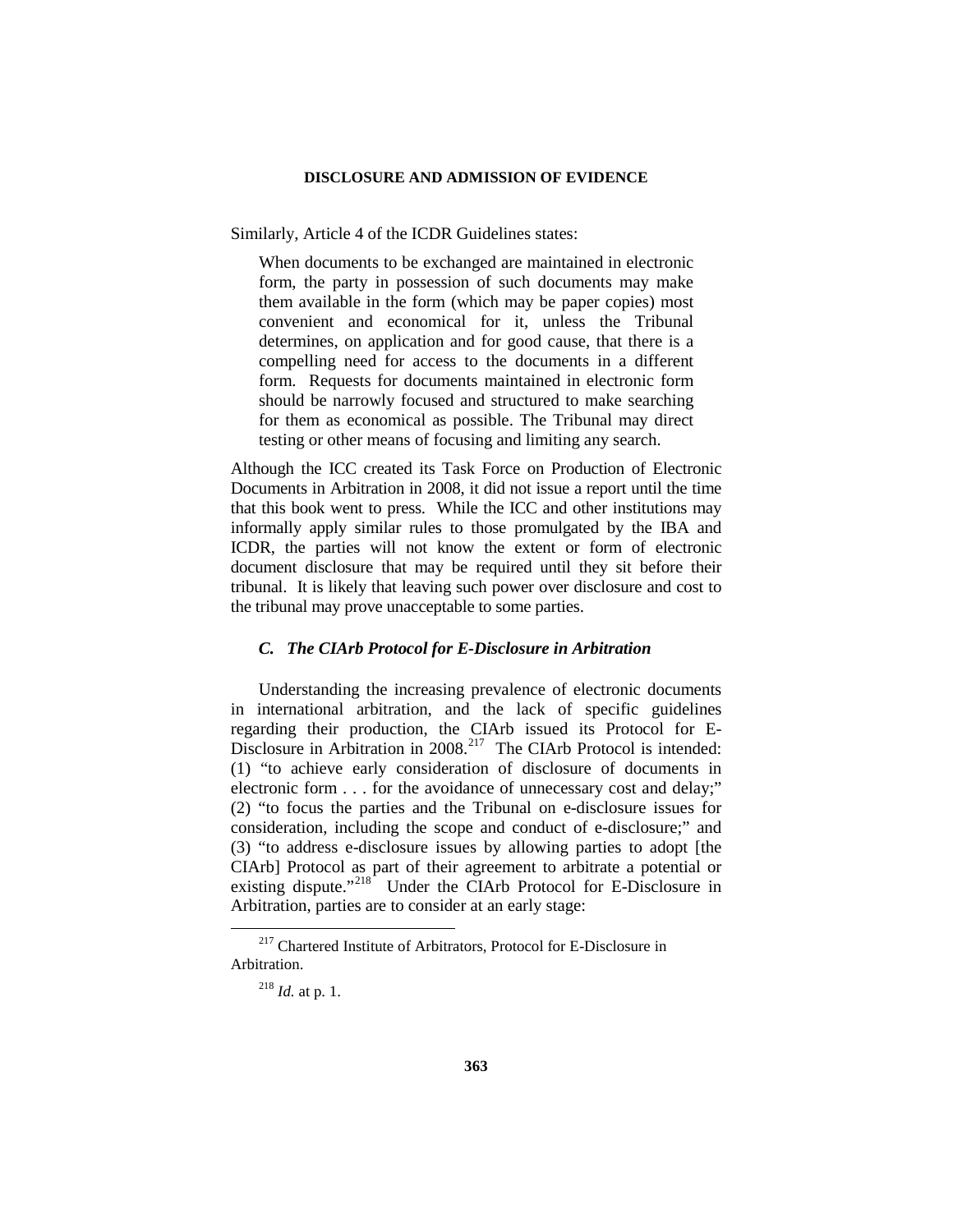- i. whether documents in electronic form are likely to be the subject of a request for disclosure . . ., and if so;
- ii. what types of electronic documents are within each party's power or control, and what are the . . . systems and media on which they are held;
- iii. what (if any) steps may be appropriate for the retention and preservation of electronic documents, having regard to a party's electronic document management system and data retention policy and practice . . .;
- iv. what rules and practice apply to the scope and extent of disclosure of electronic documents in the arbitration . . . .:
- v. whether the parties have made, or wish to make, an agreement to limit the scope and extent of electronic disclosure of documents;
- vi. what tools and techniques may be usefully considered to reduce the burden and cost of e-disclosure (if any), including:
	- (a) limiting disclosure of documents or certain categories of documents to particular date ranges or to particular custodians of documents;
	- (b) the use of agreed search terms;
	- (c) the use of agreed software tools;
	- (d) the use of data sampling; and
	- (e) the format and methods of e-disclosure;
- vii. whether any special arrangements with regard to data privacy obligations, privilege or waiver of privilege in respect of electronic documents disclosed may be agreed; and
- viii. whether any party and/or the Tribunal may benefit from professional guidance on IT issues relating to e-disclosure having regard to the requirements of the case. $219$

<span id="page-39-0"></span> <sup>219</sup> *Id.* at § 3.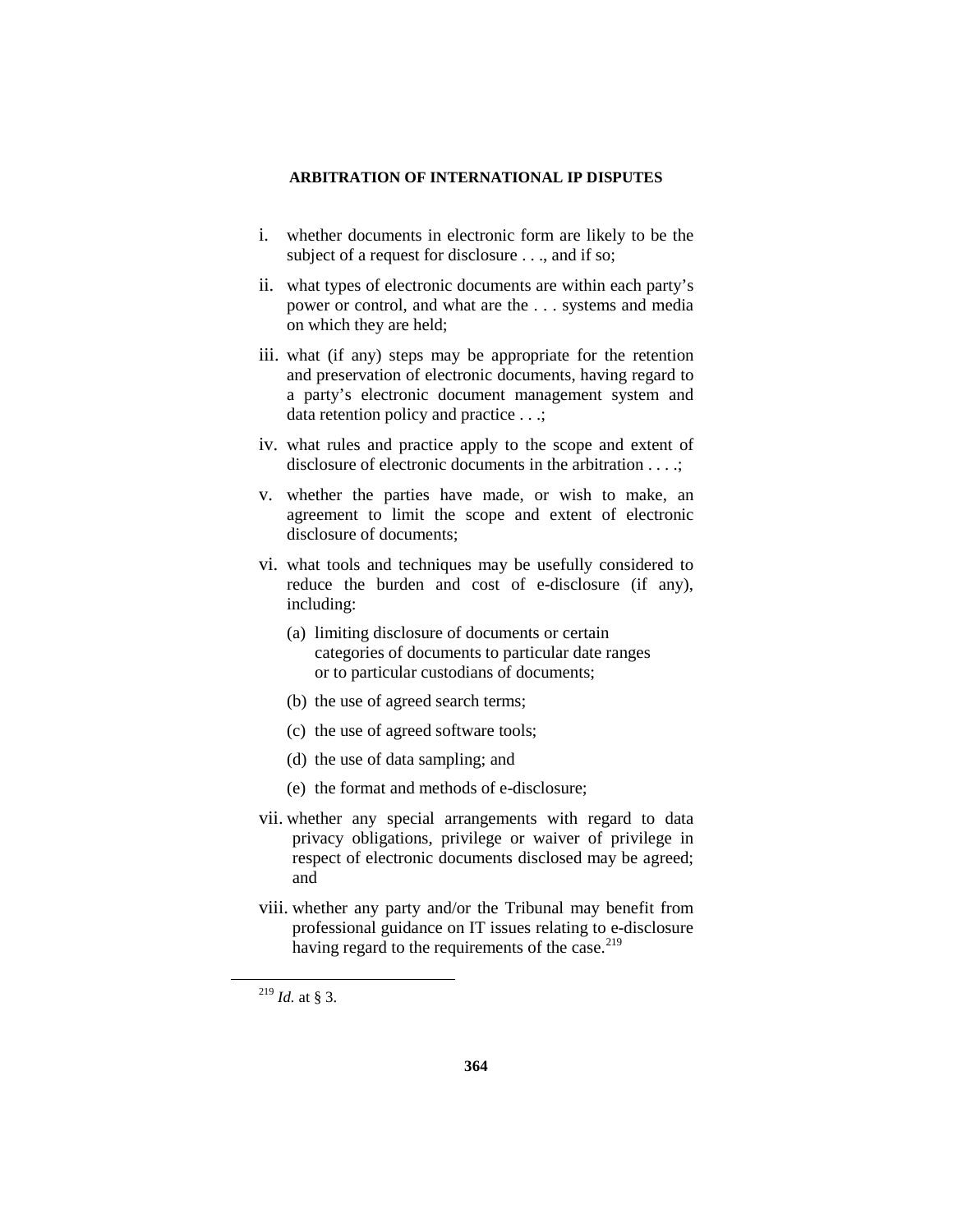The CIArb Protocol for E-Disclosure in Arbitration requires that requests for electronic documents be "narrow and specific," describe how the document is "relevant and material to the outcome of the case," state that the document is not in the possession of the requesting party, and state why the documents are assumed to be in the possession of the other party.<sup>220</sup> The arbitral tribunal reviews the request, The arbitral tribunal reviews the request, considering "(i) reasonableness and proportionality; (ii) fairness and equality of treatment of the parties; and (iii) ensuring that each party has a reasonable opportunity to present its case" when determining whether to order disclosure of the requested electronic documents.<sup>[221](#page-40-1)</sup>

Notably, the CIArb Protocol for E-Disclosure in Arbitration has several provisions that help reduce costs for electronic disclosure. First, it states that unless there is a particular justification for doing so, "it will normally not be appropriate to order the restoration of back-up tapes; erased, damaged or fragmented data; archived data or data routinely deleted in the normal course of business operations."<sup>222</sup> Second, the disclosure of electronic documents "shall normally be made in the format in which the information is ordinarily maintained or in a reasonably usable form."[223](#page-40-3) Third, "[a] party requesting disclosure of metadata . . . shall be required to demonstrate that the relevance and materiality of the requested metadata outweigh the costs and burdens of producing the same, unless the documents will otherwise be produced in a form that includes the requested metadata."<sup>[224](#page-40-4)</sup>

## **VI. The Seat of Arbitration and Its Effect on Disclosure**

While arbitration is free from many of the strictures of litigation, it is not completely free from the local laws of its seat. A tribunal may not violate local laws – including those with respect to disclosure. If particular documents are somehow protected by a right of privacy, confidentiality, or privilege under local law, the tribunal cannot order

- $^{220}$  *Id.* at § 4.
- <span id="page-40-1"></span><span id="page-40-0"></span> $^{221}$  *Id.* at § 6.
- <span id="page-40-2"></span> $^{222}$  *Id.* at § 7.
- <span id="page-40-3"></span> $^{223}$  *Id.* at § 8.
- <span id="page-40-4"></span>
- <sup>224</sup> *Id.* at § 9.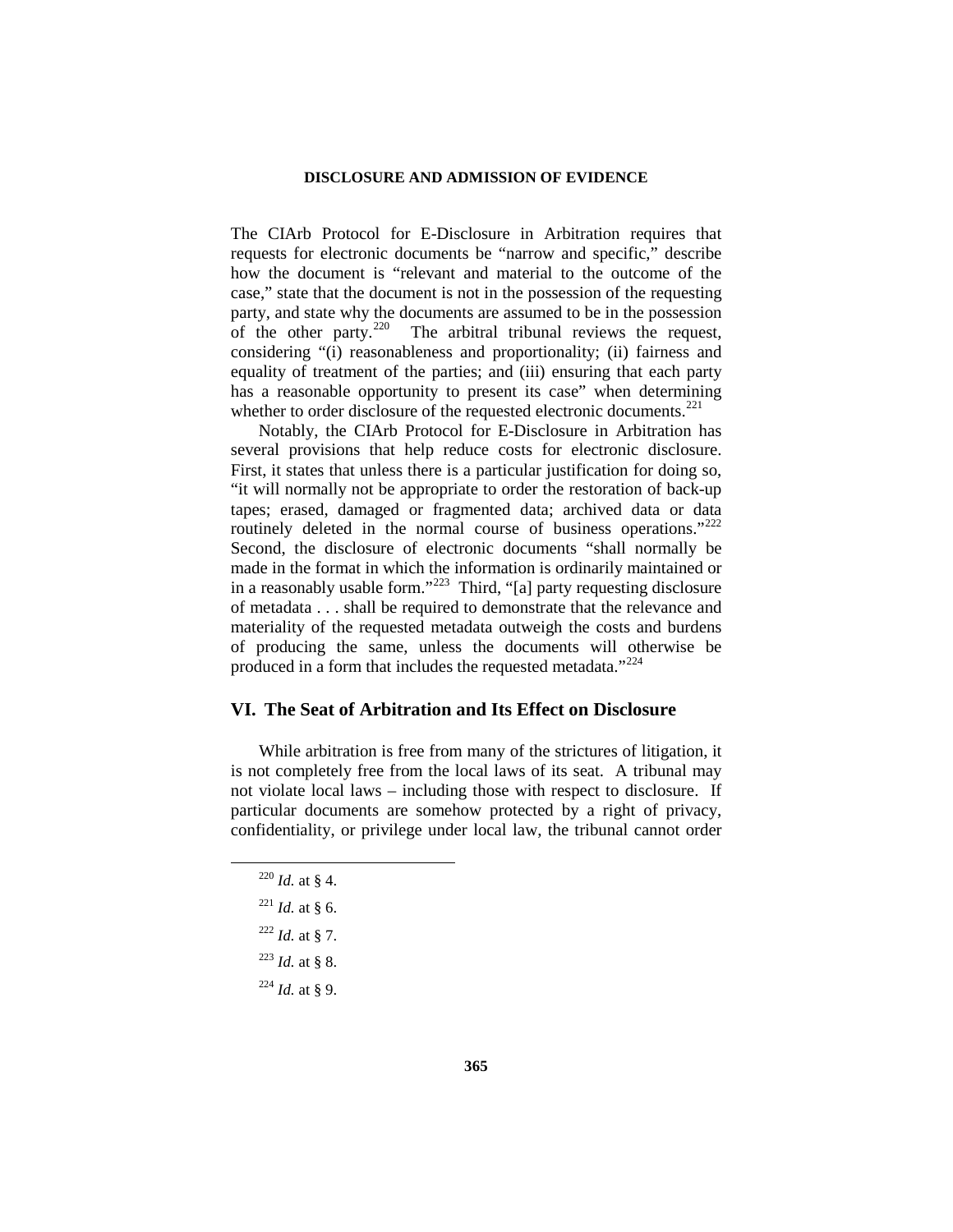production of such documents.<sup>[225](#page-41-0)</sup> Although some national laws may restrict the production of relevant documents, other laws may assist in the disclosure process.<sup>[226](#page-41-1)</sup>

### *A. United States' Laws That Aid Disclosure*

In the United States, the FAA permits an arbitral tribunal to utilize the federal courts to summon parties and third parties to appear and produce "any book, record, document or paper which may be deemed material as evidence in the case." $227$  Should the witness fail to appear, he may be punished by the court as if he failed to attend a matter before the court.<sup>228</sup> It should be noted, however, that United States law is currently unsettled with respect to whether the FAA permits pre-hearing discovery from third parties<sup>[229](#page-41-4)</sup> and whether the territory

<span id="page-41-0"></span> <sup>225</sup> As discussed *supra* in the context of electronic documents, both European Union and United States' laws protect personal data. A tribunal sitting in these jurisdictions, therefore, must comply with various personal data protection requirements.

<span id="page-41-1"></span> $226$  For example, French courts may grant assistance in aid of domestic arbitrations, but will not aid foreign arbitral tribunals. Reinmar Wolff, *Judicial Assistance by German Courts in Aid of International Arbitration*, 19 AM. REV. INT'L ARB. 145, 149 (2008).

 $227$  9 U.S.C. § 7.

<sup>228</sup> *Id*.

<span id="page-41-4"></span><span id="page-41-3"></span><span id="page-41-2"></span><sup>229</sup> *Compare* Life Receivables Trust v. Syndicate 102 at Lloyd's of London, 549 F.3d 210, 216-17 (2d Cir. 2008) ("[W]e join the Third Circuit in holding that section 7 of the FAA does not authorize arbitrators to compel prehearing document discovery from entities not party to the arbitration proceedings.") *and* Hay Group, Inc. v. E.B.S. Acquisition Corp., 360 F.3d 404 (3d Cir. 2004) (holding that the FAA did not authorize the issuance of a prehearing discovery subpoena upon a third party) *with* In re Security Life Ins. Co. of America, 228 F.3d 865, 870-71(8th Cir. 2000) ("hold[ing] that implicit in an arbitration panel's power to subpoena relevant documents for production at a hearing is the power to order the production of relevant documents for review by a party prior to the hearing"); *see also* Report of The International Commercial Disputes Committee of the Association of the Bar of the City of New York, *Obtaining Evidence from Non-Parties in International Arbitration*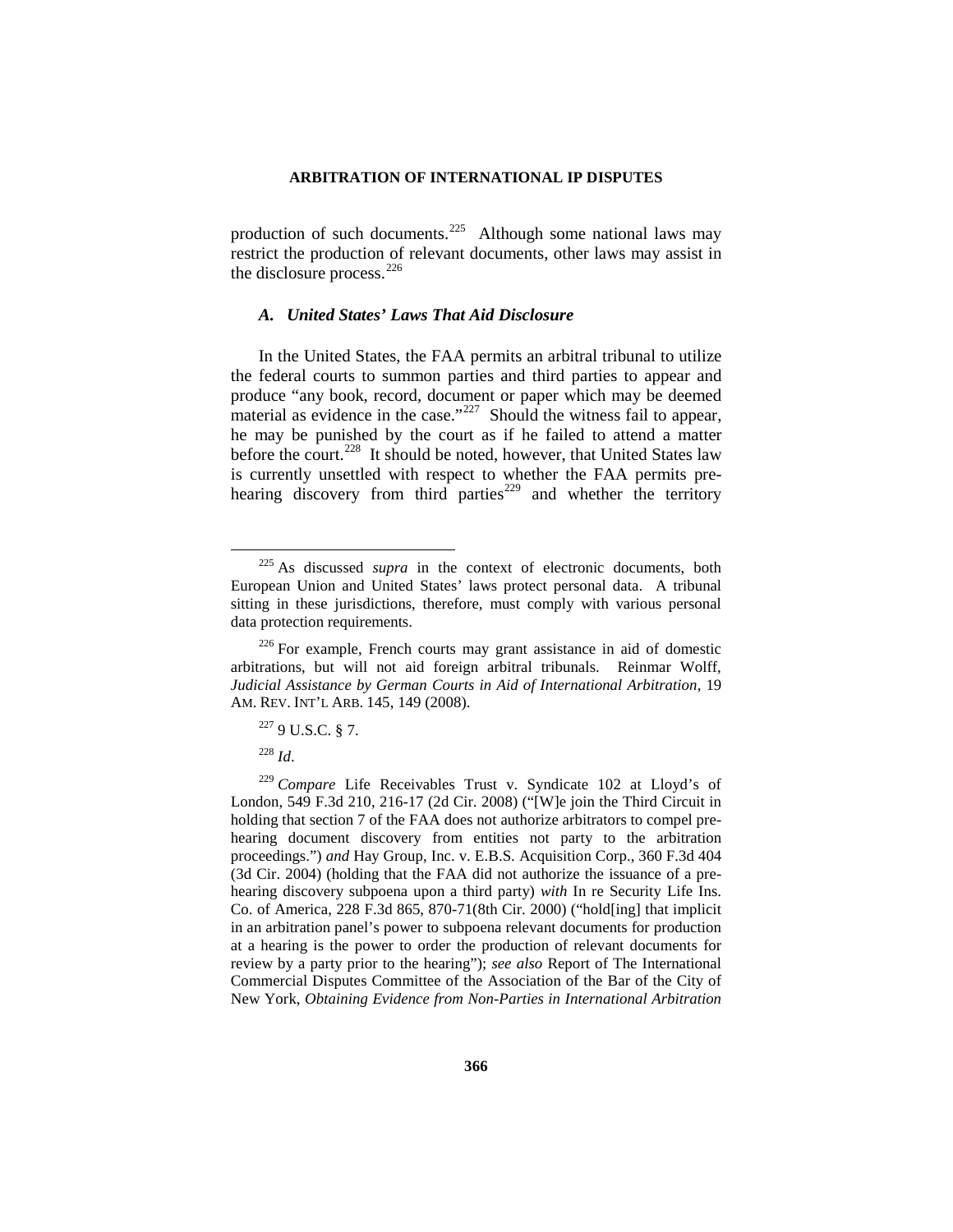encompassed by the subpoena power is limited by the Federal Rules of Civil Procedure.<sup>[230](#page-42-0)</sup> Thus, the ability to use the FAA in aid of disclosure may be limited depending on where the tribunal sits in the United States.

Through 28 U.S.C. § 1782, a party may be allowed to use United States federal courts to order document discovery and depositions, perhaps even without seeking the permission or assistance of the arbitral tribunal. Section 1782(a) provides:

The district court of the district in which a person resides or is found may order him to give his testimony or statement or to produce a document or other thing for use in a proceeding in a foreign or international tribunal . . . . The order may be made pursuant to a letter rogatory issued, or request made, by a foreign or international tribunal or upon the application of any interested person and may direct that the testimony or statement be given, or the document or other thing be produced, before a person appointed by the court.  $\ldots$ <sup>[231](#page-42-1)</sup>

Use of 28 U.S.C § 1782 with respect to private international arbitrations has been questioned by the Second<sup>[232](#page-42-2)</sup> and Fifth<sup>[233](#page-42-3)</sup> Circuit

<sup>231</sup> 28 U.S.C § 1782(a).

 $\overline{a}$ 

<span id="page-42-2"></span><span id="page-42-1"></span><sup>232</sup> *See* Nat'l Broadcasting Co., Inc. v. Bear Stearns & Co., Inc., 165 F.3d 184, 191 (2d Cir. 1999) ("Congress did not intend for [28 U.S.C. § 1782] to apply to an arbitral body established by private parties.").

<span id="page-42-3"></span><sup>233</sup> *See* Republic of Kazakhstan v. Biedermann Int'l, 168 F.3d 880, 883 (5th Cir. 1999) ("[W]e conclude that the term 'foreign and international tribunals' in § 1782 was not intended to authorize resort to United States

*in the United States,* 20 AM. REV. INT'L ARB. 421 (2010) (detailing the varying interpretations of the FAA by United States courts).

<span id="page-42-0"></span><sup>230</sup> *Compare* Dynegy Midstream Servs., LP v. Trammochem, 451 F.3d 89 (2d Cir. 2006) (holding that the FAA did not authorize nationwide service of process such that the arbitrators in a New York arbitration could not use the FAA to subpoena documents located in Texas) *with* In re Security Life Ins. Co. of America, 228 F.3d 865, 872 (8th Cir. 2000) (holding that the production of documents under the FAA does not require "compliance with Rule  $45(b)(2)$ 's territorial limit . . . . because the burden of producing documents need not increase appreciably with an increase in the distance those documents must travel.").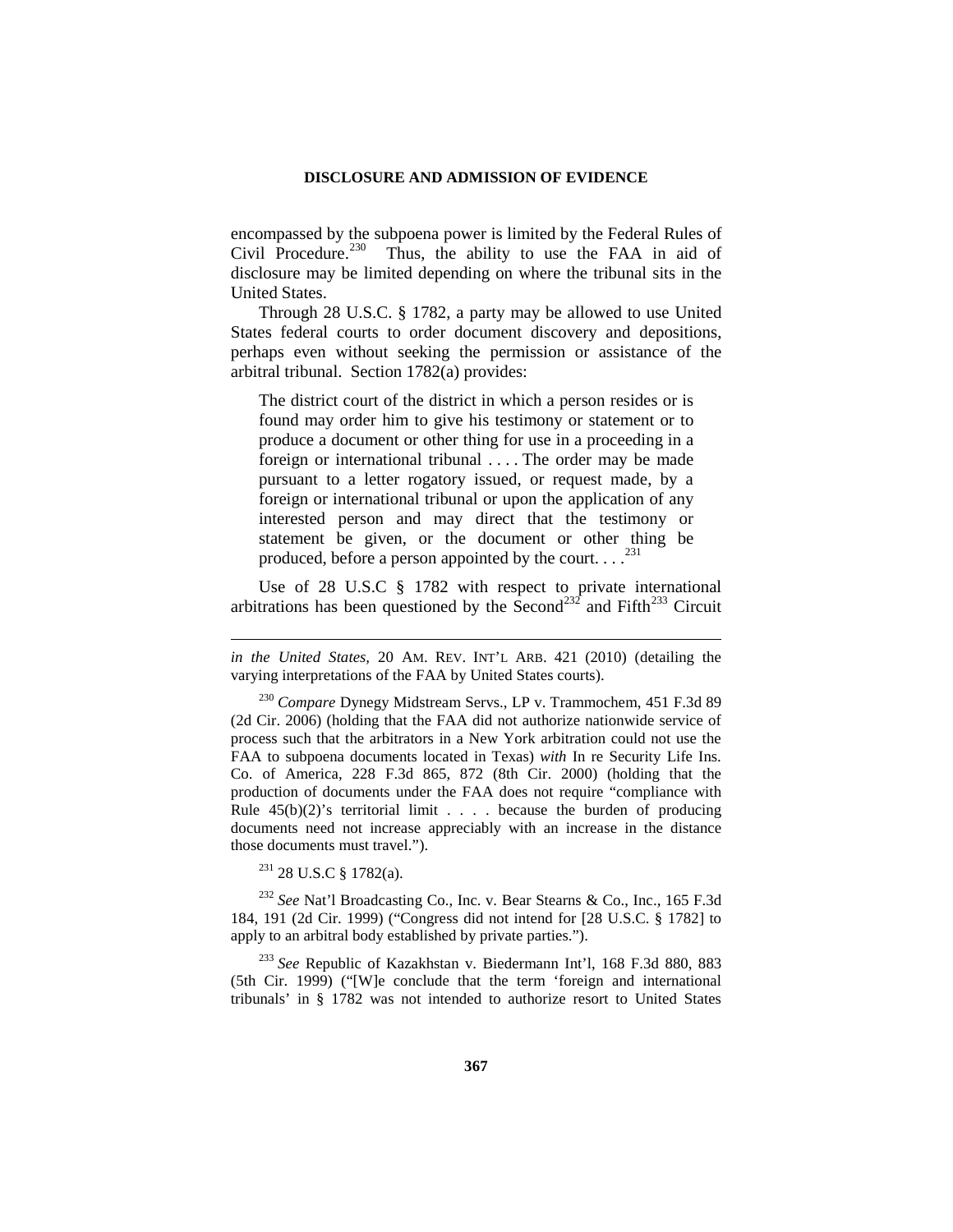Courts of Appeals. $^{234}$  $^{234}$  $^{234}$  Although it did not directly overrule these Second and Fifth Circuit Court decisions, the United States Supreme Court's holding in *Intel Corp. v. Adv. Micro Devices, Inc.*, 542 U.S. 241 (2004), $^{235}$  $^{235}$  $^{235}$  has been considered by several federal district courts to indicate that the provision may be used in pursuit of discovery in private international arbitrations.<sup>[236](#page-43-2)</sup> Accordingly, the ability to use 28 U.S.C. § 1782 in connection with an international intellectual property arbitration may depend largely on the jurisdiction where the person or evidence is located in the United States.<sup>[237](#page-43-3)</sup>

<span id="page-43-1"></span><sup>235</sup> The Court in *Intel* held that 28 U.S.C. § 1782's '"proceeding in a foreign or international tribunal"' extended to a quasi-judicial agency acting as a "first-instance decisionmaker." *Id.* at 247-48.

<span id="page-43-2"></span><sup>236</sup> *See* In re Application of Babcock Borsig AG, 583 F. Supp. 2d 233, 240 (D. Mass. 2008) (concluding that the ICC is a "tribunal" within the meaning of 28 U.S.C. § 1782(a)); In re Hallmark Capital Corp., 534 F. Supp. 2d 951 (D. Minn. 2007) (holding 28 U.S.C. § 1782 applicable in aid of discovery for an Israeli arbitration proceeding); In re Roz Trading Ltd., 469 F. Supp. 2d 1221 (N.D. Ga. 2006) (holding 28 U.S.C. § 1782 applicable in aid of discovery for arbitration before the International Arbitral Centre of the Austrian Federal Economic Chamber).

<span id="page-43-3"></span> $^{237}$  It has been argued that 28 U.S.C § 1782 should not apply to arbitrations seated in the United States, even if they involve foreign parties or other foreign elements. International Commercial Disputes Committee of the Association of the Bar of the City of New York, *The Thorny Issue of Obtaining U.S. Discovery in Aid of International Arbitration,* MEALEY'S INT'L. ARB. REP. Vol. 23, No. 5 (May 2008). This view has been criticized because it would arbitrarily disadvantage international arbitrations seated in the United States by making less discovery available than if the arbitration was seated anywhere else in the world. For detailed discussion, *see* Joseph P. Zammit & Mary Ann C. Ball, *Should There Be Unique Restrictions on the Use of 28 U.S.C. § 1782(a) To Obtain Discovery In International Arbitration?*, MEALEY'S INT'L. ARB. REP. Vol. 25, No. 3 (Mar. 2010).

federal courts to assist discovery in private international arbitrations."); *see also* El Paso Corp. v. La Comision Ejecutiva Hidroelectrica Del Rio Lempa, 341 F. App'x 31 (5th Cir. 2009).

<span id="page-43-0"></span><sup>&</sup>lt;sup>234</sup> The Second Circuit Court of Appeals encompasses the states of Connecticut, New York, and Vermont; whereas, the Fifth Circuit Court of Appeals encompasses the states of Louisiana, Mississippi, and Texas.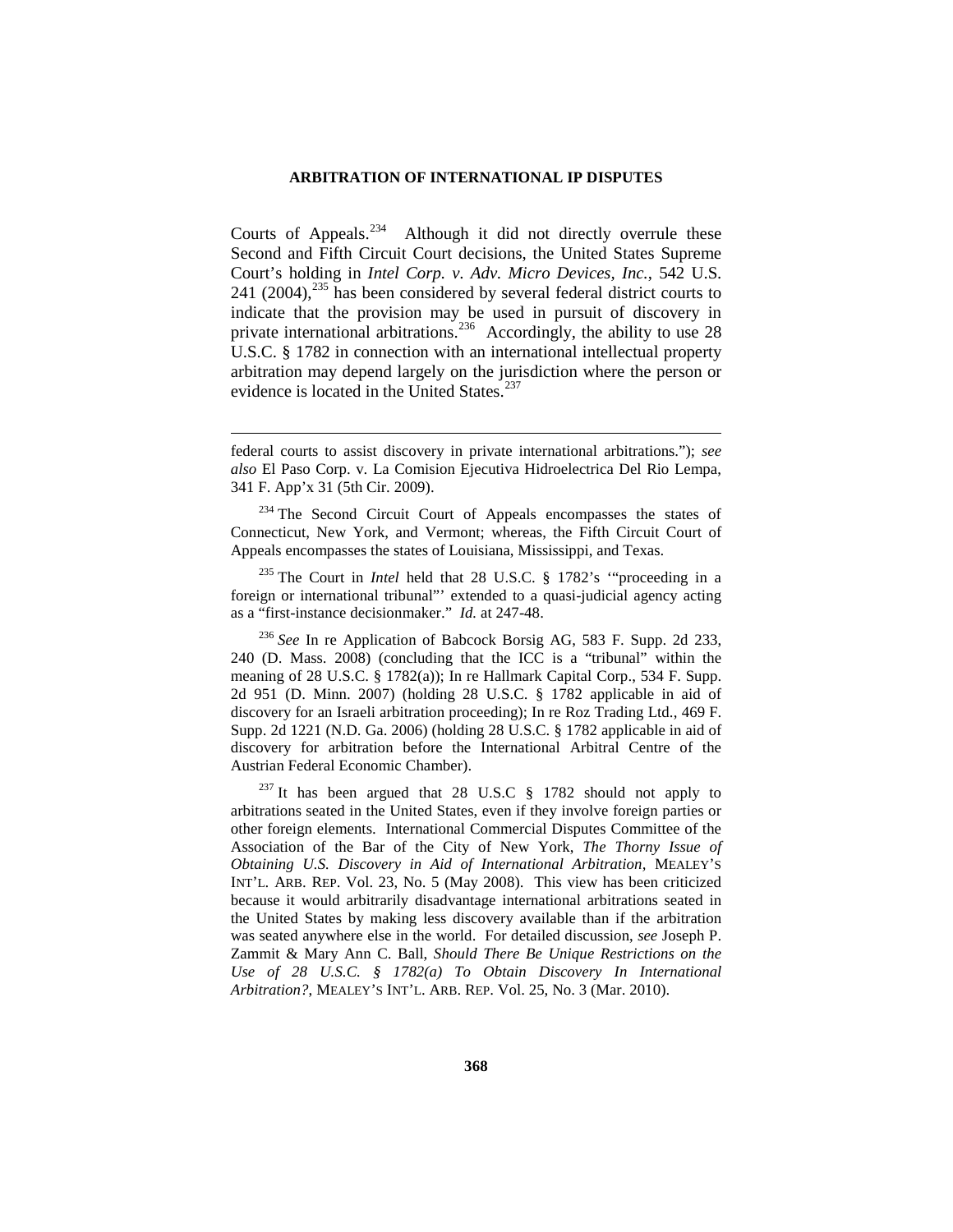### *B. The English Arbitration Act of 1996*

Where the witness and seat of arbitration are located in the United Kingdom, a party may utilize the English Arbitration Act of 1996 to aid the production of witnesses and documents. Upon permission from the tribunal or with the consent of the other parties, the English Arbitration Act permits a party to use U.K. courts to "secure the attendance before the tribunal of a witness in order to give oral testimony or to produce documents or other material evidence."<sup>238</sup> Accordingly, this law may be used to secure the testimony and documentary evidence of an adversary or third party. [239](#page-44-1) Although the English Commercial Court has held that the English Arbitration Act may not be utilized to aid disclosure, some have posited that it may be used, so long as the pre-hearing request contains sufficient specificity, such that it seeks a document known to exist that will prove a factual contention.[240](#page-44-2)

### *C. The Singapore Arbitration Acts*

Singapore has a "dual track regime" with respect to national laws of arbitration.<sup>241</sup> The Singapore Arbitration Act (the "SAA") may be used to aid disclosure where the witness and seat of arbitration are located in Singapore.<sup>242</sup> The SAA grants Singapore courts the power to make orders regarding: (b) "discovery of documents and interrogatories;" (c) "giving of evidence by affidavit;" and (f) "samples to be taken from, or any observation to be made of or experiment conducted upon, any property which is or forms part of the subject-

 <sup>238</sup> Arbitration Act, UK ST 1996 c. 23 pt. I § 43(1).

<span id="page-44-1"></span><span id="page-44-0"></span> $^{239}$  BNP Paribas v. Deloitte & Touche LLP [2003] EWHC 2874 (Comm), (QB), 1 Lloyd's Rep 233.

<span id="page-44-2"></span><sup>240</sup> *See* Shawn C. Conway and Nathan D. O'Malley, *Document Disclosure in International Construction Arbitration*, 23 Const. L.J. 105, 111 (2007).

<span id="page-44-4"></span><span id="page-44-3"></span><sup>241</sup> Lawrence G.S. Boo, *The Framework and Practice of ADR in Singapore*, *available at* http://www.aseanlawassociation.org/9GAdocs/ w4\_Singapore.pdf.

<sup>&</sup>lt;sup>242</sup> Singapore Arbitration Act, Cap. 10, § 3 (Revised Edition 2002).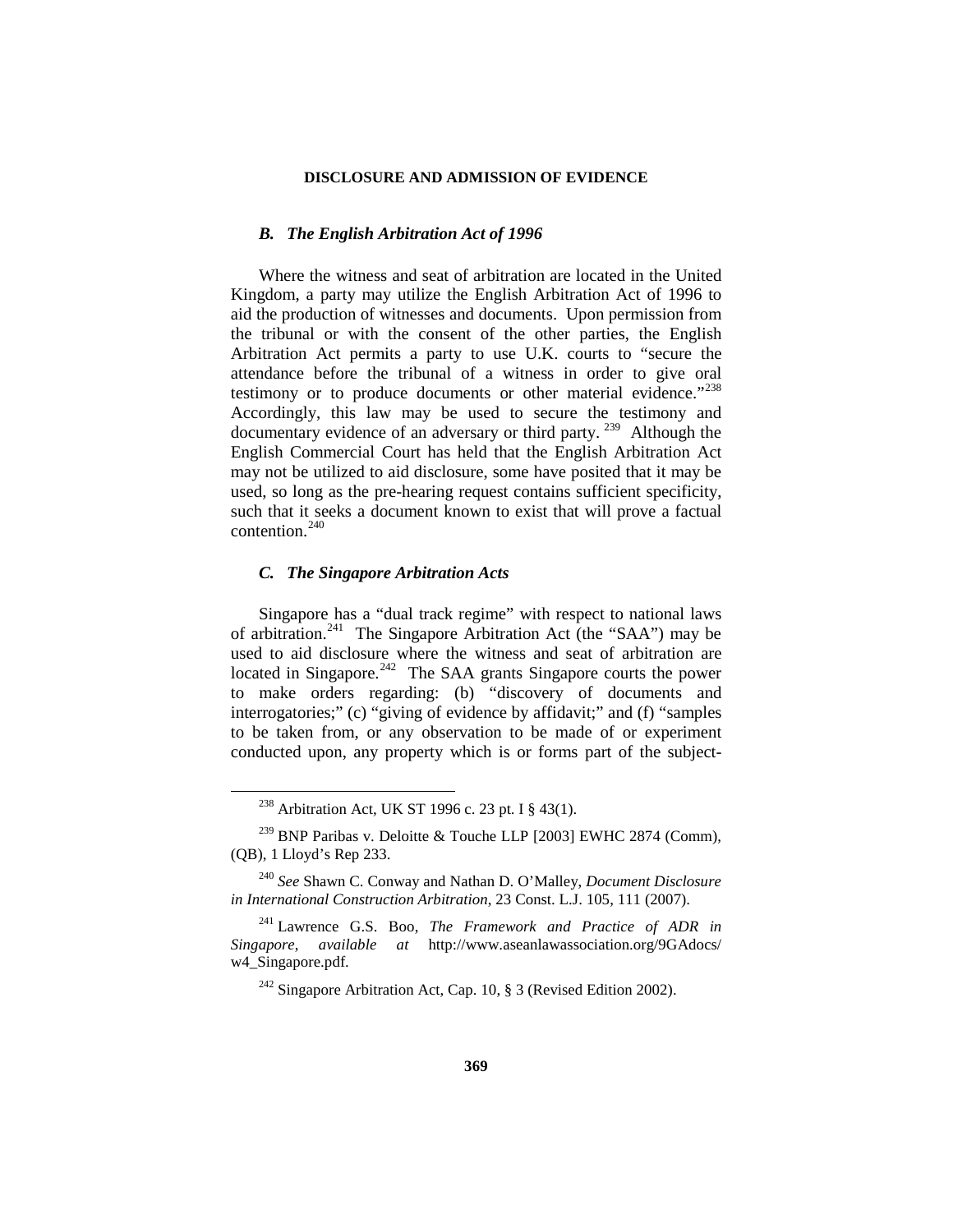matter of the dispute."<sup>243</sup> While, under its own terms the SAA does not apply to international arbitrations, parties may elect to have the SAA apply to their arbitrations.

Alternatively, the Singapore International Arbitration Act (the "SIAA") may be used in an international arbitration, which is not necessarily seated in Singapore. Under the SIAA, the Singapore High Court is granted "the same power of making orders . . . as it has for the purpose of and in relation to an action or matter in the court."<sup>[244](#page-45-1)</sup> Such power is specified as including the power "to make orders or give directions to any party for . . . discovery of documents and interrogatories."<sup>[245](#page-45-2)</sup> Of course, the court must have jurisdiction over a party for it to have jurisdiction and for the order to have any effect.

<span id="page-45-2"></span><sup>245</sup> *Id.* at 12(1). Section 12, entitled "Powers of arbitral tribunal," states:

(1) Without prejudice to the powers set out in any other provision of this Act and in the Model Law, an arbitral tribunal shall have powers to make orders or give directions to any party for—

- (a) security for costs;
- (b) discovery of documents and interrogatories;
- (c) giving of evidence by affidavit;
- (d) the preservation, interim custody or sale of any property which is the subject matter of the dispute;
- (e) samples to be taken from, or any observation to be made of or experiment conducted upon, any property which is or forms part of the subjectmatter of the dispute;
- (f) the preservation and interim custody of any evidence for the purposes of the proceedings;
- (g) securing the amount in dispute;
- (h) ensuring that any award which may be made in the arbitral proceedings is not rendered ineffectual by the dissipation of assets by a party; and

 <sup>243</sup> *Id.* at § 28(2).

<span id="page-45-1"></span><span id="page-45-0"></span> $244$  International Arbitration Act, Cap. 143A (Revised Edition 2010), § 12(6). "All orders or directions made or given by an arbitral tribunal in the course of an arbitration shall, by leave of the High Court or a Judge thereof, be enforceable in the same manner as if they were orders made by a court and, where leave is so given, judgment may be entered in terms of the order or direction."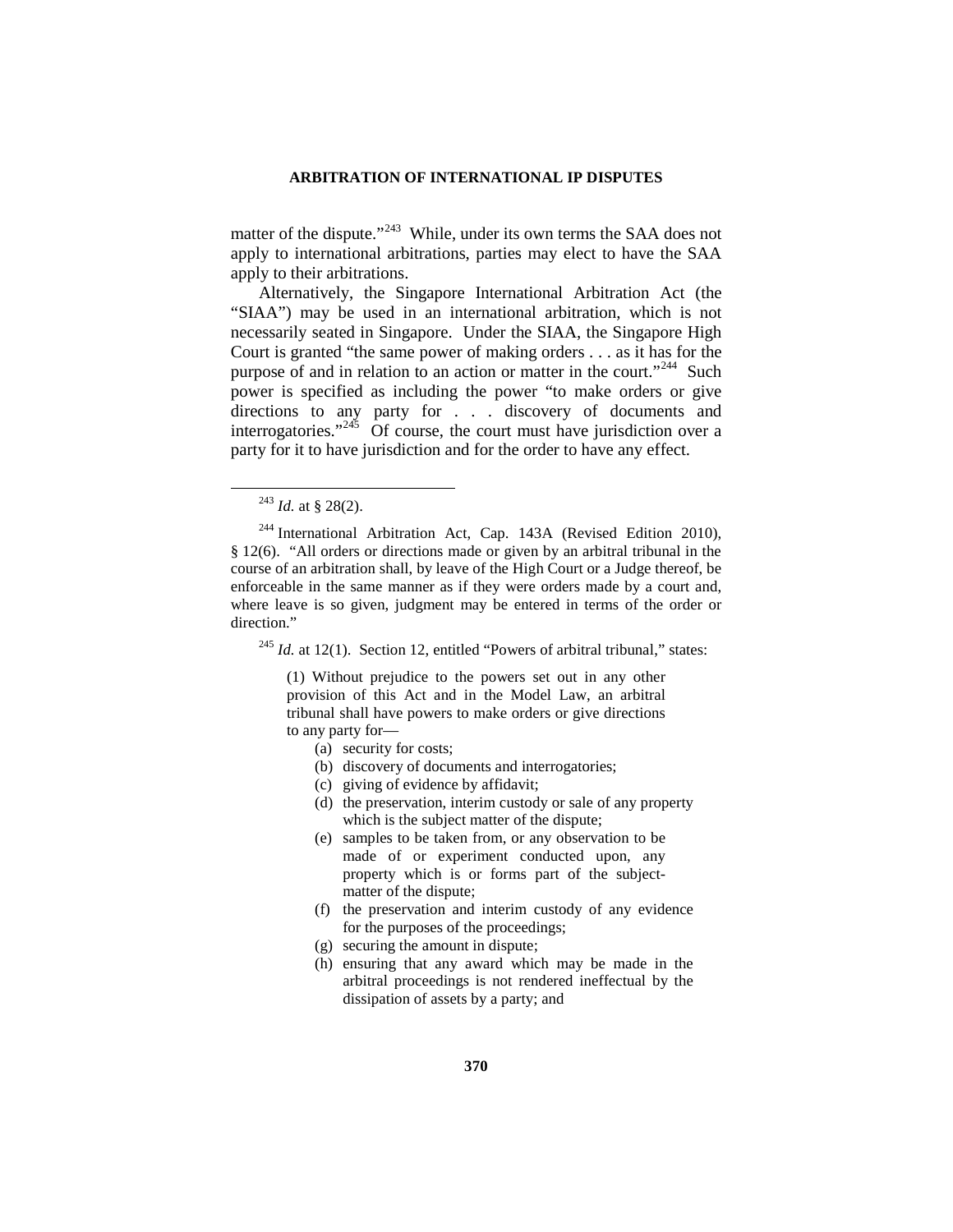## *D. French Arbitration Law*

On January 13, 2011, France adopted a new statute on arbitration, which entered into force on May 1, 2011. Under the new statute, until an arbitral tribunal is constituted, a party may apply to a court "for measures relating to the taking of evidence or provisional or conservatory measures."<sup>[246](#page-46-0)</sup> Accordingly, it appears that parties may not resort to judicial assistance in disclosure once the arbitral tribunal has been constituted.

## *E. Swiss Private International Law Act*

Swiss arbitration law also provides for judicial assistance in the taking of evidence. "If the assistance of state judiciary authorities is necessary for the taking of evidence, the Arbitral tribunal or a party with the consent of the Arbitral tribunal, may request the assistance of the state judge at the seat of the Arbitral tribunal."<sup>[247](#page-46-1)</sup>

### *F. Multinational Laws to Assist with Disclosure*

In addition to these country-specific laws, numerous countries are parties to the Hague Convention on the Taking of Evidence (the "Hague Convention") and/or have adopted the UNCITRAL Model Law. The Hague Convention allows the use of the courts of signatory nations<sup>[248](#page-46-2)</sup> to aid disclosure.<sup>[249](#page-46-3)</sup> Under the Hague Convention, "a judicial authority of a Contracting State [may] request the competent authority of another Contracting State . . . to obtain evidence, or to

<sup>247</sup> SPILA art. 184(2) (1987).

 $\overline{a}$ 

<span id="page-46-3"></span><span id="page-46-2"></span><span id="page-46-1"></span><sup>248</sup> Among others, France, Germany, Switzerland, the United Kingdom and the United States have ratified the Hague Convention.

<sup>(</sup>i) an interim injunction or any other interim measure.

<span id="page-46-0"></span><sup>246</sup> French Arbitration Law; Decree No. 2011-48, J.O.R.F., art. 1449 (January 14, 2011).

<sup>249</sup> *See* Conway & O'Malley, *supra* note 240, at 111-12.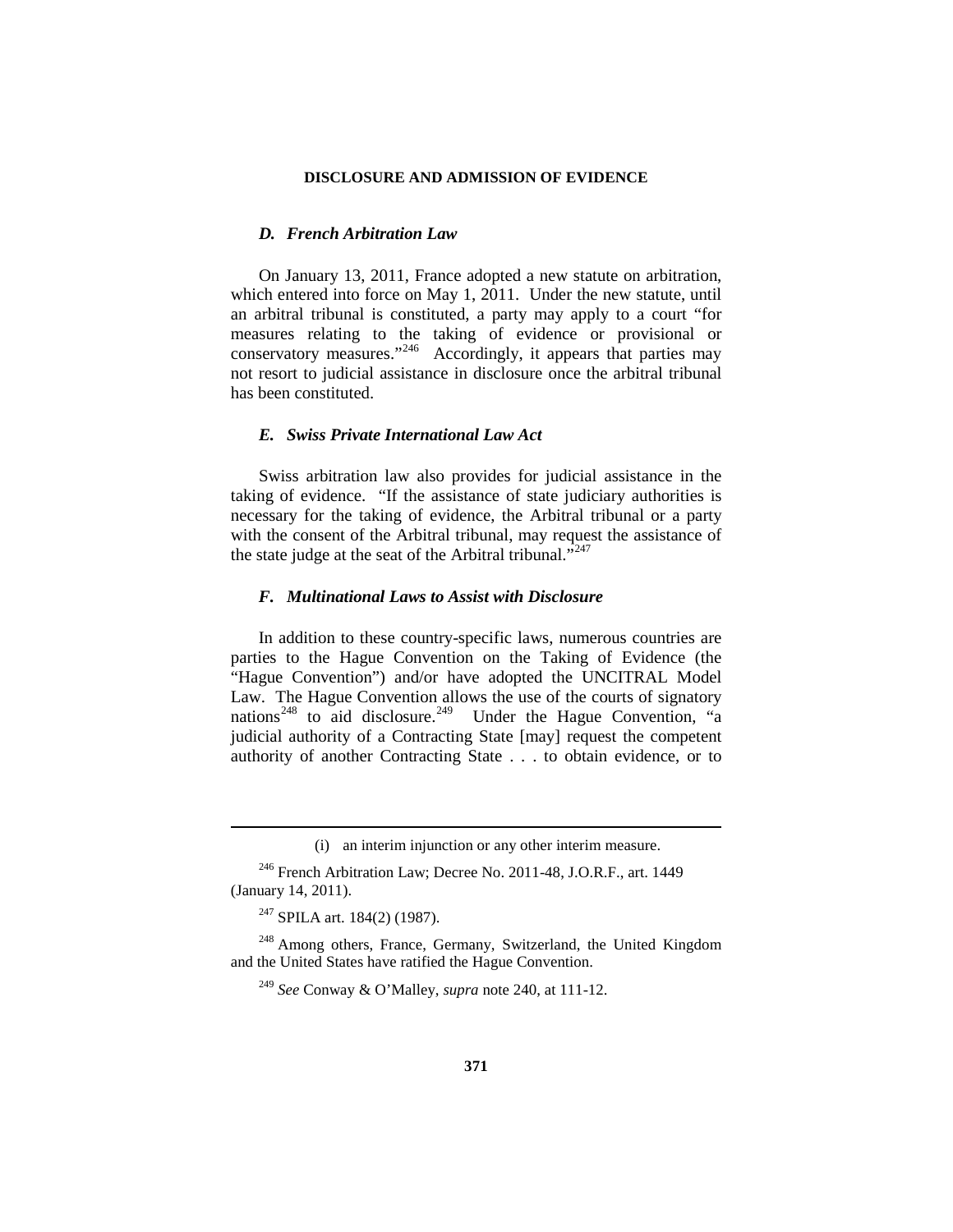perform some other judicial act."<sup>250</sup> Notably, this process involves the use of a local court, so the requesting party must have access to the local court under that jurisdiction's law. Seeking evidence under the Hague Convention, therefore, does not involve a direct request to a court in the jurisdiction where the evidence is located<sup>[251](#page-47-1)</sup> and may take considerable time.<sup>[252](#page-47-2)</sup> It should be noted, however, that some nations implementing the Hague Convention have declared that they "will not execute Letters of Request issued for the purpose of obtaining pre-trial disclosure of documents as known in Common Law countries<sup>"[253](#page-47-3)</sup> and others, while permitting pre-trial disclosure, have applied limitations to what they will permit under the Hague Convention. $<sup>2</sup>$ </sup>

- (b) a person is required to indicate what documents relating to the case are or were in his/her possession or keeping or at his/her disposal; or
- (c) a person is required to produce documents other than those mentioned in the request for legal assistance, which are

<span id="page-47-0"></span><sup>&</sup>lt;sup>250</sup> Hague Conference on Private International Law, Hague Convention of 18 March 1970 on the Taking of Evidence Abroad in Civil or Commercial Matters, art. 1 (entered into force 7 October 1972) U.N.T.S. 37/1976.

<span id="page-47-1"></span> $251$  Use of the Hague Convention entails filing a Letter of Request with a local court, which transmits the request to a Central Authority in the relevant Contracting State. If the Central Authority determines that the Letter of Request complies with the Convention, it then transmits the request to the relevant court.

<span id="page-47-2"></span><sup>252</sup> *See* Reinmar Wolff, Judicial Assistance by German Courts in Aid of International Arbitration, 19 AM. REV. INT'L ARB. 145, 146-47 (2008).

<span id="page-47-3"></span><sup>253</sup> Hague Convention, *supra* note 250, at art. 23. For example, Germany, Italy, and Spain have adopted this language in its entirety, therefore precluding use of the Hague Convention for pre-trial discovery.

<span id="page-47-4"></span> $254$  France permits use of the Hague Convention for pre-trial discovery "when the requested documents are enumerated limitatively and have a direct and precise link with the object of the procedure." *See*  http://www.hcch.net/index\_en.php?act=status.comment&csid=501&disp=resd n (providing French Declarations and Reservations to the Hague Convention). Switzerland permits use of the Hague Convention for pre-trial discovery unless:

<sup>(</sup>a) the request has no direct and necessary link with the proceedings in question; or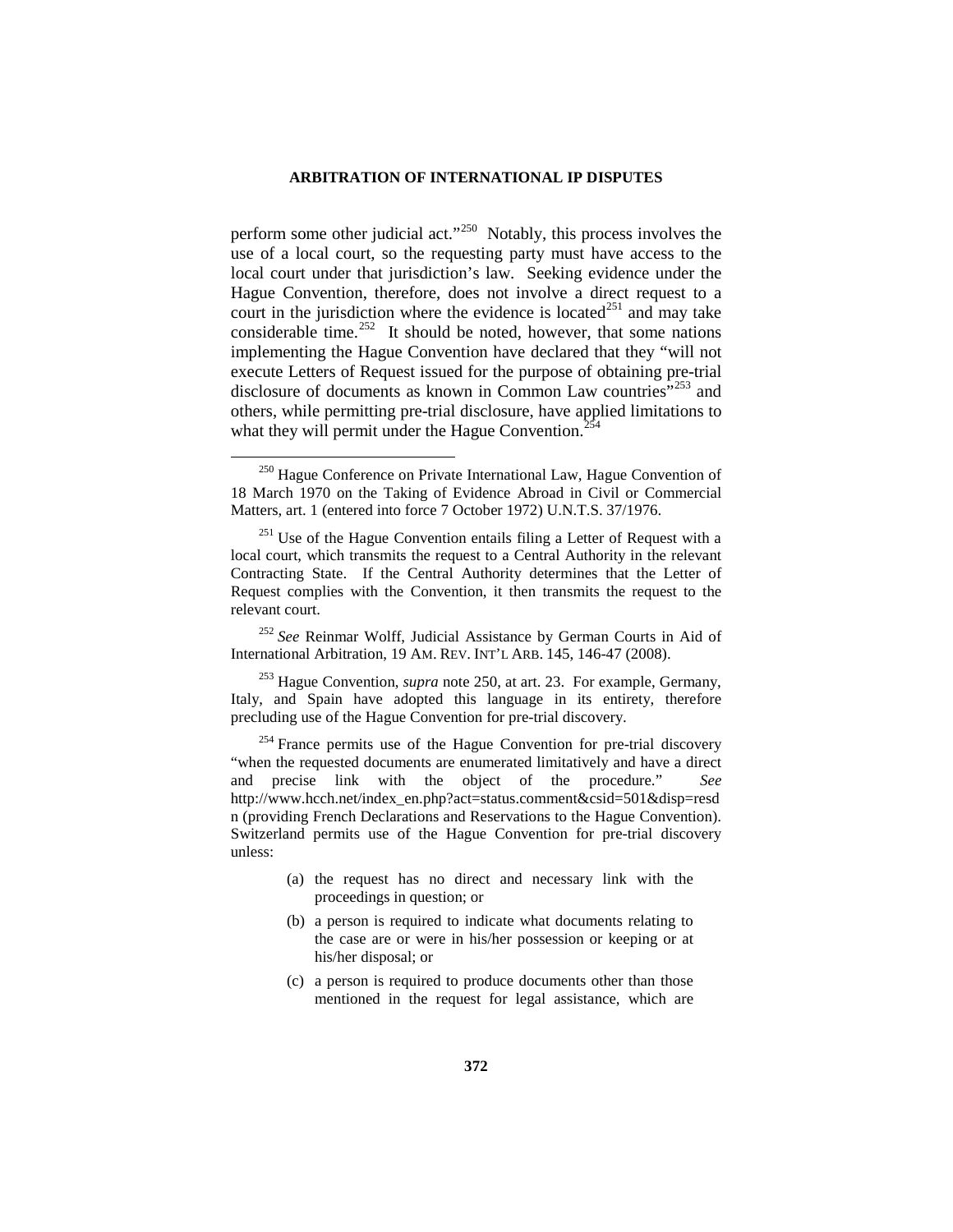The UNCITRAL Model Law is not a multinational convention; rather it is a local law on arbitration that has been adopted by a number of nations to govern arbitral proceedings which are seated in the adopting country. The UNCITRAL Model Law states:

The arbitral tribunal or a party with the approval of the arbitral tribunal may request from a competent court of this State assistance in taking evidence. The court may execute the request within its competence and according to its rules on taking evidence.<sup>[255](#page-48-0)</sup>

Legislation based on the UNCITRAL Model Law has been adopted by over sixty countries,[256](#page-48-1) including Canada, Germany, Hong Kong, Japan and Singapore. While the United States has not adopted legislation based on the UNCITRAL Model Law, several states have done so, including California, Illinois, Louisiana and Texas.<sup>[257](#page-48-2)</sup>

> probably in his/her possession or keeping or at his/her disposal; or

(d) interests worthy of protection of the concerned persons are endangered.

*See* http://www.hcch.net/index\_en.php?act=status.comment&csid=561&disp =resdn (providing Swiss Declarations and Reservations to the Hague Convention). The United Kingdom permits use of the Hague Convention for pre-trial discovery, but not if the Letter of Request merely seeks to find what documents may be in the possession of another party (*i.e.*, a fishing expedition). *See* http://www.hcch.net/index en.php?act=status.comment& csid=564&disp=resdn (providing UK Declarations, Notifications, and Reservations to the Hague Convention).

<sup>255</sup> UNCITRAL Model Law art. 27.

 $\overline{a}$ 

<span id="page-48-1"></span><span id="page-48-0"></span><sup>256</sup> *See* http://www.uncitral.org/uncitral/en/uncitral\_texts/arbitration/1985 Model arbitration status.html (providing an updated listing of countries that have adopted UNCITRAL Model Law based legislation).

<span id="page-48-2"></span><sup>257</sup> See id. It should be noted that other countries, not identified as having adopted legislation based on the UNCITRAL Model Law, may have similar laws that assist with disclosure. For example, SPILA art. 184(2) provides: "If the assistance of state judiciary authorities is necessary for the taking of evidence, the Arbitral tribunal or a party with the consent of the Arbitral tribunal, may request the assistance of the state judge at the seat of the Arbitral tribunal; the judge shall apply his own law."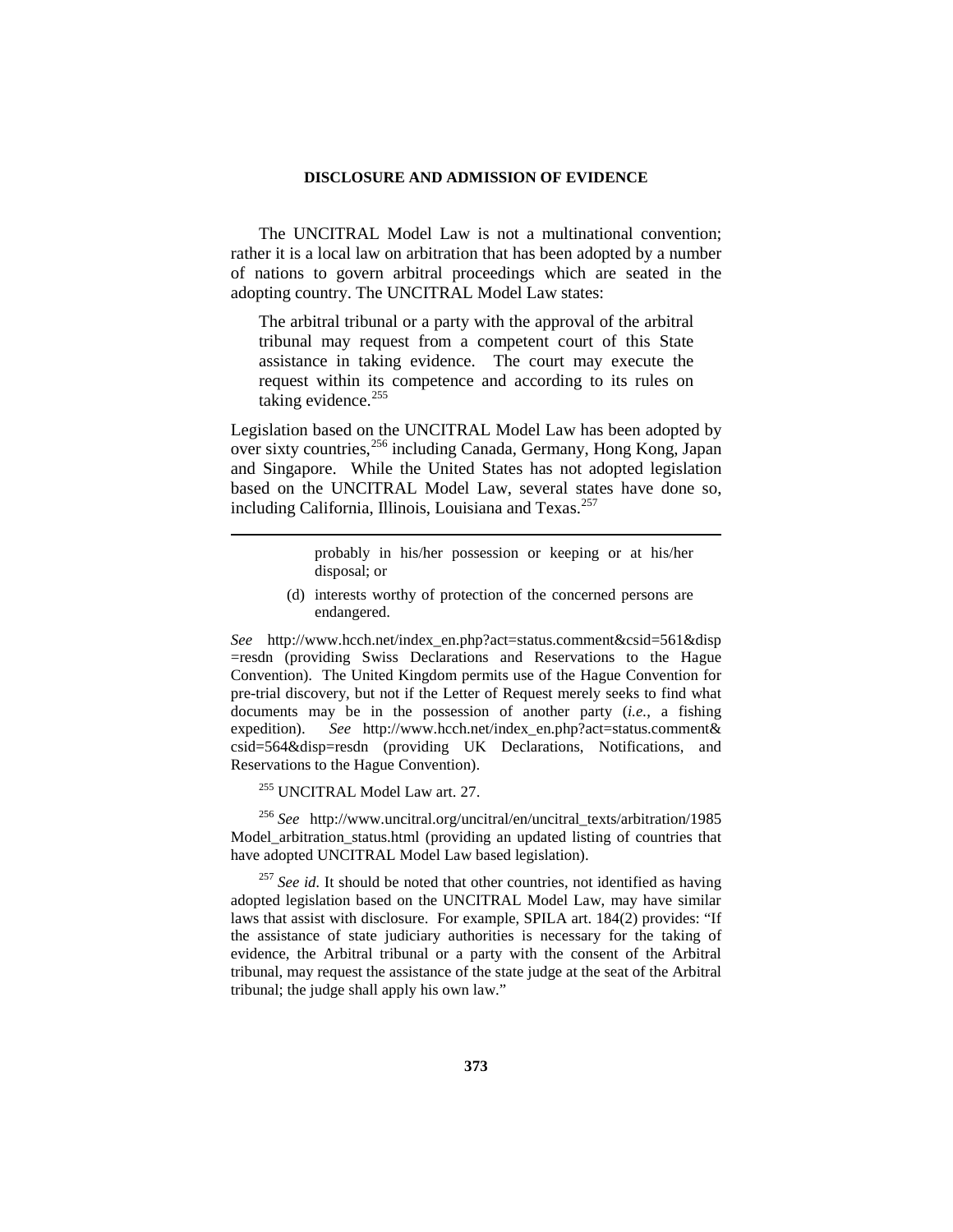## **VII. Privilege and Its Effect on the Scope of Disclosure**

Generally speaking, where disclosure is permitted, it is limited to the production of relevant documents.[258](#page-49-0) However, this universe of documents which are subject to production may be further limited. The effect of privacy laws has already been discussed. Other limitations on production stem from the concept of privilege. Indeed, perhaps the most important limitation may be found with the application of privilege, such as attorney-client privilege and attorney work product privilege, to particular documents and communications.

The law governing the attorney client relationship in international arbitration, particularly the nature and scope of the attorney-client privilege, is largely unsettled. Arbitral institutions currently lack specific rules regarding the privilege issues that may frequently arise during disclosure. In addition, various legal traditions have different concepts of the scope of privilege, even if it is recognized. Due to a lack of harmonization, communications or documents protected under the law of one jurisdiction may not be protected under the laws of another. Meanwhile, documents produced without restriction in one country may be inaccessible through disclosure elsewhere. As a result, applying the attorney-client privilege imposes great challenges to parties participating in international arbitration. The issue of privilege may be further complicated by the disparate treatment of the communications between clients and intellectual property professionals, such as patent agents, who may lack legal credentials. This additional privilege issue is unique in the context of arbitrating intellectual property disputes.

### *A. The Concepts of Privilege among Different Jurisdictions*

In the United States, the attorney-client privilege is designed "to encourage full and frank communication between attorneys and their clients and thereby promote broader public interests in the observance of law and administration of justice."[259](#page-49-1) It is well established that

<span id="page-49-1"></span><span id="page-49-0"></span> <sup>258</sup> *See, e.g.,* Fed. R. Civ. P. 402 (with exceptions, "[a]ll relevant evidence is admissible").

<sup>259</sup> Upjohn Co. v. United States, 449 U.S. 383, 389 (1981).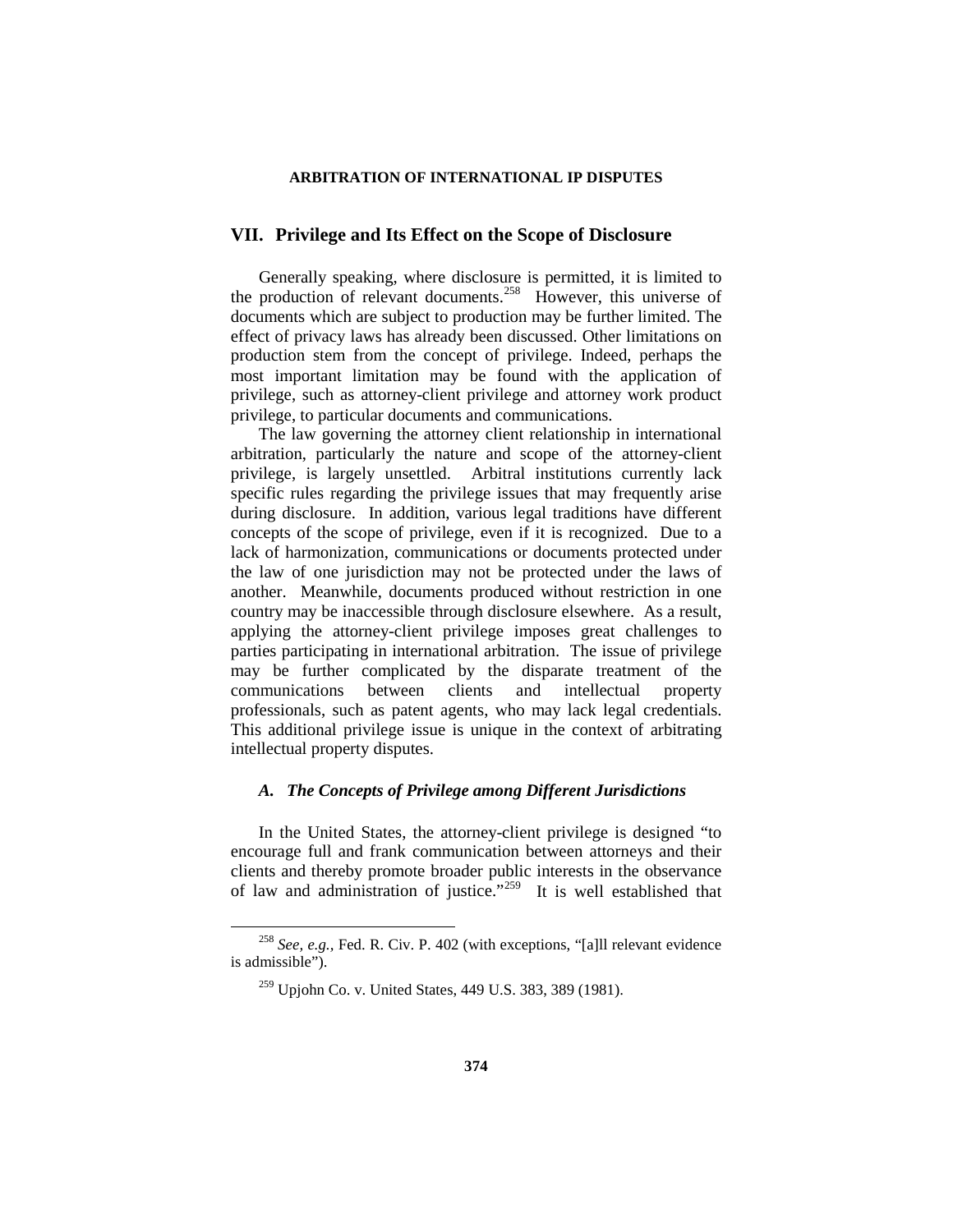communications between an attorney and his client for the purpose of giving or receiving legal advice are considered confidential and privileged from disclosure in judicial proceedings. The attorney client privilege also extends to communications between in-house legal counsel and a corporate client.<sup>260</sup> The privilege vests in the client, not the attorney. Similar protections also exist in other common law countries, known as "solicitor-client privilege" in Canada, "legal professional privilege" in the United Kingdom and "client legal privilege" in Australia.<sup>261</sup> Likewise, Singapore, another common law jurisdiction, also protects communications between a party and the party's lawyers from disclosure.<sup>[262](#page-50-2)</sup>

In the United States, an attorney's work is also privileged under the attorney work product doctrine, which provides qualified protection for materials prepared by or for an attorney in anticipation of litigation.<sup>[263](#page-50-3)</sup> The work product doctrine was established to prevent "unwarranted inquiries into the files and the mental impressions of an attorney"<sup>[264](#page-50-4)</sup> because "it is essential that a lawyer work with a certain degree of privacy, free from unnecessary intrusion by opposing parties and their  $\frac{1}{265}$  $\frac{1}{265}$  $\frac{1}{265}$ .

<span id="page-50-2"></span> $262$  Section 131 of the Singapore Evidence Act provides that "[n]o one shall be compelled to disclose to the court any confidential communication which has taken place between him and his legal professional adviser unless he offers himself as a witness, in which case he may be compelled to disclose any such communications as may appear to the court necessary to be known in order to explain any evidence which he has given, but no others." Evidence Act, Cap. 97 (1997).

<span id="page-50-5"></span><span id="page-50-4"></span><span id="page-50-3"></span><sup>263</sup> Javier H. Rubinstein & Britton B. Guerrina, *The Attorney-Client Privilege and International Arbitration*, 18 (6) J. INT'L ARB. 587, 591 (2001); Hickman v. Taylor, 329 U.S. 495 (1947); *see also* Fed. R. Civ. P. 26 (b) (3).

<sup>264</sup> Hickman v. Taylor, 329 U.S. 495, 510 (1947).

<sup>265</sup> *Id.*

 <sup>260</sup> *Id*.

<span id="page-50-1"></span><span id="page-50-0"></span><sup>261</sup> Michelle Sindler & Tina Wüstemann, *Privilege Across Borders in Arbitration: Multi-jurisdictional Nightmare or a Storm in a Teacup?* in 23(4) ASA BULLETIN 610, 614 (2005), *also available at* http://www.arbitralwomen.org/files/publication/3408101136647.pdf.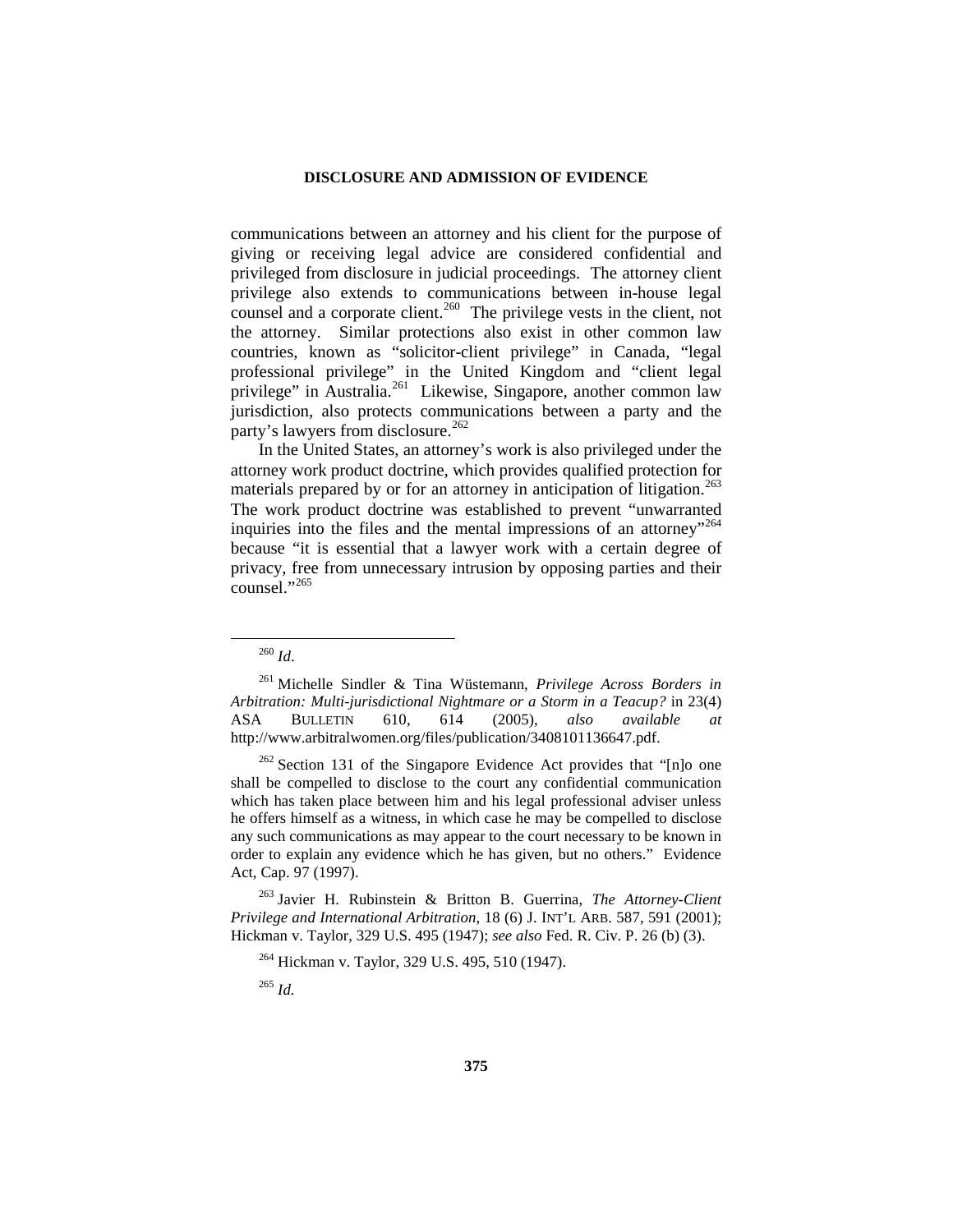Unlike common law countries, civil law countries treat the attorneyclient privilege as a "professional secret."[266](#page-51-0) This concept differs from the common law attorney client privilege in several aspects. First, professional secret is rooted in professional ethics and often reflected in the penal codes. For example, the French penal code provides that it is an offense to reveal another person's secret."<sup>[267](#page-51-1)</sup> Professional secret applies not only to attorneys, but also to other professionals. Unlike common law attorney client privilege, professional secret is vested in the attorney, not the client, thus it cannot be waived by the client.<sup>[268](#page-51-2)</sup> Further, an attorney's breach of professional secret may be sanctioned under criminal law.[269](#page-51-3) Second, the communications protected as professional secrets are not the same as those protected by common law privilege. For instance, in France, correspondence between attorneys is considered confidential and may not be disclosed to a client.<sup>[270](#page-51-4)</sup> Conversely, communications with in-house counsel have been held not protected by privilege by the European Court of Justice.<sup>[271](#page-51-5)</sup>

### *B. Privilege between Clients and Patent Agents*

<span id="page-51-0"></span>Jurisdictions vary on whether attorney-client privilege extends to communications between a client and a patent agent. In the United States, a patent agent is an individual registered to practice patent law before the United States Patent and Trademark Office (the "USPTO"),

 <sup>266</sup> Rubinstein & Guerrina, *supra* note 263, at 591.

<sup>267</sup> *See* CODE PÉNAL [C. PÉ] art. 226-13 (Fr.)

<sup>268</sup> Rubinstein & Guerrina, *supra* note 263, at 592.

<sup>269</sup> Sindler & Wüstemann, *supra* note 261, at 615-16.

<sup>270</sup> Rubinstein & Guerrina, *supra* note 263, at 592.

<span id="page-51-5"></span><span id="page-51-4"></span><span id="page-51-3"></span><span id="page-51-2"></span><span id="page-51-1"></span> $271$  Communications with in-house counsels were held not to be privileged by the European Court of Justice. *See* AM & S Europe Ltd. v. Commission, [1982] E.C.R. 1575 (AM & S). On September 14, 2010, the European Court of Justice issued its decision in the case of *Akzo Nobel Chemicals Ltd. v. Commission* (Case C-550/07 P) and reaffirmed its long-standing position that under European Union law, communications with in-house lawyers within a company or a group are not protected by the legal professional privilege in the context of EU competition investigations.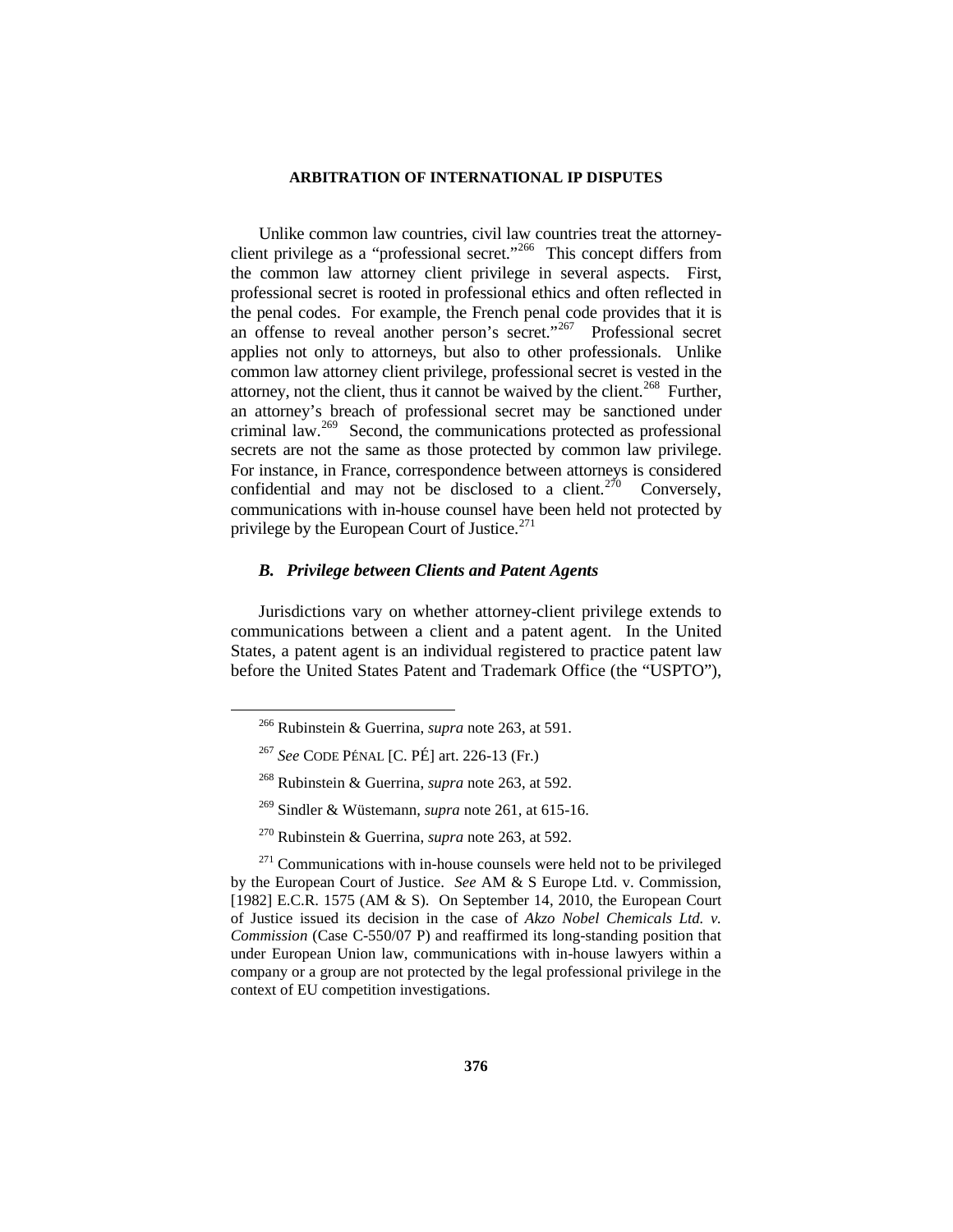but not licensed to practice general law by any bar in the United States. A patent agent prosecutes patent applications before the USPTO and his duties encompass drafting claims, responding to objections to claims, and possibly conducting an appellate hearing before a panel of administrative law judges. $272$ 

Due to a patent agent's extensive activities in a patent prosecution proceeding, it is not surprising that a disclosure dispute relating to communications with patent agents may arise in a patent infringement case. At least one United States court has held, in a suit for patent infringement, that a plaintiff properly asserted the attorney-client privilege over communications with its patent agent.<sup>[273](#page-52-1)</sup>

While some United States jurisdictions extend the attorney-client privilege to United States patent agents,<sup>[274](#page-52-2)</sup> this privilege is not necessarily extended to communications with foreign patent agents. At least one United States court has applied the law of the foreign patent agent's country to determine whether communications with that patent agent were privileged. In 2006, the United States District Court for the Southern District of New York affirmed a magistrate judge's finding that communications between a client and Swiss patent agents were not covered by attorney-client privilege under Swiss  $\text{law},^{275}$  $\text{law},^{275}$  $\text{law},^{275}$  which creates

<span id="page-52-2"></span><sup>274</sup> It should be noted that the United States federal cases split on whether privilege exists for non-attorney patent agents in light of *Sperry v. Florida*. While some jurisdictions, such as the District of Illinois, extend the attorneyclient privilege to registered patent agents (*see* Mold-Masters Limited v. Husky Injection Molding Systems, 2001 WL 1268587 (N.D. Ill. 2001)), several other jurisdictions, such as the District of Delaware, deny the applicability of privilege to client-agent communications absent an attorney's supervision (*See* Willemijn Houdstermaatschaapij BV v. Apollo Computer Inc., 707 F. Supp. 1429, 1446 (D. Del. 1989)).

<span id="page-52-3"></span><sup>275</sup> In re Rivastigimine Patent Litigation, 239 F.R.D. 351, 83 U.S.P.Q.2d 1923 (S.D.N.Y. 2006).

 <sup>272</sup> Sperry v. Florida, <sup>373</sup> U.S. 379, 383, 397-400 (1963).

<span id="page-52-1"></span><span id="page-52-0"></span><sup>&</sup>lt;sup>273</sup> Mold-Masters Limited v. Husky Injection Molding Systems, No. 01-C1576, 2001 WL 1268587 (N.D. Ill. Nov. 15, 2001). The court held that "where legal advice is sought from a patent agent in his capacity as such, the communications relating to that purpose, made in confidence by the client, are at his instance permanently protected from disclosure by himself or by the patent agent, except the protection be waived." *Id.* at \*5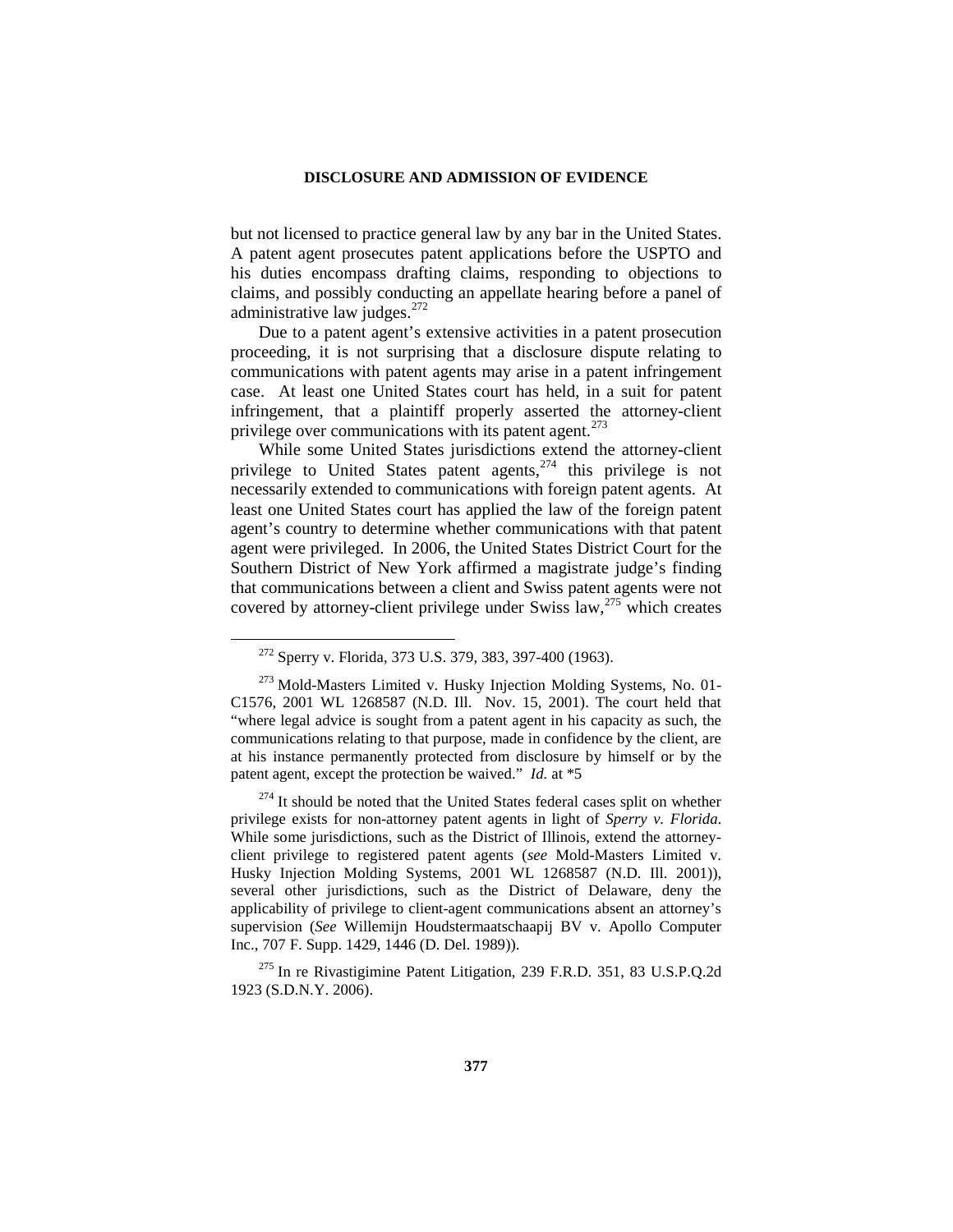a professional secrecy obligation for patent agents, not an absolute evidentiary privilege comparable to United States attorney-client privilege. The court found that under Swiss law a court may order disclosure if the need for information outweighs the secrecy obligation.[276](#page-53-0)

It is common for a corporation to seek patent protection internationally, so as to protect intellectual property in the markets where a corporation conducts business or plans to conduct business. To obtain patent protection in various countries, extensive communications with patent agents of different jurisdictions will occur. Disclosure disputes in multi-national patent infringement arbitrations will inevitably arise because each jurisdiction has different laws governing the privilege status of patent agents: some may grant patent agents absolute attorneyclient privilege, as in the United States, some may grant less protection on the ground of professional secrecy, such as with Switzerland, and some may not extend privilege protection at all.<sup>[277](#page-53-1)</sup>

### *C. The Rules of Arbitral Institutions with Respect to Privilege*

Unlike a national court, which typically has a set of rules or law governing privilege issues, a lack of standardized rules on privilege in international arbitration adds another layer of complexity to the disclosure process. A majority of institutional arbitration rules provide little guidance for the arbitral tribunal to determine attorney-client privilege or professional secret issues. Although many institutional arbitration rules empower the arbitral tribunal with considerable discretion to determine the admissibility, as well as the relevance and

 <sup>276</sup> *Id.* at 1930.

<span id="page-53-1"></span><span id="page-53-0"></span><sup>&</sup>lt;sup>277</sup> For example, a number of Canadian decisions have held that communications between non-lawyer patent agents and their clients are not privileged. *See* Lumonics Research Ltd. v. Gould et al. (1983), 70 C.P.R. (2d) 11 (FCA) ("It is clear that, in this country, the professional legal privilege does not extend to patent agents. The sole reason for that, however, is that patent agents, as such are not members of the legal profession. That is why communications between them and their clients are not privileged even if those communications are made for the purpose of or giving legal advice or assistance.").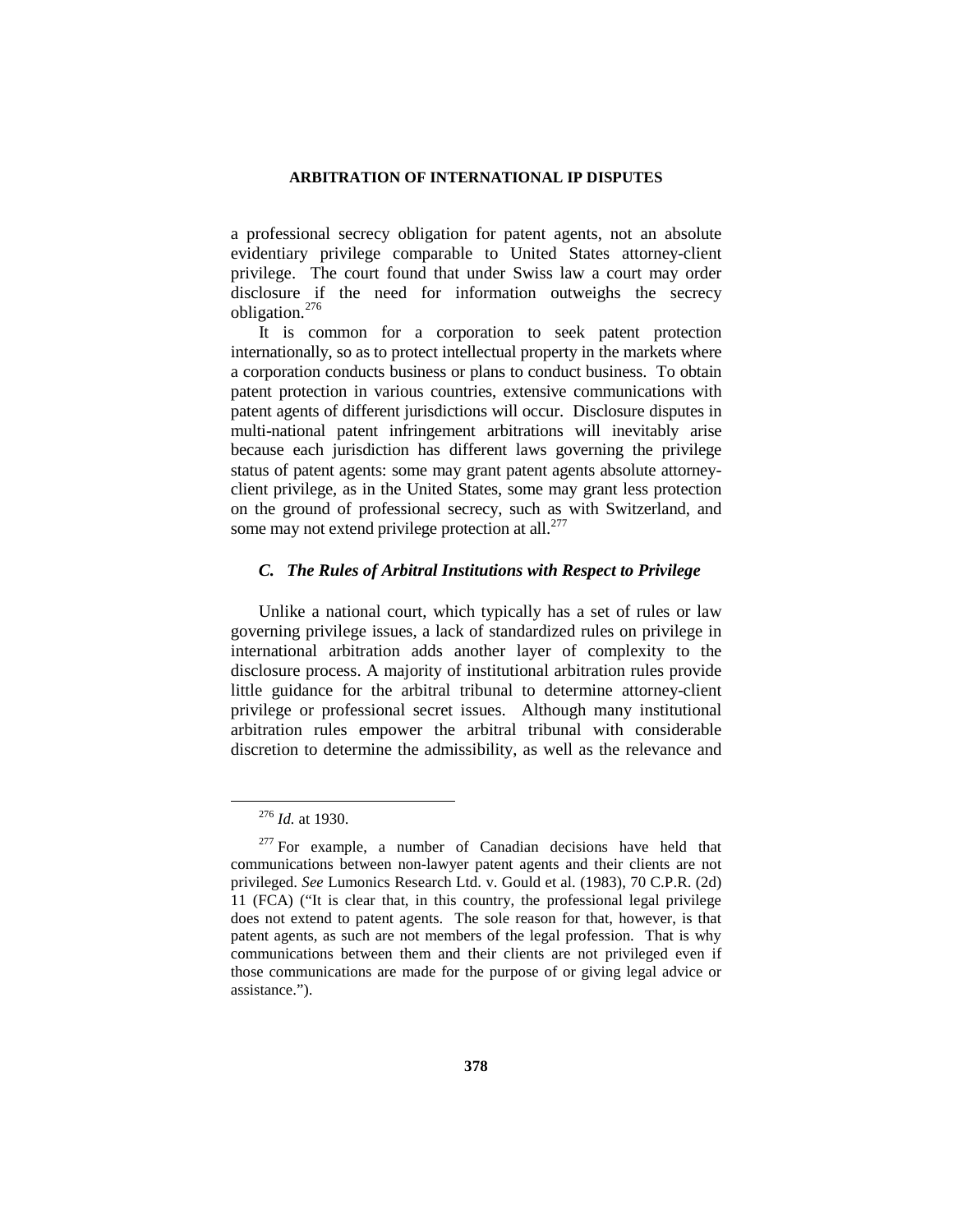weight of the evidence, they are completely silent on the issue of privilege.

For example, the UNCITRAL Rules provide that "[a]t any time during the arbitral proceedings the arbitral tribunal may require the parties to produce documents, exhibits or other evidence within such as period of time as the arbitral tribunal shall determine,"<sup>[278](#page-54-0)</sup> and "[t]he arbitral tribunal shall determine the admissibility, relevance, materiality and weight of the evidence offered."<sup>279</sup> The UNCITRAL Model Rules, however, do not mention the issue of privilege, nor of professional secret. Likewise, the LCIA Rules grant the arbitral tribunal significant flexibility to determine the admissibility of evidence, but do not contain any specific provision governing the issue of privilege. $280$ 

The WIPO Rules are specifically tailored to arbitrate disputes involving intellectual property and have rules governing disclosure of trade secret and other confidential information.<sup> $281$ </sup> Nonetheless, similar to UNCITRAL and LCIA, the WIPO Rules do not address privilege or professional secret issues whatsoever.

Some of the institutional arbitration rules explicitly mention privilege issues; however, none of them addresses the question of which communications should be covered by attorney client privilege. The IBA Evidence Guidelines explicitly acknowledge privilege as a ground for evidence exclusion, but set forth no standard as to what constitutes the applicable legal rules on privilege.<sup>[282](#page-54-4)</sup> The ICDR Rules

<sup>281</sup> WIPO Rules art. 52.

<span id="page-54-4"></span><span id="page-54-3"></span><sup>282</sup> Article 9(2)(b) provides that "[t]he Arbitral Tribunal shall, at the request of a Party or on its own motion, exclude from evidence or production

 <sup>278</sup> UNCITRAL Rules art. 27(3).

<sup>279</sup> *Id.* at art. 27(4).

<span id="page-54-2"></span><span id="page-54-1"></span><span id="page-54-0"></span><sup>&</sup>lt;sup>280</sup> Art. 22.1 of the LCIA Rules states: "Unless the parties at any time agree otherwise in writing, the Arbitral Tribunal shall have the power, on the application of any party or of its own motion, but in either case only after giving the parties a reasonable opportunity to state their views:  $\dots$  (f) "to decide whether or not to apply any strict rules of evidence (or any other rules) as to the admissibility, relevance or weight of any material tendered by a party on any matter of fact or expert opinion; and to determine the time, manner and form in which such material should be exchanged between the parties and presented to the Arbitral Tribunal."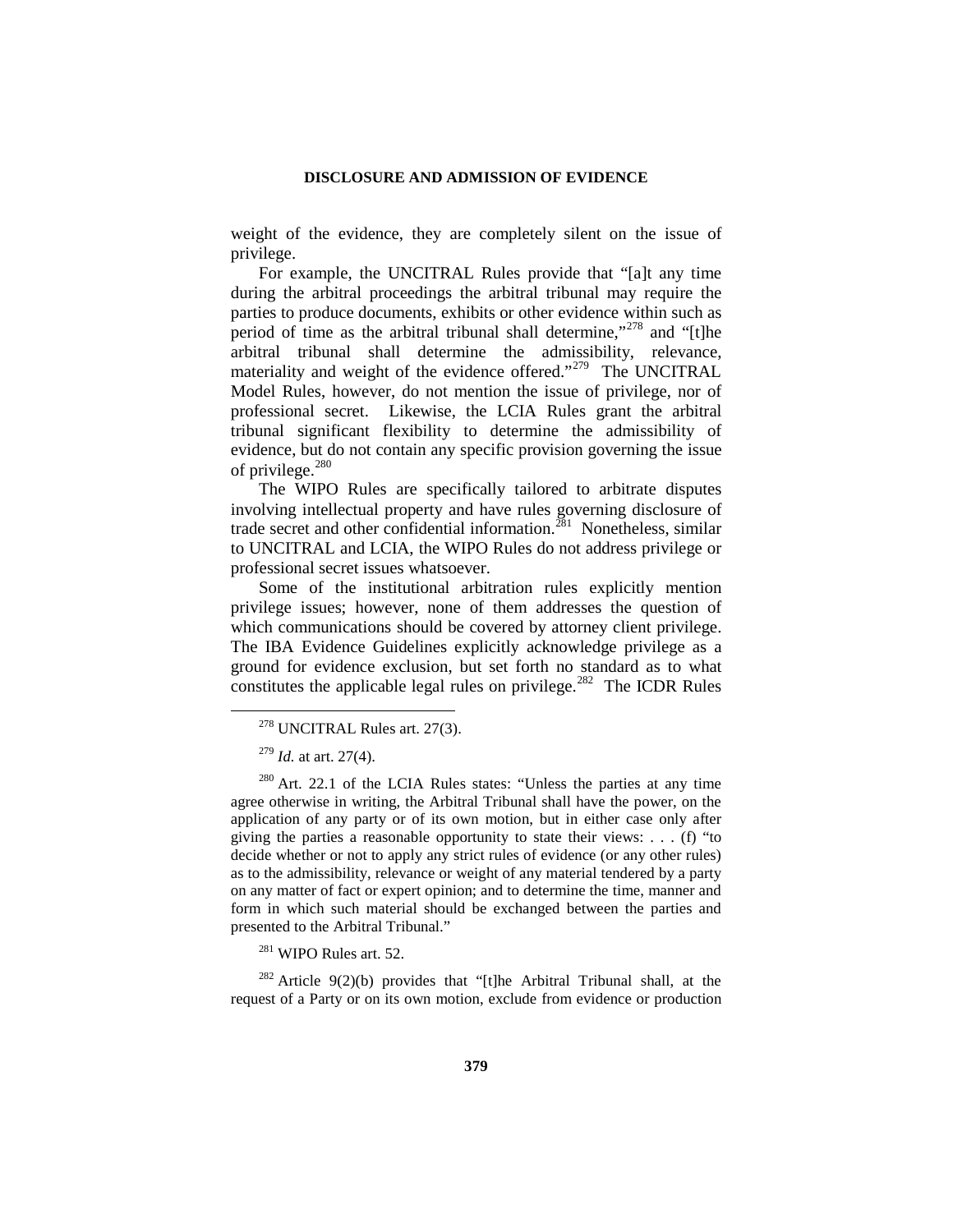provide that the tribunal has the power to determine the admissibility, relevance, materiality and weight of the evidence offered by any party and "shall take into account applicable principles of legal privilege, such as those involving the confidentiality of communications between a lawyer and client."[283](#page-55-0) The AAA Rules use exactly the same language as the ICDR Rules.<sup>284</sup> Similar to the IBA Evidence Guidelines, neither the ICDR Rules nor the AAA Rules provide any further clarification on "applicable principles of legal privilege."

Major arbitral institutions follow the same principle when framing the rules on document and evidence production. In general, the arbitral tribunal has great latitude to handle evidentiary matters. While some arbitral institutions implement rules that recognize privilege as a shield to document production, no arbitral rules characterize exactly what constitutes privileged evidence. In the situation where parties have different perceptions of privilege, no arbitral rules address how to handle and solve such a discrepancy in the arbitration proceedings.

Moreover, none of the major arbitral institutions provides rules regarding the relationship between a client and a "non-attorney" intellectual property professional, such as a patent agent. Even the WIPO Rules, which are widely recognized as particularly suitable for resolving intellectual property disputes, contain no specific provision on the disclosure of communications between patent agents and clients. As a result, a lack of rules on privilege creates ambiguity and uncertainty for parties and attorneys when they prepare and conduct international intellectual property arbitration, given the impact of privilege rules on the admissibility of evidence and their overall effect on arbitration strategy.

 $\overline{a}$ 

any Document, statement, oral testimony or inspection for any of the following reasons: . . . (b) legal impediment or *privilege* under the legal or ethical rules determined by the Arbitral Tribunal to be applicable." IBA Evidence Guidelines art. 9(2)(b) (emphasis added).

 $283$  ICDR Rules art. 20(6).

<span id="page-55-1"></span><span id="page-55-0"></span> $284$  Rule 31(c) of the AAA Rules states: "The arbitrator shall take into account applicable principles of legal privilege, such as those involving the confidentiality of communications between a lawyer and client."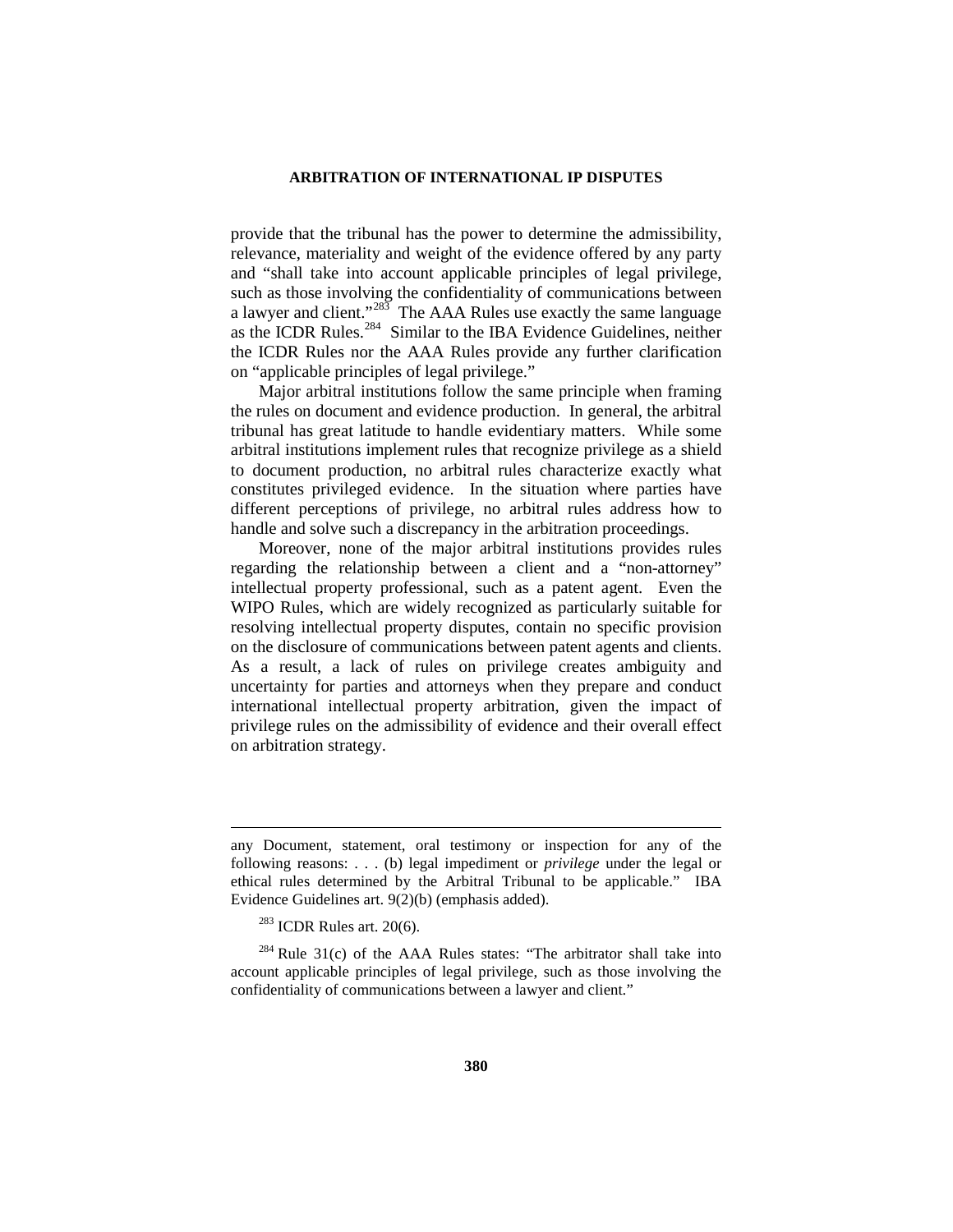## *D. Proposals to Determine Privilege Issues in International IP Arbitration*

In view of a lack of harmonization between different jurisdictions and the absence of standardized international arbitration rules regarding privilege, some scholars have proposed the "most-favored rule" approach, which allows the tribunal to apply the law most favorable to privilege among the laws of the relevant jurisdictions.<sup>285</sup> According to this approach, each party "would be protected by the traditional privileges to which it is accustomed, there would be no unfair surprises."<sup>[286](#page-56-1)</sup> The ICDR has incorporated this most-favored rule into its guidelines for arbitrators concerning the exchange of information: "The tribunal should respect applicable rules of privilege or professional ethics and other legal impediments. . . . [and,] to the extent possible[,] apply the same rule [of ethics and privilege] to both sides, giving preference to the rule that provides the highest level of protection."<sup>287</sup> Despite some shortcomings in connection with this approach—notably that it would undermine the tribunal's ability to establish the facts—some scholars regard this rule as the most appropriate approach to tackle privilege issues during international arbitration, absent a uniform international privilege standard.<sup>[288](#page-56-3)</sup>

Although the most-favored rule seems to be a suitable approach in the current state of affairs, it should be noted that privilege cannot be relied upon as a blanket shield against disclosure. As stated in one international arbitral proceeding by a tribunal seated in the United States, "privilege should not be extended beyond the scope necessary to achieve its purpose."[289](#page-56-4) Some arbitral institutions, such as the ICC,

<span id="page-56-4"></span><span id="page-56-3"></span><span id="page-56-2"></span><span id="page-56-1"></span><sup>289</sup> Virginia Hamilton, *Document Production in ICC Arbitration* in DOCUMENT PRODUCTION IN INTERNATIONAL ARBITRATION – 2006 SPECIAL SUPPLEMENT 63, 77 (2006).

<span id="page-56-0"></span> <sup>285</sup> Guido Santiago Tawil & Ignacio J. Minorini Lima, *Privilege-Related Issues in International Arbitration*, in WRITTEN EVIDENCE AND DISCOVERY IN INTERNATIONAL ARBITRATION: NEW ISSUES AND TENDENCIES 29, 41 (Teresa Giovannini & Alexis Mourre eds., 2009).

<sup>286</sup> Rubinstein & Guerrina, *supra* note 263, at 599.

 $287$  ICDR Guidelines ¶ 7.

<sup>288</sup> Tawil & Lima, *supra* note 285, at 43.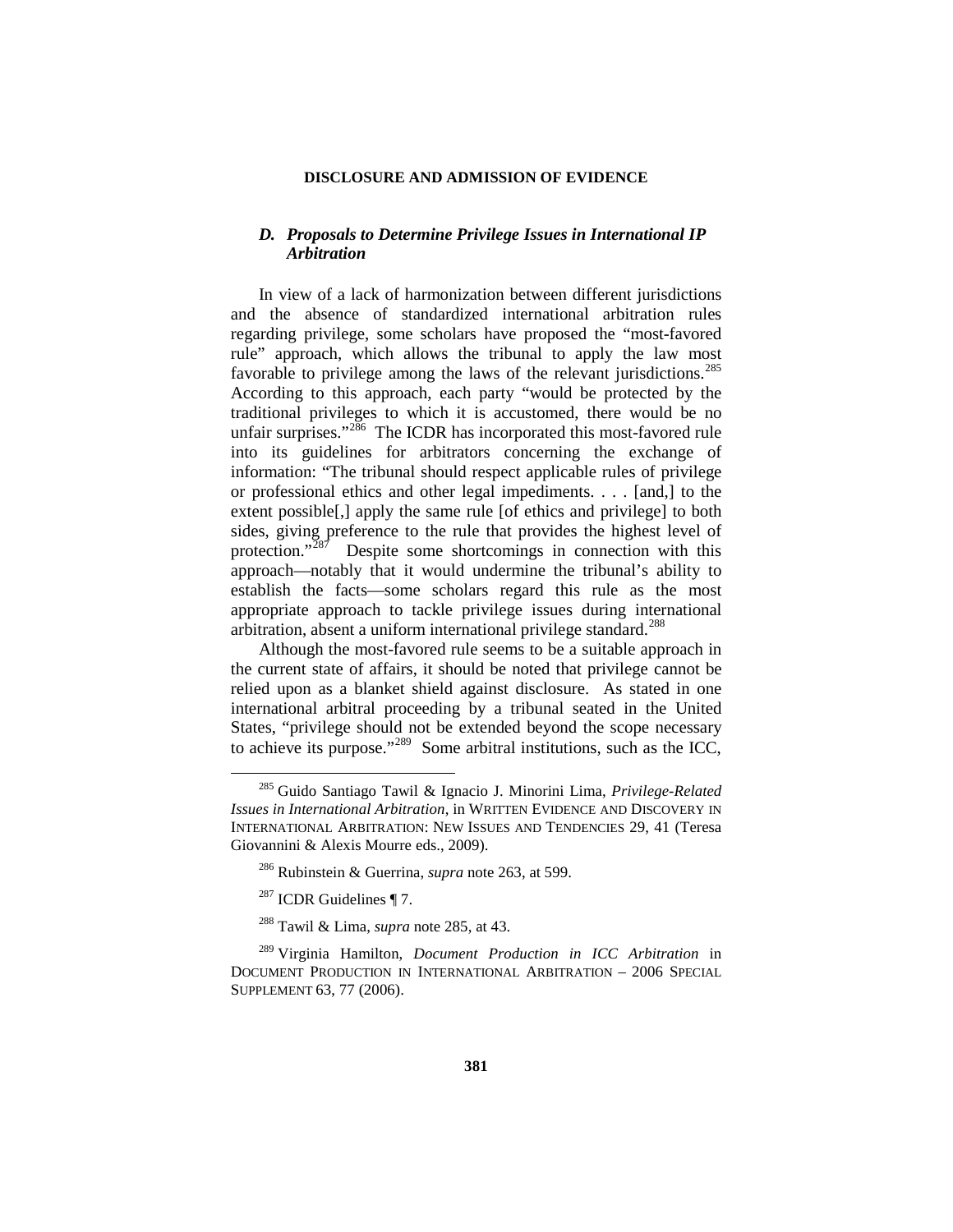adopt a restrictive view when determining the scope of privilege.<sup>290</sup> Some scholars also propose the "least-favored rule" approach, which benefits the tribunal's finding of facts.<sup>291</sup> As a uniform set of rules on privilege has yet to achieve consensus, this issue is largely left to the discretion of the arbitral tribunals.

## **VIII. Sanctions for Noncompliance with Arbitrator's Disclosure Ruling**

As a fact-finder in an international arbitration, an arbitral tribunal may order a party to produce certain evidence under its control. The issue of sanctions for noncompliance thus arises if the party refuses to comply with the tribunal's disclosure order. Such obstructive behavior can frustrate a tribunal's ability to establish the true facts and circumstances of the case in an efficient and accurate manner. It can also greatly undermine the tribunal's authority and its ability to generally manage the proceedings. To overcome this difficulty, an arbitral tribunal must have the power or means to sanction uncooperative conduct in disclosure.

National courts have full judicial power conferred by the state to sanction a party who resists the court's disclosure order, with the party generally facing severe consequences.<sup>[292](#page-57-2)</sup> In contrast, arbitral tribunals do not inherently possess the sweeping judicial power to penalize a

 <sup>290</sup> *Id*.

<sup>291</sup> Tawil & Lima, *supra* note 285, at 44.

<span id="page-57-2"></span><span id="page-57-1"></span><span id="page-57-0"></span> $292$  For instance, the court in Singapore has the discretion to make any order it sees fit. The court may strike out the defaulting party's pleadings or even subject the non-complying party or person to imprisonment. In comparison, breaching a discovery order in arbitration is subjected to a less severe sanction than in court proceedings in Singapore, *e.g.,* imprisonment is certainly not one of the available sanction measures. *See* Michael Hwang & Andrew Chin, *Discovery in Court and Document Production in International Commercial Arbitration-Singapore* in DOCUMENT PRODUCTION IN INTERNATIONAL ARBITRATION – 2006 SPECIAL SUPPLEMENT 33, 35-36, 41 (2006).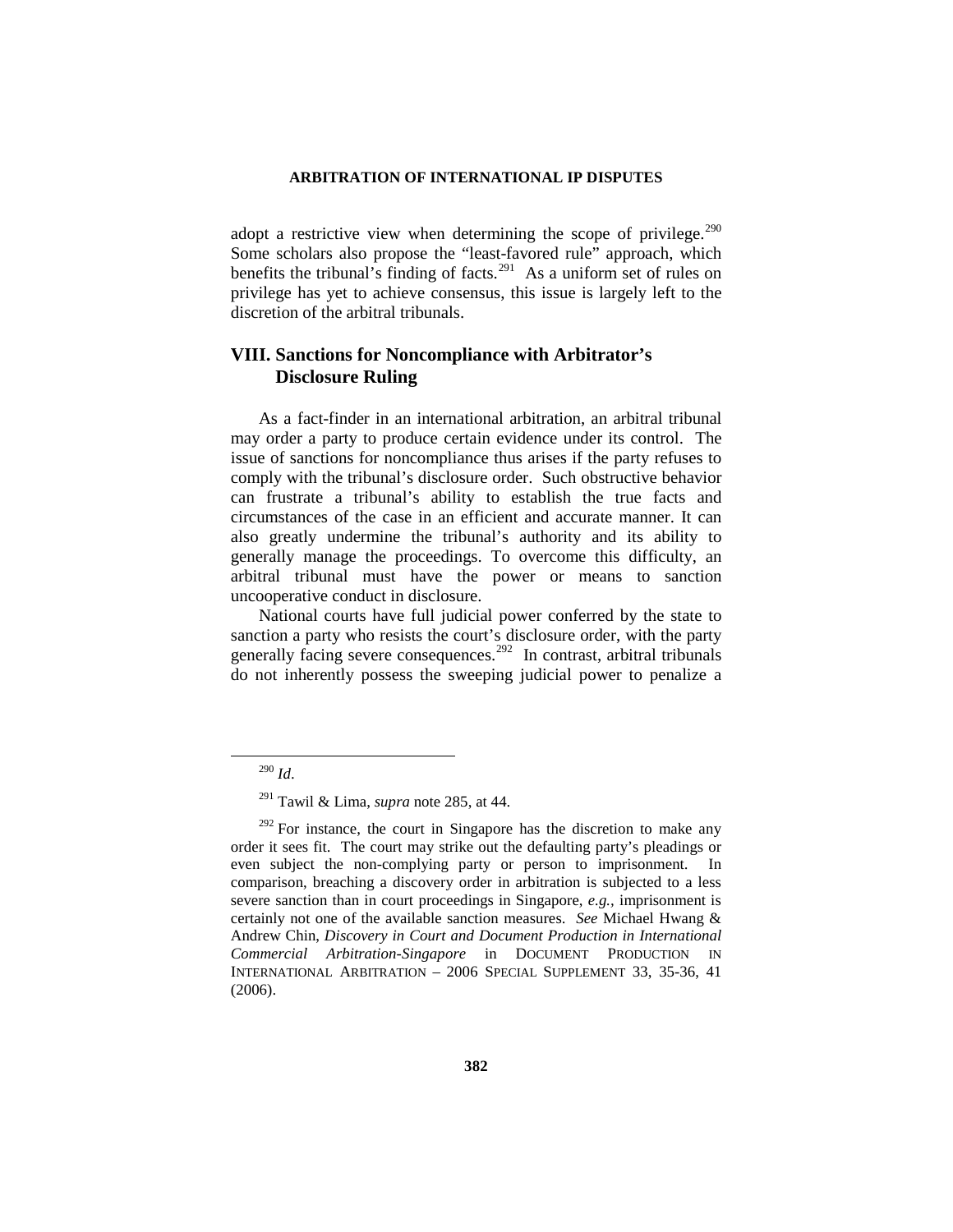party who is uncooperative in the production of evidence.<sup>293</sup> Since arbitration is a creature of private contract, an arbitral tribunal derives its power from the parties' agreement, which may contain an arbitral provision explicitly granting the tribunal authority to employ certain measures to compel disclosure.<sup>294</sup> In reality, however, arbitration clauses seldom contain such a provision.<sup>[295](#page-58-2)</sup>

The parties often choose institutional arbitration rules to apply to arbitration. Most institutional rules contain general provisions granting the arbitral tribunal full discretion to order disclosure as it sees fit.<sup>296</sup> Only a few of them, however, address the issue of how to deal with the situation where a party declines to obey the tribunal's disclosure order.

For example, the WIPO Rules provide:"If a party, without showing good cause, fails to comply with any provision of, or requirement under, these Rules or any direction given by the Tribunal, the Tribunal may draw the inferences therefrom that it considers appropriate."<sup>297</sup> Unlike the IBA Evidence Guidelines,<sup>[298](#page-58-5)</sup> which explicitly mention adverse inferences as a sanction measure against the uncooperative party, the WIPO Rules permit the tribunal to draw appropriate

<span id="page-58-0"></span> <sup>293</sup> Philip D. O'Neill, *The Power of Arbitrators to Award Monetary Sanctions for Discovery Abuse*, 60 DISP. RESOL. J. 60, 60 (Nov. 2005 – Jan. 2006).

<sup>294</sup> *Id.* at 62-63.

<sup>295</sup> *Id.* at 63-64.

<span id="page-58-3"></span><span id="page-58-2"></span><span id="page-58-1"></span> $296$  For example, Article 48 (b) of the WIPO Rules provides that "[a]t any time during the arbitration, the Tribunal may, at the request of a party or on its own motion, order a party to produce such documents or other evidence as it considers necessary or appropriate and may order a party to make available to the Tribunal or to an expert appointed by it or to the other party any property in its possession or control for inspection or testing." Similarly, Article 27 (3) of the UNCITRAL Rules provides: "At any time during the arbitral proceedings the arbitral tribunal may require the parties to produce documents, exhibits or other evidence within such a period of time as the arbitral tribunal shall determine."

<span id="page-58-4"></span> $297$  WIPO Rules art. 56(d).

<span id="page-58-5"></span><sup>298</sup> *See infra* this ch. 7.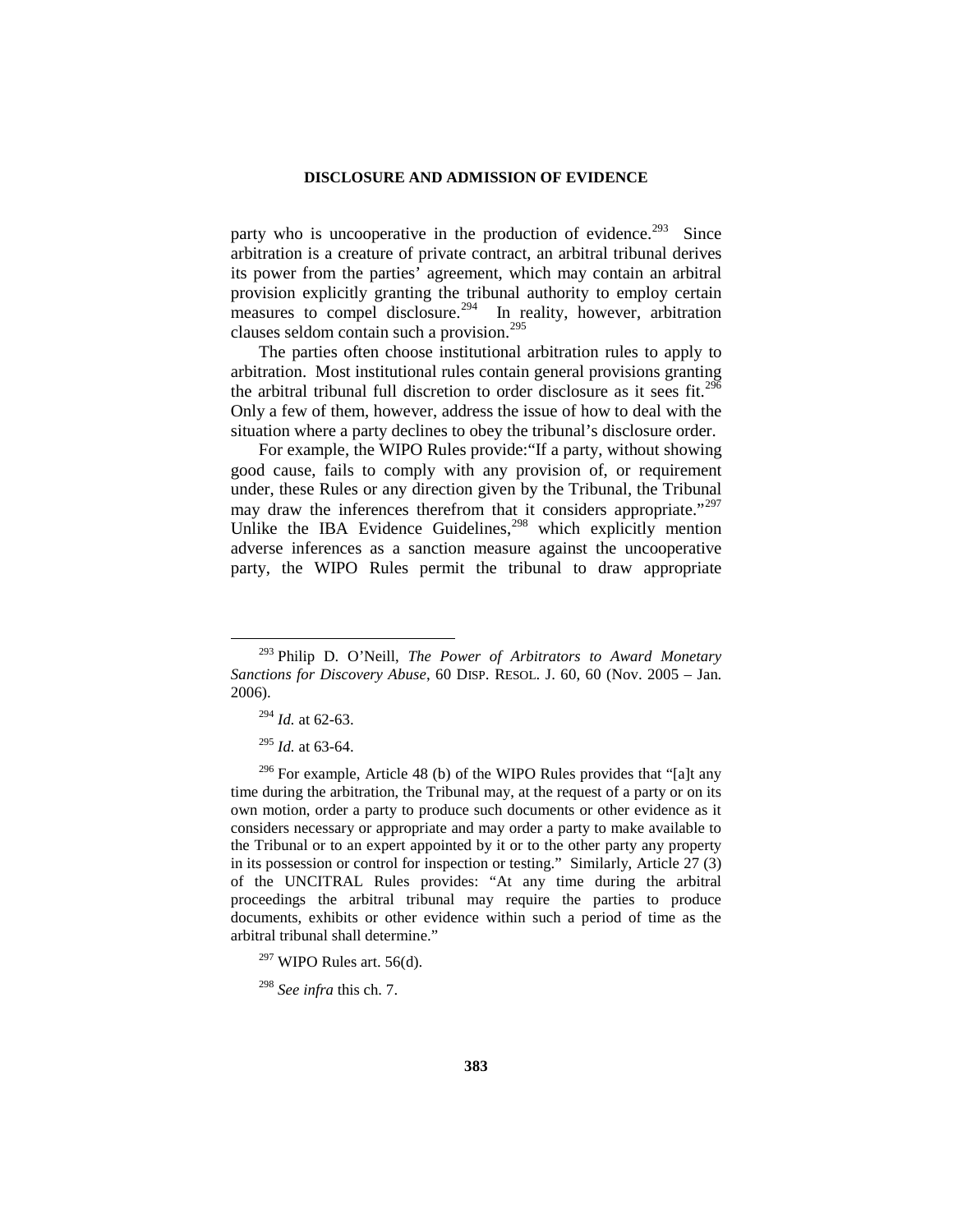inferences, but do not specify what constitutes appropriate inferences.[299](#page-59-0)

On the other hand, where a party fails to produce evidence, the UNCITRAL Rules only allow the tribunal to "make the award on the evidence before it."<sup>[300](#page-59-1)</sup> The provision is completely silent on potential sanctions against the uncooperative party. On its face, there are no negative consequences for a party declining to provide evidence adverse to its interest.

Other institutional rules provide limited guidance, if any, with respect to an arbitrator's sanction power. The rules of most arbitral institutions, such as the ICC, do not speak to the subject at all. No arbitral rules expressly allow the tribunal to issue monetary sanctions, such as fines or attorney's fees. Drawing adverse inferences, therefore, is likely the most that any rules will permit an arbitral tribunal to undertake when confronted with a party refusing to cooperate with disclosure requests.<sup>[301](#page-59-2)</sup>

The IBA Evidence Guidelines contain provisions allowing the arbitrators to draw adverse inferences as a sanction against a party who fails to produce evidence as ordered. Article 9(4) of the IBA Evidence Guidelines states that "if a Party fails without satisfactory explanation to produce any document requested in a Request to Produce to which it has not objected in due time or fails to produce any document ordered to be produced by the Arbitral Tribunal, the Arbitral Tribunal may infer that such document would be adverse to the interests of that Party." The tribunal is also allowed to draw adverse inferences in cases where a party refuses to produce non-document evidence, such as testimony.[302](#page-59-3)

<sup>300</sup> UNCITRAL Rules art. 30(3).

<span id="page-59-2"></span><span id="page-59-1"></span><span id="page-59-0"></span><sup>301</sup> Vera Van Houtte, *Adverse Inferences in International Arbitration*, in WRITTEN EVIDENCE AND DISCOVERY IN INTERNATIONAL ARBITRATION: NEW ISSUES AND TENDENCIES 195, 195-217 (Teresa Giovannini & Alexis Mourre eds., 2009).

<span id="page-59-3"></span><sup>302</sup> Article 9(6) of the IBA Evidence Guidelines provides that "If a Party fails without satisfactory explanation to make available any other relevant evidence, including testimony, sought by one Party to which the Party to whom the request was addressed has not objected in due time or fails to make available any evidence, including testimony, ordered by the Arbitral Tribunal

 $299$  WIPO Rules art. 56(d).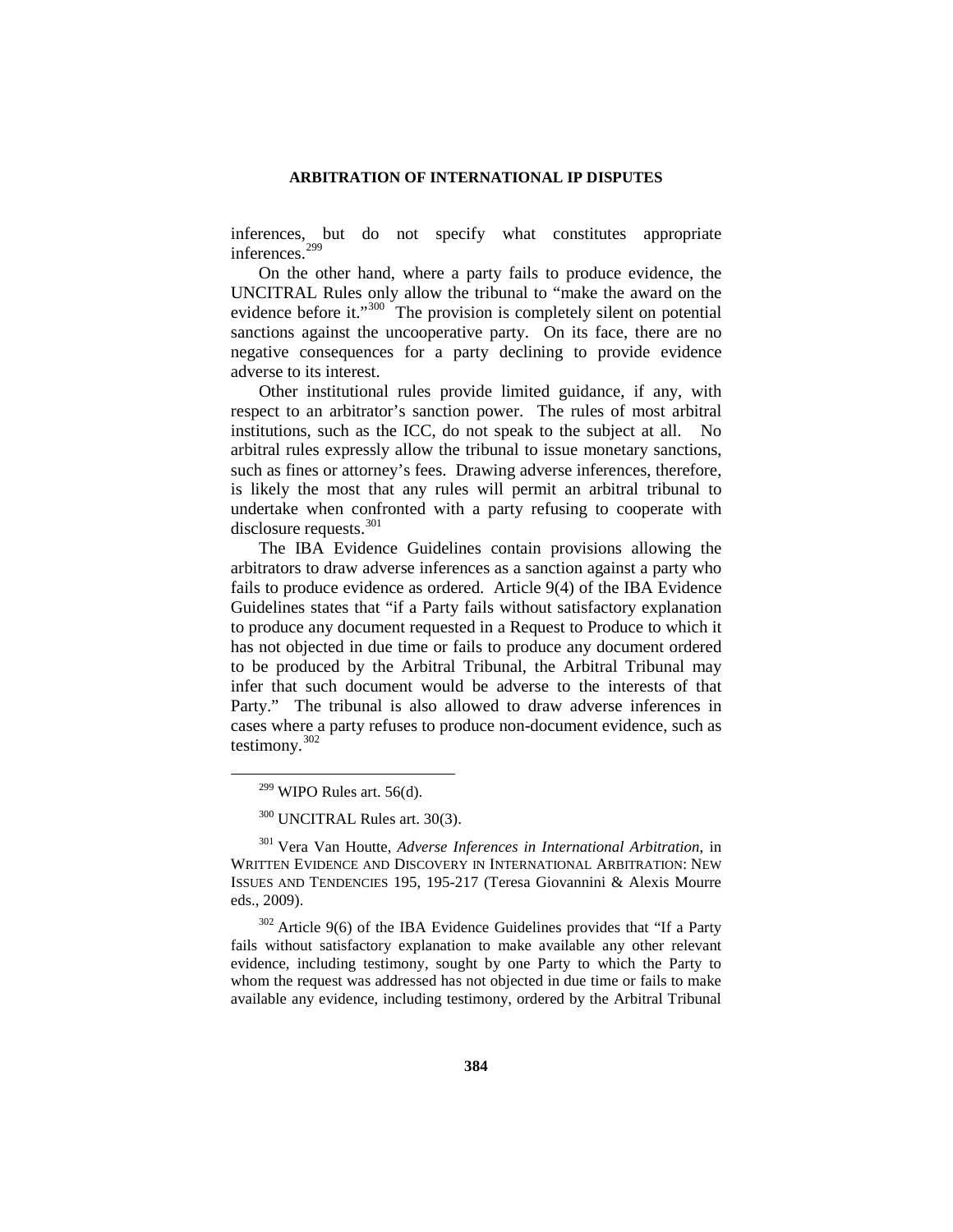Some national legislation may also apply to an arbitrators' sanction power.[303](#page-60-0) For example, the English Arbitration Act provides four optional sanctions:

If a party fails to comply with any other kind of peremptory order, then, without prejudice to section 42 (enforcement by court of tribunal's peremptory orders), the tribunal may do any of the following: (a) direct that the party in default shall not be entitled to rely upon any allegation or material which was the subject matter of the order; (b) draw such adverse inferences from the act of non-compliance as the circumstances justify; (c) proceed to an award on the basis of such materials as have been properly provided to it; (d) make such order as it thinks fit as to the payment of costs of the arbitration incurred in consequence of the non-compliance.<sup>304</sup>

The English Arbitration Act authorizes the tribunal to order "the payment of costs of the arbitration incurred in consequence of the non-compliance,"<sup>[305](#page-60-2)</sup> in addition to adverse inferences in the event of default.

The laws of other jurisdictions, such as the FAA in United States, are silent on the issue. In practice, however, it is also unclear how often arbitrators would feel comfortable invoking state arbitral statutes to justify imposing monetary penalties for non-compliance with disclosure orders, especially during the pendency of an international arbitration.[306](#page-60-3)

In short, it is probably a truism that an arbitral tribunal has limited power to impose sanctions against a party obstructing document disclosure. Absent a specific statute of the seat, drawing adverse inferences is likely to be the most the arbitral tribunal may do in an

<span id="page-60-3"></span><span id="page-60-2"></span><span id="page-60-1"></span><sup>306</sup> Among other things, the tribunal may feel that sanctioning a party during the course of the proceedings may be interpreted by the party in question as evidence of partiality.

<span id="page-60-0"></span>to be produced, the Arbitral Tribunal may infer that such evidence would be adverse to the interests of that Party."

<sup>303</sup> O'Neill, *supra* note 294, at 67-68.

 $304$  English Arbitration Act § 41 (7).

<sup>305</sup> *Id.*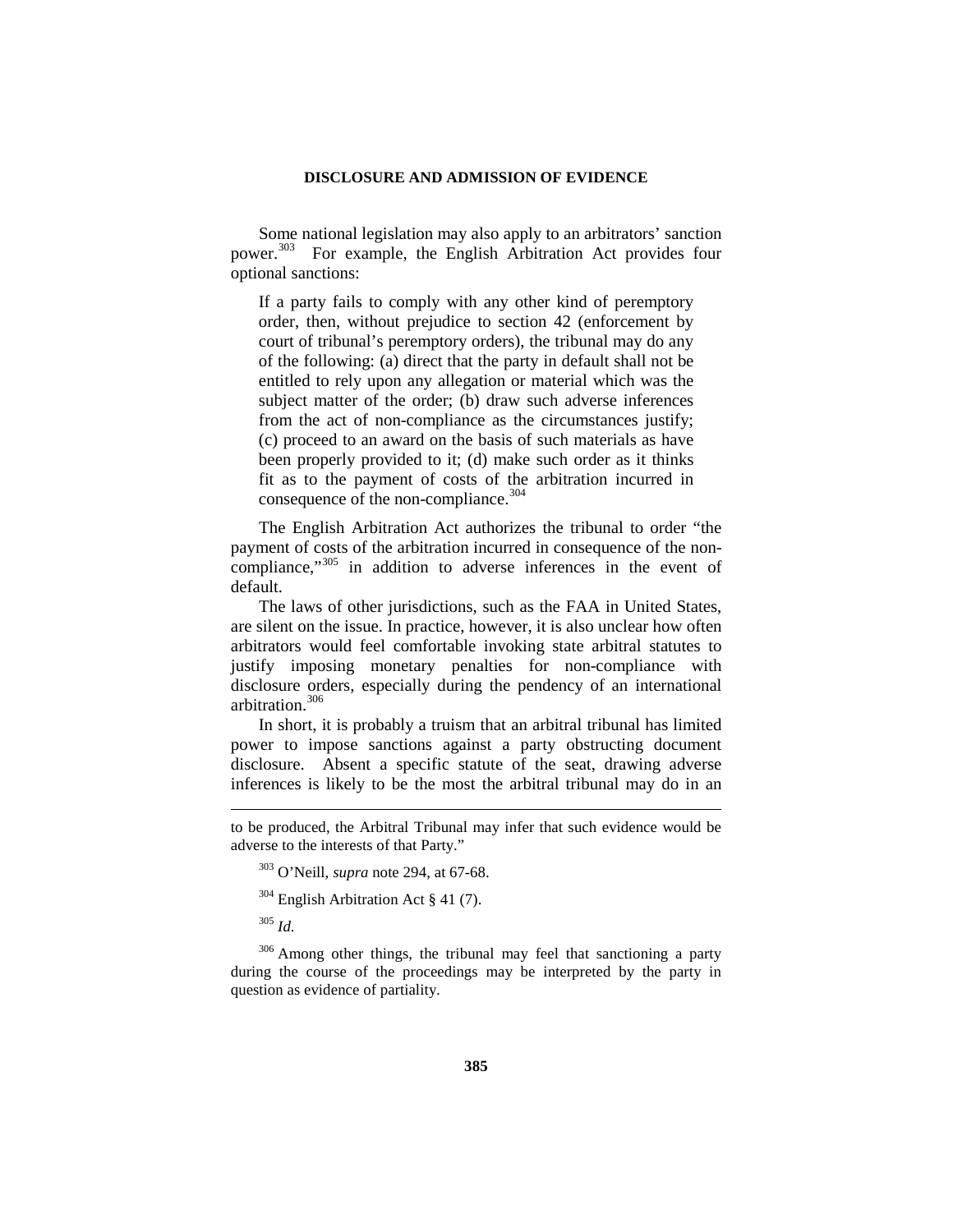international arbitration. In any event, even if authorized by law when issuing any form of sanction for non-compliance, the tribunal should exercise great care to ensure fairness to the parties. The tribunal should consider the parties' particular legal culture and provide advance notice of the consequences for refusing to comply with the disclosure order.

## **IX. Conclusion**

The scope and availability of discovery are usually of significant importance to one or both parties in an international IP dispute. But the availability and scope are hardly guaranteed. The variation in the rules of the arbitral institutions, the scope of privilege and the ability to use national courts for disclosure purposes suggest the complexity of the general landscape faced by a party entering the disclosure process in an international IP arbitration. While the foregoing discussion indicates the flexibility arbitral tribunals have in ordering disclosure, it also suggests potential uncertainty as well. There are nevertheless steps which the parties may take to eliminate, or at least reduce, the problems that may arise, including:

The parties should not overlook disclosure issues when drafting arbitration clauses or agreeing to arbitration once a dispute arises.<sup>[307](#page-61-0)</sup>

While discovery is only one of the issues which may be affected by the choice of the administering body or seat, discovery should not be ignored when making those choices.

Discovery of electronic documents, which is common in IP disputes, is an especially thorny, and costly, problem. Parties should recognize that they share common interests in managing the production of these types of documents to keep it in bounds. The parties in particular should discuss the format for the production of electronic documents and whether metadata is to be included.

A party should take appropriate steps to avoid charges of spoliation (with the resulting possibility that the tribunal may draw an adverse inference because of the spoliation) by implementing holds on the regular destruction of potentially relevant documents (both hard copy and electronic) until it is clear that the tribunal will not order the production of such documents.

<span id="page-61-0"></span> <sup>307</sup> *See supra* this ch. 3.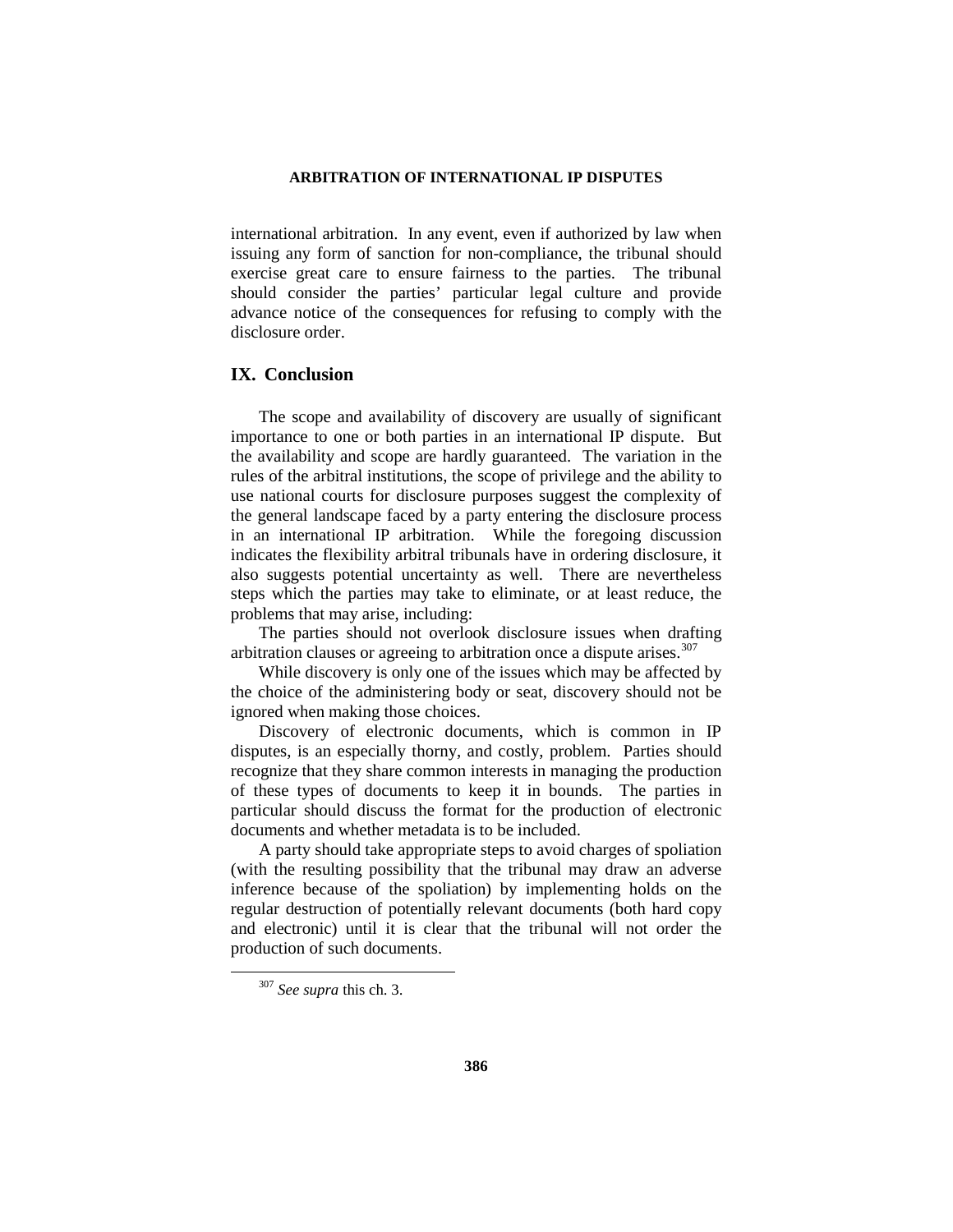It is far from certain that documents produced during the arbitral proceedings as well as the evidence adduced at the hearings themselves will be afforded confidential treatment.<sup>308</sup> In light of the fact that IP arbitrations often involve highly sensitive technical or business trade secrets, the parties are well advised to adopt a protective agreement restricting the uses a party can make with information supplied by the other party.

<span id="page-62-0"></span> <sup>308</sup> While the tribunal and administering body are in almost all circumstances bound to maintain such information in confidence, there typically is no such obligation applicable to the parties themselves. *See supra* this ch. 6.